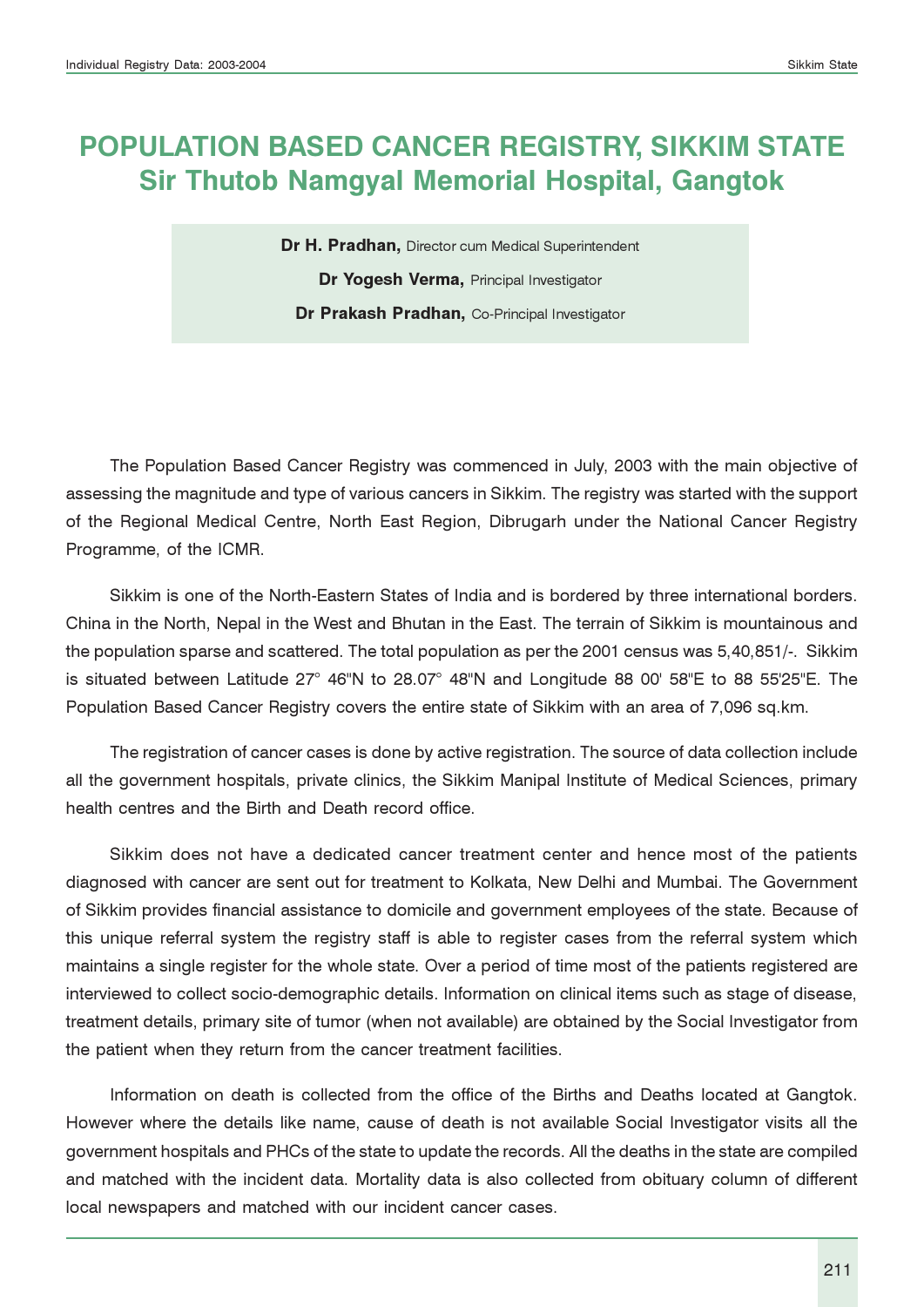

#### Flow Chart A : Cancer Incidence Data Collection

Flow Chart B : Cancer Mortality Data Collection



\*VSD:- Vital Statistic Department, DCO:- Death Certificate only, STNM:- Sir Thutop Namgyal Memorial Hospital, SMIMS: Sikkim Manipal Institute of Medical Sciences.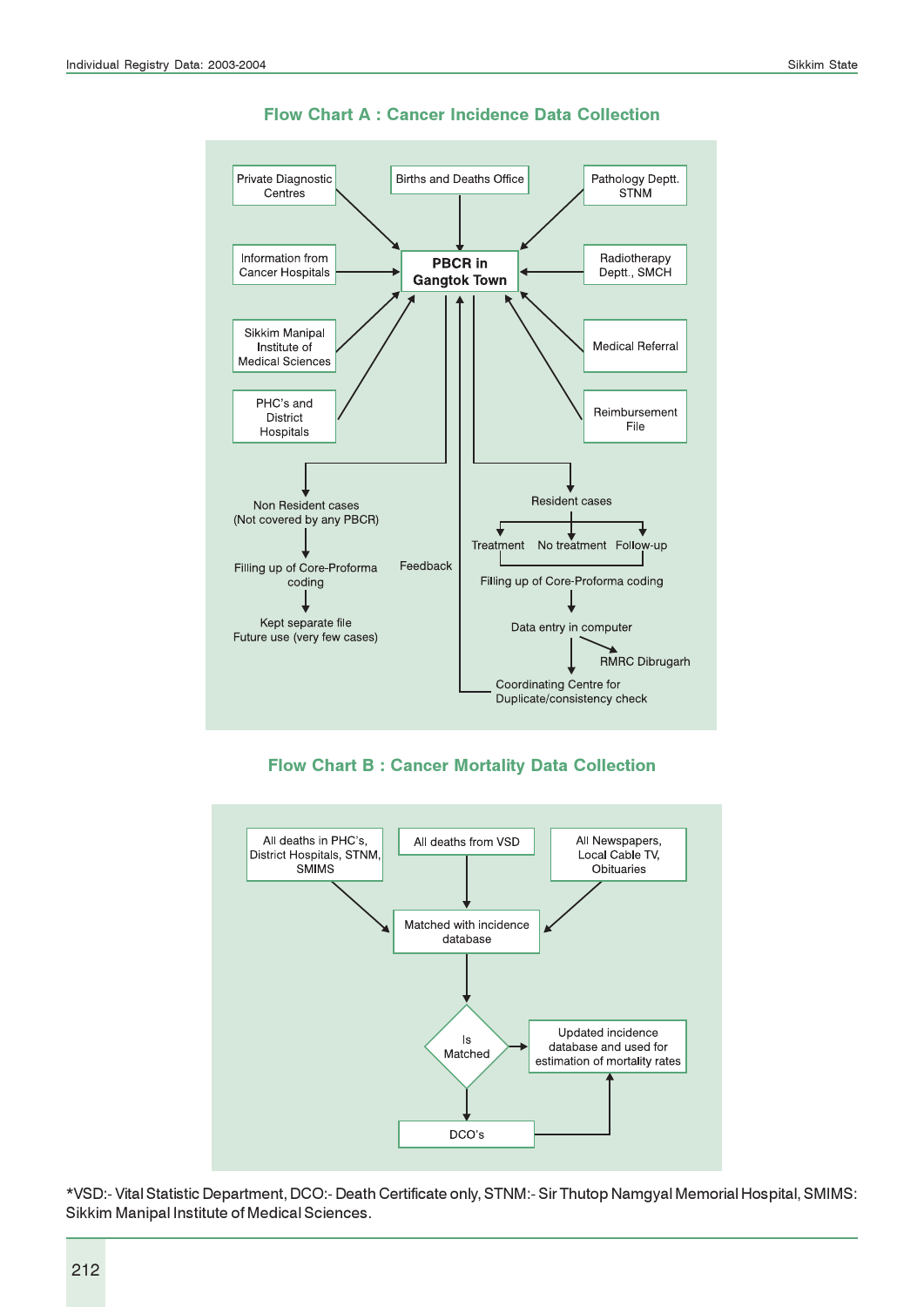The registry enjoys good cooperation from all health care facilities in Sikkim with thirty three sources of registration. To update our database and for the sake of completeness of core proforma the registry writes to cancer hospitals with patient details for further information on identification of primary site, clinical extent of disease and treatment provided.

The staff of the cancer registry including the Principal Investigator have been trained in cancer case abstraction and coding.

The difficulty faced by the cancer registry is that a number of cases are diagnosed by cytology on a metastatic site who do not go out for treatment. This leads to a decrease in the histology confirmed cases and no identification of Primary Site of Tumor.

Communication with certain cancer facilities in Mumbai (Tata Memorial Hospital), Kolkata (Cancer Welfare Home) has been established and they have responded to our request. However most of the patients diagnosed as having cancer go to New Delhi, we plan to establish link with the cancer hospitals and get further information on cases referred from Sikkim.

The Cancer Registry in Sikkim is in its infancy and the registry staff is developing its own strategies which are specific to the state to ensure completeness.

During the period 2003-2004 a total number of 637 incident cases have been registered with 314 males and 323 females. The male female ratio of incident cases being 0.9 : 1. The average annual crude rate (CR) and Age Adjusted rate (AR) for male is 50.1 and 73.6 and for females 59.0 and 88.2 respectively. The common cancers among males were cancers of stomach (18.5%) followed by oesophagus (10.19%), liver (7.96%), larynx (7.01%) and lung (6.69%). Among females the leading sites of cancer were breast (14.24%) followed by cervix (12.07%), oesophagus (10.22%), lung (5.26%) and stomach (4.33%)

#### ACKNOWLEDGEMENTS

Population Based Cancer Registry would like to acknowledge the support of the Department of Health Care, Human Service and Family Welfare, Government of Sikkim, Registrar of Births and Deaths. All the doctors and staff of Sir Thutob Namgyal Memorial Hospital, all departments of Sikkim Manipal Institute of Medical Sciences, Tadong, Private clinics and Laboratories, State Library, Cancer Welfare Home, Kolkata, Tata Memorial Hospital, Mumbai for their kind support.

| <b>Registry Staff (PBCR), Gangtok</b><br>Dr. Rachana Lamichaney<br>Research Officer<br>Mr. Saroj Deep Sapkota<br>Computer Programmer<br><b>Mr. Prakash Sundas</b><br>Social Investigator |  |                     |  |  |  |  |  |  |  |  |  |  |  |  |
|------------------------------------------------------------------------------------------------------------------------------------------------------------------------------------------|--|---------------------|--|--|--|--|--|--|--|--|--|--|--|--|
|                                                                                                                                                                                          |  |                     |  |  |  |  |  |  |  |  |  |  |  |  |
|                                                                                                                                                                                          |  |                     |  |  |  |  |  |  |  |  |  |  |  |  |
| <b>Mr. Pranay Giri</b>                                                                                                                                                                   |  | Social Investigator |  |  |  |  |  |  |  |  |  |  |  |  |
|                                                                                                                                                                                          |  |                     |  |  |  |  |  |  |  |  |  |  |  |  |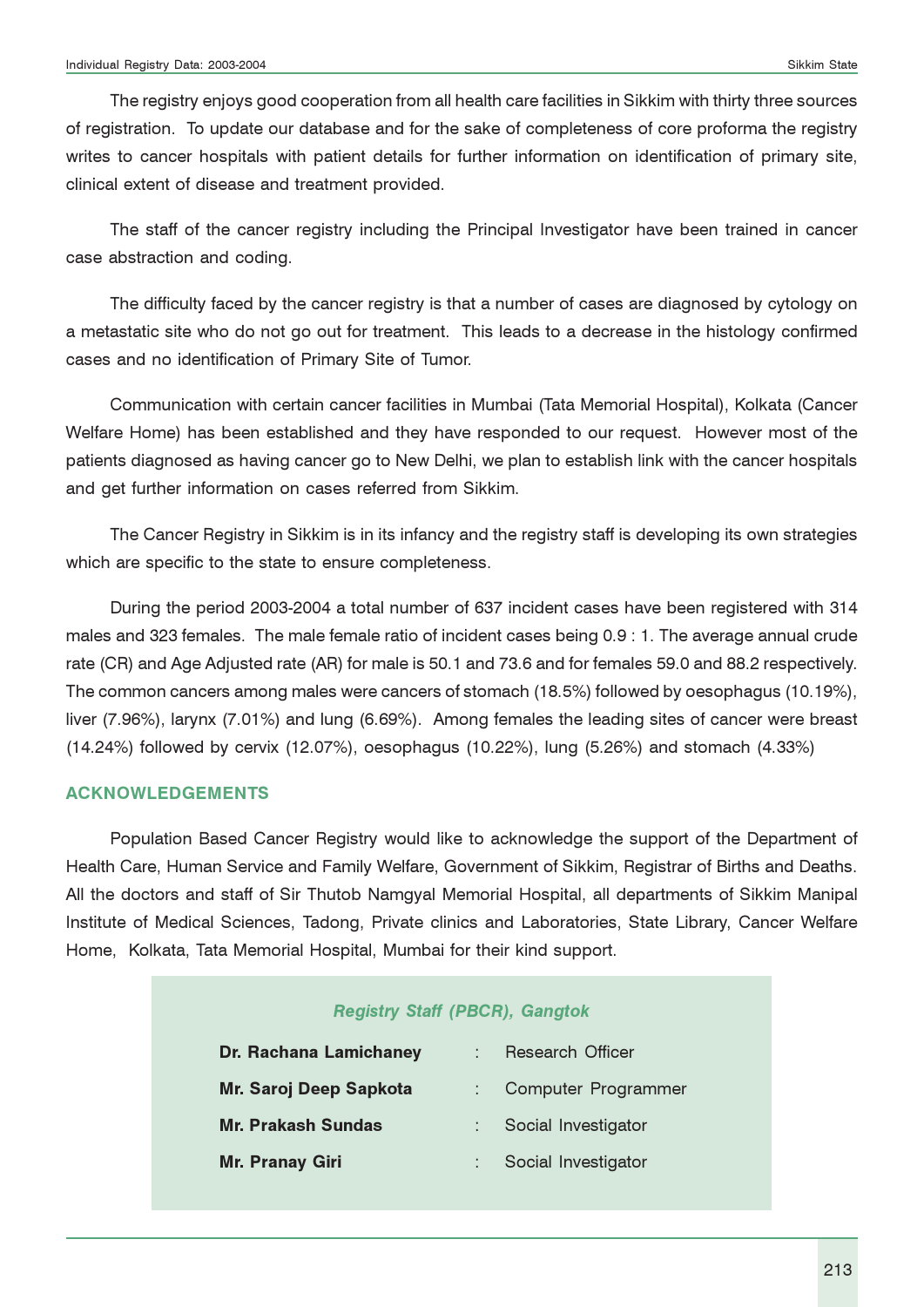# Figure SKM - 1

### Population Pyramid showing Age Distribution: 2003-2004

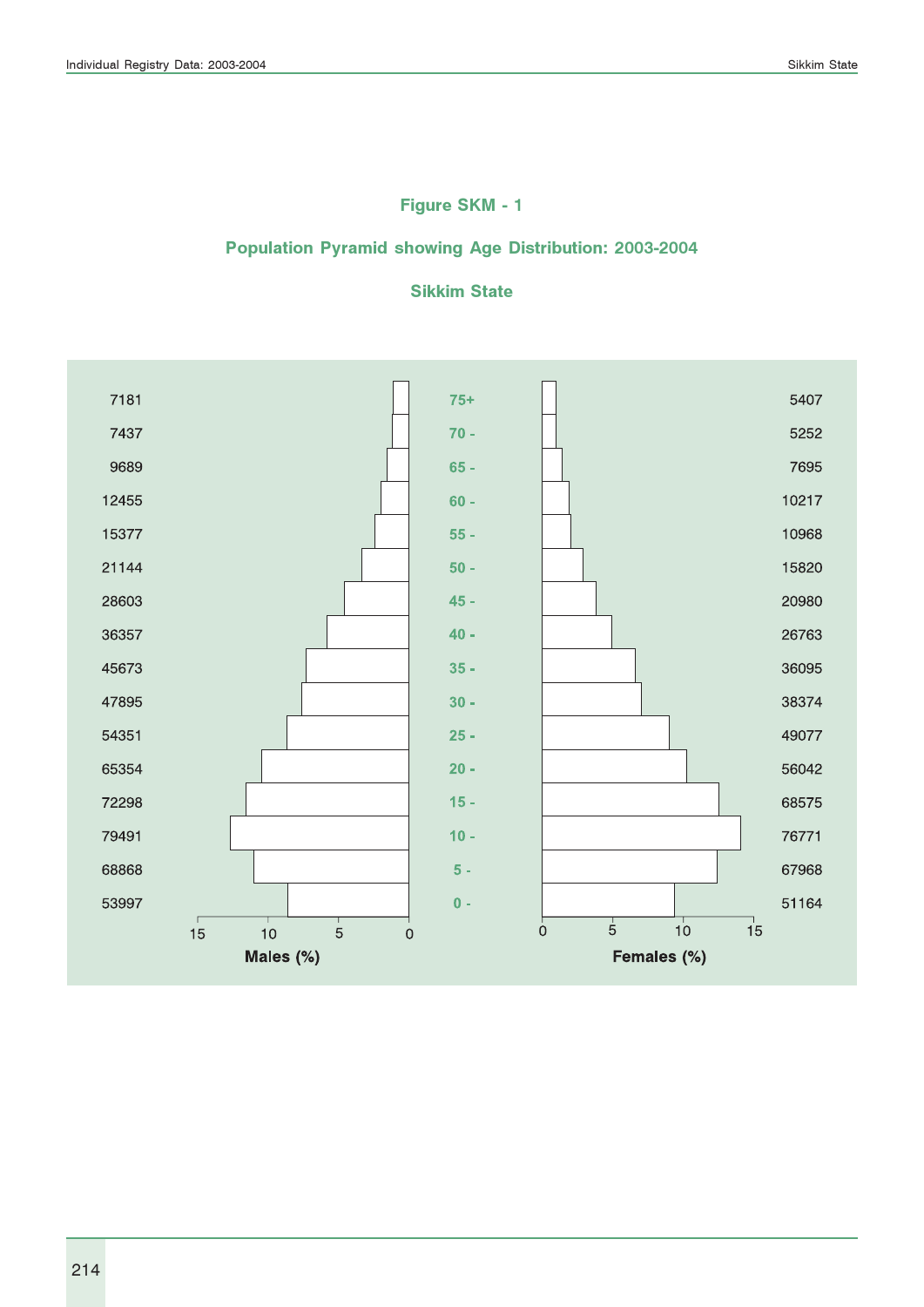### TABLE: SKM - 1

# Population by Five Year Age Group and Gender: 2003-2004

Number and Relative Proportion (%)

|                  |               | <b>MALES</b> | <b>FEMALES</b> |        | <b>TOTAL</b>  |       |
|------------------|---------------|--------------|----------------|--------|---------------|-------|
| <b>Age Group</b> | <b>Number</b> | %            | <b>Number</b>  | %      | <b>Number</b> | %     |
| $0 - 4$          | 53997         | 8.62         | 51164          | 9.35   | 105161        | 8.96  |
| $5-9$            | 68868         | 11.00        | 67968          | 12.42  | 136836        | 11.66 |
| $10-14$          | 79491         | 12.69        | 76771          | 14.03  | 156262        | 13.32 |
| 15-19            | 72298         | 11.55        | 68575          | 12.53  | 140873        | 12.01 |
| 20-24            | 65354         | 10.44        | 56042          | 10.24  | 121396        | 10.35 |
| 25-29            | 54351         | 8.68         | 49077          | 8.97   | 103428        | 8.81  |
| 30-34            | 47895         | 7.65         | 38374          | 7.01   | 86269         | 7.35  |
| 35-39            | 45673         | 7.29         | 36095          | 6.60   | 81768         | 6.97  |
| 40-44            | 36357         | 5.81         | 26763          | 4.89   | 63120         | 5.38  |
| 45-49            | 28603         | 4.57         | 20980          | 3.83   | 49583         | 4.23  |
| 50-54            | 21144         | 3.38         | 15820          | 2.89   | 36964         | 3.15  |
| 55-59            | 15377         | 2.46         | 10968          | 2.00   | 26345         | 2.25  |
| 60-64            | 12455         | 1.99         | 10217          | 1.87   | 22672         | 1.93  |
| 65-69            | 9689          | 1.55         | 7695           | 1.41   | 17384         | 1.48  |
| 70-74            | 7437          | 1.19         | 5252           | 0.96   | 12689         | 1.08  |
| $75+$            | 7181          | 1.15         | 5407           | 0.99   | 12588         | 1.07  |
| <b>Total</b>     | 626170        | 100.0        | 547168         | 100.00 | 1173338       | 100.0 |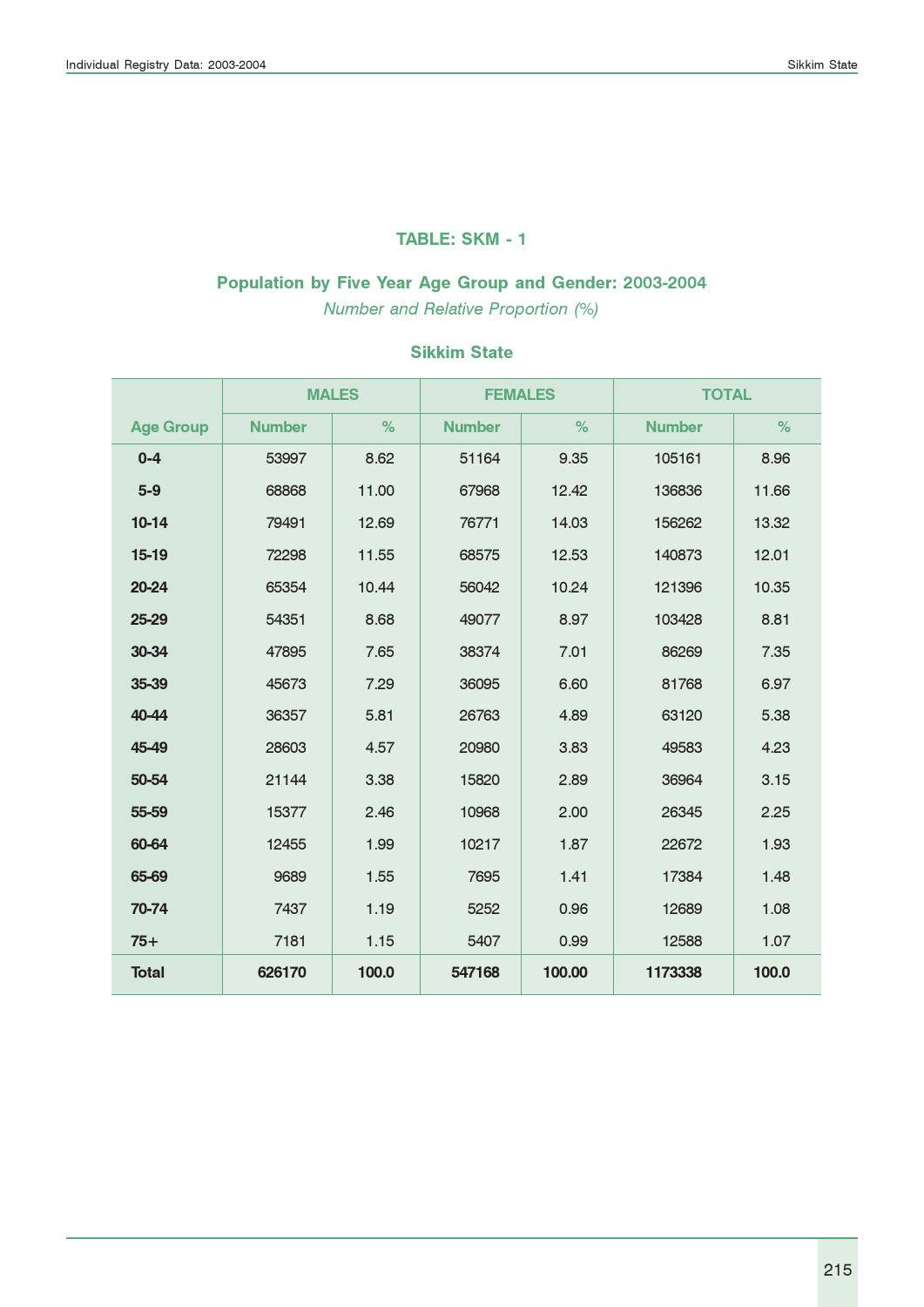#### TABLE : SKM- 2

#### Main Sources of Registration of Incident Cases of Cancer : 2003-2004

#### Sikkim State

| <b>Name of the Institution (Source Code)</b> | <b>Number</b>  | %      |
|----------------------------------------------|----------------|--------|
| STNM Hospital, Gangtok (1)                   | 445            | 69.86  |
| Births and Deaths, Kazi Road, Gangtok (7)    | 47             | 7.38   |
| Private Clinic (32)                          | 47             | 7.38   |
| CRH, Tadong (2)                              | 31             | 4.87   |
| District Hospital, Namchi (6)                | 18             | 2.83   |
| District Hospital, Gyalshing (4)             | 8              | 1.26   |
| District Hospital, Singtam (3)               | 6              | 0.94   |
| District Hospital, Mangan (5)                | 5              | 0.78   |
| Cancer Welfare Home, Thakurpukur (34)        | $\overline{4}$ | 0.63   |
| Rangpo PHC (8)                               | 3              | 0.47   |
| Sang PHC (10)                                | $\overline{2}$ | 0.31   |
| Pakyong PHC (12)                             | $\overline{2}$ | 0.31   |
| Soreng PHC (17)                              | $\overline{2}$ | 0.31   |
| Rinchenpong PHC (19)                         | $\overline{2}$ | 0.31   |
| Dentam PHC (20)                              | $\overline{2}$ | 0.31   |
| Yang Yang PHC (30)                           | 1              | 0.16   |
| Others (999)                                 | 12             | 1.88   |
| <b>Total All Sources</b>                     | 637            | 100.00 |

The numbers and proportion listed are the minimum number of cases. Institutions could have registered / reported more cases, since duplicate registrations and non-resident/registry cases are not included.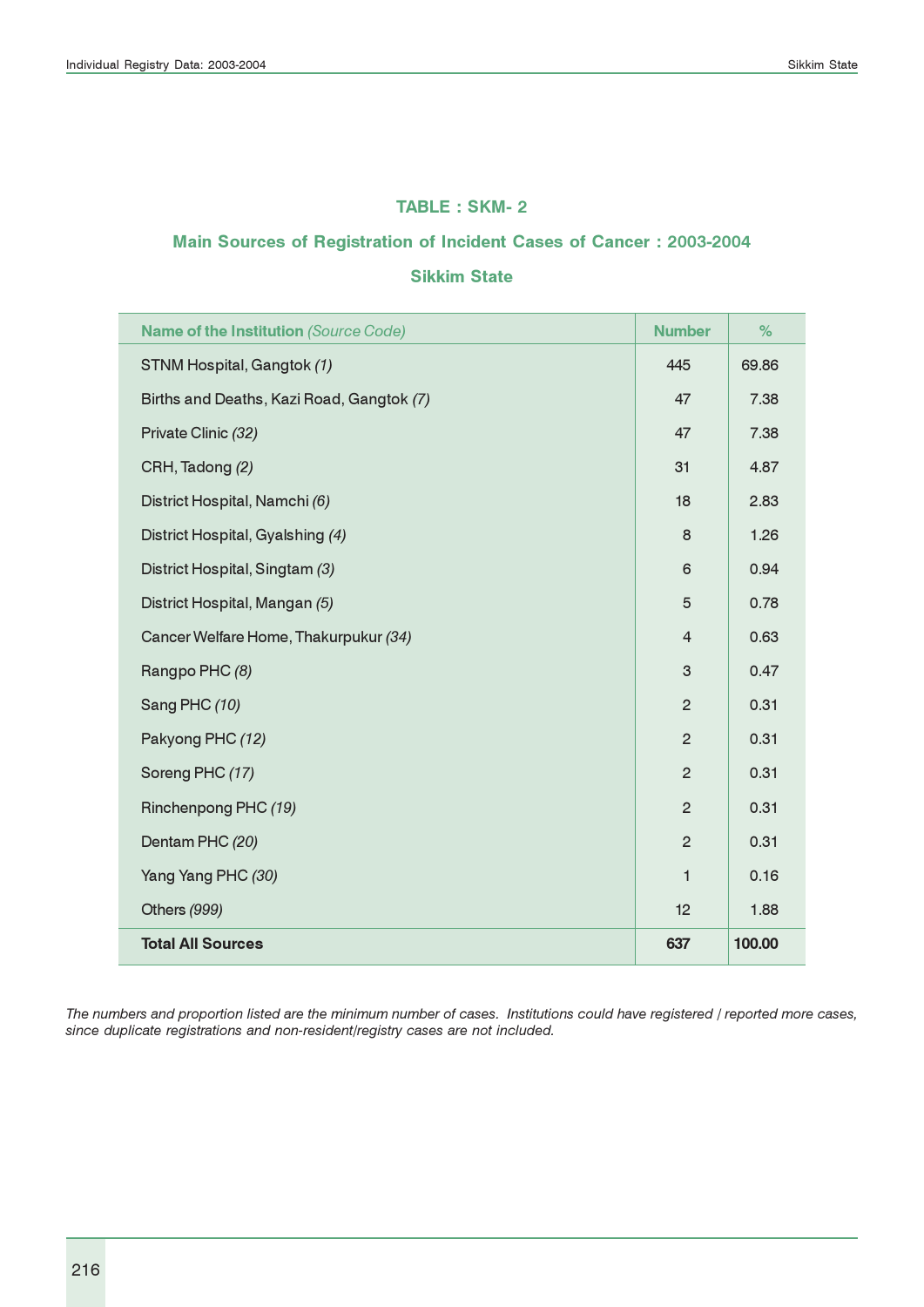### TABLE SKM-3 (a): Number of Incident Cancers by Five Year Age Group and Site (ICD-10): 2003-2004 – Males

%= Relative Proportion of Cancers of All Sites.

| <b>ICD-10</b>    | <b>Site</b>               | $0-4$                    |                          |                          |                          | 5-9 10-14 15-19 20-24 25-29 30-34 35-39 40-44 |                          |                          |                          |                          | 45-49          | 50-54                    | 55-59                    | 60-64                    | 65-69          | 70-74                    | $75+$          | <b>Unkn</b>              | <b>Total</b>              | %                        |
|------------------|---------------------------|--------------------------|--------------------------|--------------------------|--------------------------|-----------------------------------------------|--------------------------|--------------------------|--------------------------|--------------------------|----------------|--------------------------|--------------------------|--------------------------|----------------|--------------------------|----------------|--------------------------|---------------------------|--------------------------|
| COO              | Lip                       |                          |                          |                          |                          |                                               |                          |                          |                          |                          |                |                          | ×,                       |                          |                | $\overline{\phantom{a}}$ |                |                          |                           |                          |
| CO1-02           | Tongue                    |                          |                          |                          |                          |                                               | L,                       |                          |                          | $\sqrt{2}$               | $\mathbf{1}$   |                          | ÷,                       | $\overline{c}$           | 3              |                          |                |                          | 8                         | 2.55                     |
| C03-06           | Mouth                     |                          |                          | $\overline{\phantom{a}}$ |                          |                                               | L,                       |                          |                          | $\sqrt{2}$               | $\overline{c}$ |                          | 1                        | 1                        |                | $\blacksquare$           |                | ÷,                       | $6\,$                     | 1.91                     |
| C07-8            | Salivary Gland            |                          |                          | ä,                       |                          |                                               |                          |                          |                          | ÷,                       | 1              |                          | ÷,                       |                          |                | $\blacksquare$           |                | ×,                       | $\overline{c}$            | 0.64                     |
| C <sub>0</sub> 9 | Tonsil                    |                          |                          | ä,                       |                          |                                               | L,                       |                          |                          | ÷,                       |                | 1                        | ÷,                       |                          |                | $\blacksquare$           |                | 1                        | $\mathbf{1}$              | 0.32                     |
| C10              | Oth. Oropharynx           |                          |                          | ä,                       |                          |                                               |                          |                          |                          | $\blacksquare$           |                |                          | ×,                       |                          |                | $\blacksquare$           |                | ÷,                       |                           |                          |
| C11              | Nasopharynx               |                          |                          | $\overline{\phantom{a}}$ | 1                        | $\overline{\phantom{a}}$                      | 1                        | $\mathbf{1}$             | ÷,                       | $\sqrt{2}$               | 4              | 3                        | $\overline{c}$           | $\overline{c}$           | $\overline{c}$ | $\blacksquare$           |                | $\mathbf{1}$             | 19                        | 6.05                     |
| $C12-13$         | Hypopharynx               |                          |                          | $\overline{\phantom{a}}$ |                          |                                               |                          |                          |                          | ÷,                       |                | $\overline{c}$           | $\overline{\phantom{a}}$ | $\mathbf{1}$             | $\overline{c}$ | $\overline{\phantom{a}}$ | $\overline{c}$ | ÷,                       | $\overline{7}$            | 2.23                     |
| C14              | Pharynx Unspecified       |                          |                          | $\overline{\phantom{a}}$ |                          |                                               |                          |                          |                          | ÷,                       |                |                          | $\mathbf{1}$             |                          |                | $\overline{\phantom{a}}$ |                | $\mathbf{1}$             | $\overline{c}$            | 0.64                     |
| C15              | Oesophagus                |                          |                          | $\overline{\phantom{a}}$ |                          |                                               | ä,                       |                          |                          | $\blacksquare$           | $\mathbf{1}$   | $\overline{c}$           | 10                       | $\overline{4}$           | $\overline{4}$ | 3                        | $\overline{4}$ | $\overline{4}$           | 32                        | 10.19                    |
| C16              | Stomach                   |                          |                          | ÷,                       |                          | $\overline{c}$                                | ä,                       | $\mathbf{1}$             | ×,                       | 5                        | $\overline{c}$ | 6                        | $\overline{7}$           | 12                       | 9              | 8                        | $\overline{c}$ | 3                        | 57                        | 18.15                    |
| C <sub>17</sub>  | Small Intestine           |                          |                          | ÷,                       |                          |                                               | ä,                       |                          |                          | ÷,                       |                |                          | ×,                       |                          |                | $\blacksquare$           |                | ×,                       |                           |                          |
| C18              | Colon                     |                          |                          | ä,                       |                          |                                               |                          |                          |                          | $\blacksquare$           |                |                          | $\mathbf{1}$             |                          |                | $\mathbf{1}$             |                | ÷,                       | $\overline{c}$            | 0.64                     |
| C19-20           | Rectum                    |                          |                          | ä,                       |                          |                                               | 1                        |                          |                          | $\blacksquare$           | $\mathbf{1}$   |                          | $\blacksquare$           | 1                        | 1              | $\overline{\phantom{a}}$ | $\mathbf{1}$   | ÷,                       | $\sqrt{5}$                | 1.59                     |
| C <sub>21</sub>  | Anus & Anal Canal         |                          |                          | ä,                       |                          |                                               |                          |                          |                          | $\blacksquare$           |                |                          | $\overline{\phantom{a}}$ | $\mathbf{1}$             |                | $\blacksquare$           |                | $\mathbf{1}$             | $\overline{c}$            | 0.64                     |
| C22              | Liver                     |                          |                          | ä,                       |                          |                                               | L,                       |                          | $\mathbf{1}$             | $\blacksquare$           | 4              | 5                        | 1                        | 5                        | 3              | $\overline{4}$           |                | $\overline{c}$           | 25                        | 7.96                     |
| C23-24           | Gallbladder etc.          |                          |                          | $\overline{\phantom{a}}$ |                          |                                               | L,                       |                          |                          | $\frac{1}{2}$            |                |                          | ÷,                       |                          | $\mathbf{1}$   | $\mathbf{1}$             |                | ×,                       | $\overline{c}$            | 0.64                     |
| C <sub>25</sub>  | Pancreas                  |                          |                          | ä,                       |                          |                                               | L,                       |                          |                          | $\blacksquare$           | $\mathbf{1}$   |                          | ÷,                       | $\mathbf{1}$             |                | $\overline{\phantom{a}}$ |                | $\mathbf{1}$             | 3                         | 0.96                     |
| C30-31           | Nose, Sinuses etc.        |                          |                          | ä,                       |                          |                                               | L,                       |                          |                          | $\blacksquare$           |                |                          | ÷,                       | $\mathbf{1}$             |                | $\blacksquare$           |                | ÷,                       | $\mathbf{1}$              | 0.32                     |
| C <sub>32</sub>  |                           |                          |                          | ä,                       |                          |                                               | L,                       |                          | $\mathbf{1}$             | $\blacksquare$           | $\overline{c}$ | 1                        | 1                        | $\overline{7}$           | $\mathbf{1}$   | $\overline{c}$           | 3              | $\overline{4}$           | 22                        | 7.01                     |
| C33-34           | Larynx                    |                          |                          | ä,                       |                          |                                               |                          |                          |                          |                          | $\overline{c}$ | $\mathbf{2}$             | $\overline{c}$           | 3                        | $\overline{c}$ | 5                        | 3              | $\overline{c}$           | 21                        | 6.69                     |
|                  | Lung etc.                 |                          |                          |                          |                          |                                               | ä,                       |                          |                          | $\blacksquare$           |                |                          |                          |                          |                |                          |                |                          |                           |                          |
| C37-38           | Other Thoracic Organs     |                          |                          | ä,                       |                          |                                               |                          |                          |                          | 1                        |                |                          | ÷                        |                          |                | $\overline{\phantom{a}}$ | $\overline{c}$ | ×,                       | 3                         | 0.96                     |
| C40-41           | Bone                      |                          |                          | ä,                       |                          |                                               | $\mathbf{1}$             |                          |                          | $\blacksquare$           | 1              |                          | $\mathbf{1}$             |                          |                | $\blacksquare$           | 1              | ×,                       | $\overline{4}$            | 1.27                     |
| C43              | Melanoma of Skin          |                          |                          | $\overline{\phantom{a}}$ |                          |                                               | ä,                       |                          |                          | $\blacksquare$           |                |                          | $\overline{\phantom{a}}$ |                          | 3              | $\overline{\phantom{a}}$ | $\overline{c}$ | ÷,                       | 5                         | 1.59                     |
| C44              | Other Skin                |                          |                          | ä,                       |                          | 1                                             | ä,                       |                          |                          | $\blacksquare$           |                |                          | ÷,                       |                          |                | $\blacksquare$           |                | ×,                       | $\mathbf{1}$              | 0.32                     |
| C45              | Mesothelioma              |                          |                          | ä,                       |                          |                                               | ä,                       |                          |                          | $\blacksquare$           |                |                          | ÷,                       |                          |                | $\blacksquare$           |                | ÷,                       |                           |                          |
| C46              | Kaposi Sarcoma            |                          |                          | ä,                       |                          |                                               |                          |                          |                          | $\blacksquare$           |                |                          | ÷,                       |                          |                | $\blacksquare$           |                | ÷,                       |                           |                          |
| $C47 + C49$      | Conn. & Soft Tissue       |                          |                          | $\overline{\phantom{a}}$ | $\mathbf{1}$             | $\overline{\phantom{a}}$                      | 1                        | $\overline{a}$           | $\sqrt{2}$               | $\blacksquare$           | $\mathbf{1}$   |                          | ÷,                       |                          |                | $\blacksquare$           |                | $\overline{\phantom{a}}$ | 5                         | 1.59                     |
| C50              | <b>Breast</b>             |                          |                          | $\overline{\phantom{a}}$ |                          |                                               |                          |                          |                          | $\frac{1}{2}$            | 1              |                          | $\mathbf{1}$             |                          |                | $\overline{\phantom{a}}$ |                | ×,                       | $\sqrt{2}$                | 0.64                     |
| C60              | Penis                     |                          |                          | ä,                       |                          |                                               | L,                       |                          |                          | $\frac{1}{2}$            |                |                          | ÷,                       | 1                        | 1              | $\mathbf{1}$             |                | ×,                       | $\ensuremath{\mathsf{3}}$ | 0.96                     |
| C61              | Prostate                  |                          |                          | ä,                       |                          |                                               | ä,                       |                          |                          | $\blacksquare$           |                |                          | ×,                       |                          | $\mathbf{1}$   | $\overline{c}$           |                | ×,                       | 3                         | 0.96                     |
| C62              | <b>Testis</b>             |                          |                          | ä,                       |                          |                                               | ä,                       | $\mathbf{1}$             | ÷,                       | $\blacksquare$           | 1              |                          | ÷,                       |                          |                | $\blacksquare$           |                | ×,                       | $\sqrt{2}$                | 0.64                     |
| C63              | <b>Other Male Genital</b> |                          |                          | ä,                       |                          |                                               | ä,                       |                          |                          | $\frac{1}{2}$            |                |                          | $\overline{\phantom{a}}$ |                          |                | $\blacksquare$           |                | ×,                       | ×,                        |                          |
| C64              | Kidney etc.               | 1                        |                          | ä,                       |                          |                                               | ä,                       |                          |                          | $\blacksquare$           |                |                          | $\overline{\phantom{a}}$ |                          |                | $\overline{\phantom{a}}$ | 1              | 1                        | 3                         | 0.96                     |
| C65              | <b>Renal Pelvis</b>       |                          |                          | ÷,                       |                          |                                               | L,                       |                          |                          | ÷,                       |                |                          | ÷                        |                          |                | $\blacksquare$           |                |                          |                           |                          |
| C66              | Ureter                    | $\overline{\phantom{a}}$ |                          | ä,                       |                          | $\overline{\phantom{a}}$                      | ä,                       |                          |                          | ÷,                       |                |                          | ä,                       |                          |                | $\blacksquare$           |                |                          |                           |                          |
| C67              | Bladder                   | $\overline{\phantom{a}}$ | $\overline{\phantom{a}}$ | ٠                        | $\blacksquare$           |                                               |                          | ٠                        | $\overline{\phantom{a}}$ | ٠                        | 1              | 1                        | $\overline{\phantom{a}}$ | ٠                        | $\overline{c}$ | ٠                        | 1              | ٠                        | 5                         | 1.59                     |
| C68              | Uns.Urinary Organs        | $\overline{\phantom{a}}$ |                          | $\overline{\phantom{a}}$ | $\blacksquare$           | $\overline{\phantom{a}}$                      | ä,                       | $\overline{\phantom{a}}$ |                          | $\overline{\phantom{a}}$ | ٠              | $\overline{\phantom{a}}$ | $\overline{\phantom{a}}$ | $\overline{\phantom{a}}$ | $\blacksquare$ | $\overline{\phantom{a}}$ |                | $\overline{\phantom{a}}$ |                           | $\overline{\phantom{a}}$ |
| C69              | Eye                       |                          |                          | $\overline{\phantom{a}}$ | $\blacksquare$           |                                               | ä,                       | $\blacksquare$           |                          | $\overline{\phantom{a}}$ |                | $\overline{\phantom{a}}$ | $\overline{\phantom{a}}$ |                          | ٠              | $\overline{\phantom{a}}$ |                | $\overline{\phantom{a}}$ | $\blacksquare$            | $\overline{\phantom{a}}$ |
| C70-72           | Brain, Nervous System     |                          |                          | $\overline{\phantom{a}}$ |                          |                                               | ä,                       | $\blacksquare$           | $\mathbf{1}$             | ÷,                       | 1              | $\mathbf{1}$             | 1                        | 1                        | ٠              | $\blacksquare$           |                | $\overline{c}$           | $\overline{7}$            | 2.23                     |
| C73              | Thyroid                   |                          |                          | $\overline{\phantom{a}}$ |                          |                                               | $\overline{a}$           | $\overline{\phantom{a}}$ |                          | $\overline{\phantom{a}}$ |                | 1                        | $\overline{\phantom{a}}$ |                          | ٠              | $\mathbf{1}$             | $\overline{c}$ | ÷,                       | $\overline{4}$            | 1.27                     |
| C74              | Adrenal Gland             |                          |                          | $\overline{\phantom{a}}$ |                          |                                               | ä,                       | ÷,                       |                          | ÷,                       |                | ä,                       | ÷,                       | $\overline{\phantom{a}}$ | $\blacksquare$ | $\overline{\phantom{a}}$ |                | $\overline{\phantom{a}}$ |                           | $\overline{\phantom{a}}$ |
| $\mathbb{C}77$   | Sec Lymph Nodes           |                          |                          | $\overline{\phantom{a}}$ |                          |                                               | ä,                       | ä,                       |                          | ÷,                       |                | $\mathbf{1}$             | $\blacksquare$           | $\overline{\phantom{a}}$ | $\mathbf{1}$   | $\blacksquare$           |                | $\mathbf{1}$             | 3                         | 0.96                     |
| C78              | Sec Resp & Digestive      |                          |                          | $\overline{\phantom{a}}$ | $\blacksquare$           |                                               | ä,                       | ä,                       |                          | $\blacksquare$           |                | $\overline{\phantom{a}}$ | $\overline{\phantom{a}}$ | $\overline{\phantom{a}}$ | $\blacksquare$ | $\overline{\phantom{a}}$ |                | $\overline{\phantom{a}}$ |                           | $\overline{\phantom{a}}$ |
| C79              | Sec Others                |                          |                          | $\overline{\phantom{a}}$ |                          |                                               | ä,                       | ä,                       |                          | ÷,                       |                | $\blacksquare$           | $\overline{\phantom{a}}$ | $\overline{\phantom{a}}$ | $\blacksquare$ | $\overline{\phantom{a}}$ |                | $\overline{\phantom{a}}$ | $\overline{\phantom{a}}$  | $\overline{\phantom{a}}$ |
| C81              | Hodgkins Disease          | Ĭ.                       |                          | $\overline{\phantom{a}}$ |                          |                                               | ä,                       | ä,                       |                          | $\blacksquare$           |                | $\blacksquare$           | $\overline{\phantom{a}}$ | $\overline{\phantom{a}}$ | $\blacksquare$ | $\overline{\phantom{a}}$ |                | ÷,                       | $\overline{\phantom{a}}$  | $\overline{\phantom{a}}$ |
| C82-85, C96 NHL  |                           | ÷,                       |                          | ä,                       |                          |                                               | ä,                       | ä,                       |                          | $\blacksquare$           | 1              | $\blacksquare$           | $\overline{\phantom{a}}$ | $\overline{\phantom{a}}$ | $\blacksquare$ | $\overline{\phantom{a}}$ |                | $\mathbf{1}$             | $\mathbf{2}$              | 0.64                     |
| C90              | Multiple Myeloma          | Ĭ.                       |                          | $\overline{\phantom{a}}$ |                          |                                               | ä,                       | ä,                       |                          | $\blacksquare$           |                | $\blacksquare$           | $\overline{\phantom{a}}$ | $\overline{\phantom{a}}$ | $\mathbf{1}$   | $\overline{\phantom{a}}$ |                | ÷,                       | $\mathbf{1}$              | 0.32                     |
| C91              | Lymphoid Leuk.            |                          |                          | $\overline{\phantom{a}}$ | $\overline{\phantom{a}}$ | 1                                             | $\overline{\phantom{a}}$ | ×,                       |                          | $\blacksquare$           |                | $\overline{\phantom{a}}$ | $\overline{\phantom{a}}$ | $\overline{a}$           | $\blacksquare$ | $\overline{\phantom{a}}$ |                | $\overline{\phantom{a}}$ | $\mathbf{1}$              | 0.32                     |
| C92-94           | Myeloid Leukaemia         | ÷,                       | $\overline{c}$           | $\overline{\phantom{a}}$ | $\blacksquare$           |                                               | ä,                       | $\mathbf{1}$             | $\blacksquare$           | $\mathbf{1}$             | ä,             | 1                        | $\overline{\phantom{a}}$ | $\overline{a}$           | $\blacksquare$ | $\overline{\phantom{a}}$ |                | ÷,                       | 5                         | 1.59                     |
| C95              | Leukaemia Uns             | ÷,                       |                          | $\overline{\phantom{a}}$ | $\blacksquare$           | $\blacksquare$                                | ä,                       | $\overline{a}$           |                          | 1                        |                | $\blacksquare$           | $\overline{\phantom{a}}$ | $\blacksquare$           | $\blacksquare$ | $\overline{\phantom{a}}$ |                | $\mathbf{1}$             | $\overline{c}$            | 0.64                     |
| 0&U              | Other and Uns             | ×,                       |                          | $\overline{\phantom{a}}$ | $\blacksquare$           |                                               | ä,                       | $\mathbf{1}$             |                          | 3                        | 3              | 5                        | 3                        | 8                        | $\overline{c}$ | 3                        | 6              | $\mathbf{2}$             | 36                        | 11.46                    |
|                  | <b>All Sites</b>          | $\mathbf{1}$             | $\boldsymbol{2}$         | ÷.                       | $\overline{2}$           | 4                                             | 4                        | 5                        | $5\phantom{.0}$          | 17                       | 31             | 32                       | 32                       | 51                       | 39             | 31                       | 30             | 28                       | 314                       | 100.00                   |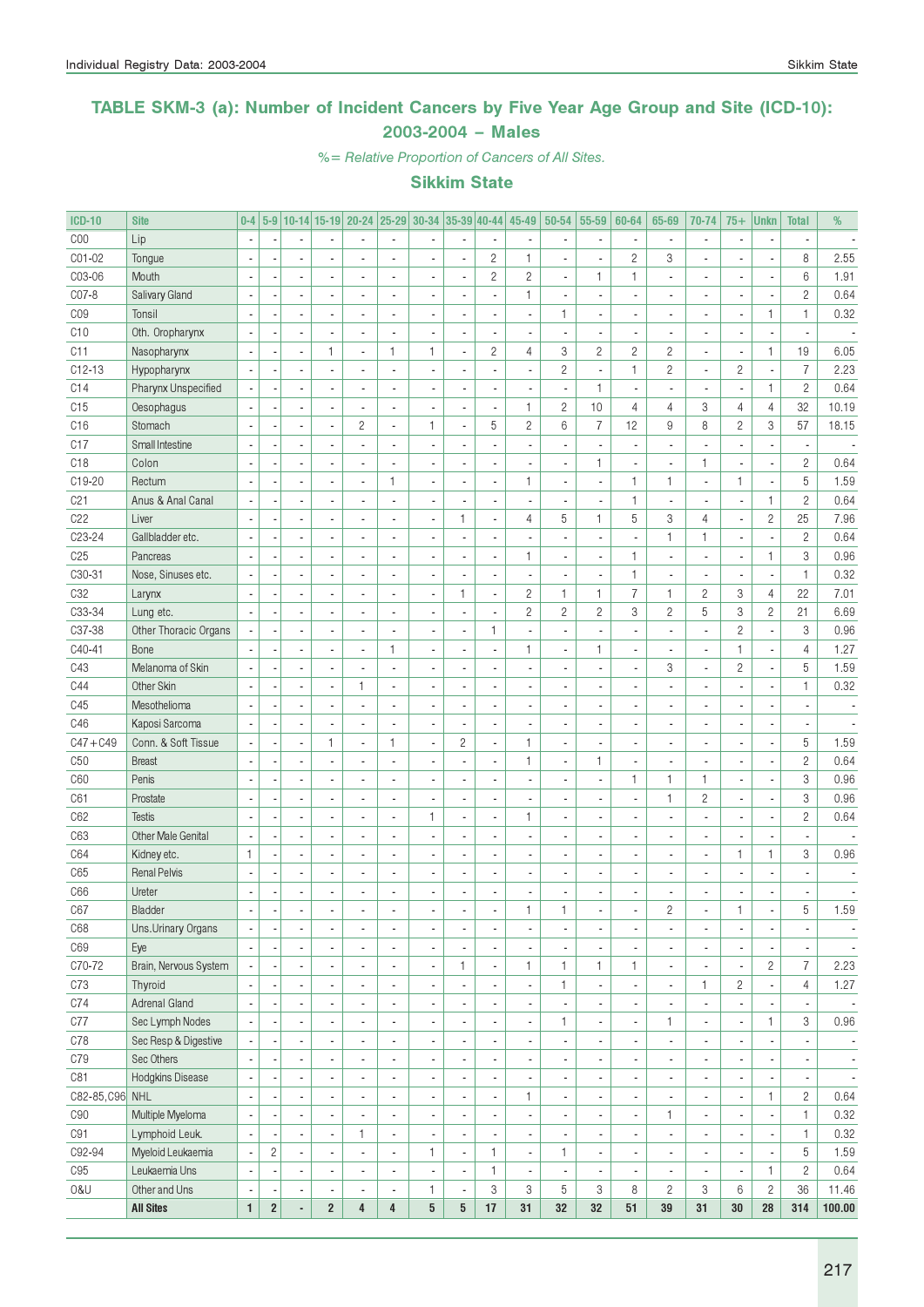### TABLE SKM-3 (b): Number of Incident Cancers by Five Year Age Group and Site (ICD-10): 2003-2004 – Females

%= Relative Proportion of Cancers of All Sites.

| <b>ICD-10</b>   | <b>Site</b>               | $0-4$                    |                |                |                          | 5-9 10-14 15-19 20-24    |                             | $ 25-29 30-34 35-39 40-44 $ |                          |                              | 45-49                    | 50-54                    | 55-59                    | 60-64                    | 65-69                        | 70-74                    | $75+$                    | <b>Unkn</b>              | <b>Total</b>             | %                        |
|-----------------|---------------------------|--------------------------|----------------|----------------|--------------------------|--------------------------|-----------------------------|-----------------------------|--------------------------|------------------------------|--------------------------|--------------------------|--------------------------|--------------------------|------------------------------|--------------------------|--------------------------|--------------------------|--------------------------|--------------------------|
| C <sub>00</sub> | Lip                       | $\sim$                   |                |                |                          |                          | ÷.                          | $\overline{a}$              |                          | ä,                           |                          | $\overline{\phantom{a}}$ | $\blacksquare$           |                          | ÷.                           | $\overline{\phantom{a}}$ |                          | Ĭ.                       |                          |                          |
| C01-02          | Tongue                    |                          |                |                |                          | 1                        | Ĭ.                          | ä,                          |                          | $\overline{a}$               | 1                        |                          | 1                        |                          | $\mathbf{1}$                 | $\blacksquare$           |                          |                          | $\overline{4}$           | 1.24                     |
| C03-06          | Mouth                     | $\sim$                   |                |                | ÷,                       |                          | $\overline{a}$              | ÷,                          | Ĭ.                       | $\mathbf{1}$                 |                          |                          | l,                       |                          |                              | $\overline{a}$           |                          | $\mathbf{1}$             | $\overline{2}$           | 0.62                     |
| C07-8           | Salivary Gland            | $\sim$                   |                |                | $\blacksquare$           | 1                        | $\overline{c}$              | $\overline{\phantom{a}}$    | $\blacksquare$           | $\overline{\phantom{a}}$     | 1                        | $\overline{\phantom{a}}$ | $\mathbf{1}$             | $\overline{\phantom{a}}$ | $\overline{\phantom{a}}$     | $\blacksquare$           | ä,                       | $\mathbf{1}$             | 6                        | 1.86                     |
| C <sub>09</sub> | Tonsil                    | $\sim$                   |                | $\overline{a}$ | $\overline{a}$           | ä,                       | $\overline{a}$              | $\overline{\phantom{a}}$    | $\blacksquare$           | $\blacksquare$               | $\blacksquare$           | $\mathbf{1}$             | $\overline{\phantom{a}}$ | $\mathbf{1}$             | $\mathbf{1}$                 | $\overline{\phantom{a}}$ | ÷,                       | ÷,                       | 3                        | 0.93                     |
| C10             | Oth. Oropharynx           |                          |                |                |                          |                          |                             | $\overline{a}$              |                          | $\overline{\phantom{a}}$     |                          |                          | ×,                       | $\blacksquare$           |                              | $\blacksquare$           |                          | ٠                        | ä,                       |                          |
| C11             | Nasopharynx               | ÷.                       |                |                | $\overline{\phantom{a}}$ | $\overline{c}$           | $\overline{c}$              | $\mathbf{1}$                | $\mathbf{1}$             | $\mathbf{1}$                 | 1                        | $\overline{\phantom{a}}$ | $\mathbf{1}$             | $\overline{\phantom{a}}$ | $\overline{a}$               | $\overline{\phantom{a}}$ | ä,                       | $\mathbf{1}$             | 10                       | 3.10                     |
| $C12-13$        | Hypopharynx               |                          |                |                | $\overline{\phantom{a}}$ | $\overline{a}$           | $\overline{a}$              | ä,                          | $\overline{\phantom{a}}$ | ä,                           | $\overline{a}$           |                          | $\overline{\phantom{a}}$ | $\overline{c}$           | $\overline{c}$               | $\overline{\phantom{a}}$ | $\overline{a}$           | ÷,                       | $\overline{4}$           | 1.24                     |
| C14             | Pharynx Unspecified       |                          |                |                | $\overline{\phantom{a}}$ |                          | $\overline{\phantom{a}}$    | $\overline{\phantom{a}}$    |                          | $\overline{\phantom{a}}$     |                          |                          | ×,                       |                          |                              | $\blacksquare$           |                          | ×,                       |                          |                          |
| C15             | Oesophagus                | $\sim$                   |                |                | $\overline{a}$           | $\overline{a}$           | $\overline{a}$              | $\overline{c}$              | ÷,                       | 3                            | $\overline{c}$           | $\overline{c}$           | $\overline{c}$           | $\mathbf{1}$             | 5                            | $\overline{4}$           | ÷,                       | 12                       | 33                       | 10.22                    |
| C16             | Stomach                   | $\sim$                   |                | $\overline{a}$ | $\overline{a}$           | 1                        | $\overline{a}$              | 1                           | $\blacksquare$           | $\mathbf{2}$                 | $\mathbf{1}$             | 3                        | $\mathbf{1}$             | $\overline{a}$           | 3                            | $\mathbf{1}$             | ÷,                       | 1                        | 14                       | 4.33                     |
| C17             | Small Intestine           | $\overline{\phantom{a}}$ |                |                | $\blacksquare$           | ä,                       | ä,                          | $\blacksquare$              | $\blacksquare$           | $\blacksquare$               | ä,                       | ä,                       | $\overline{\phantom{a}}$ | $\blacksquare$           |                              | $\overline{\phantom{a}}$ |                          | $\overline{\phantom{a}}$ | $\overline{\phantom{a}}$ | $\overline{\phantom{a}}$ |
| C18             | Colon                     |                          |                |                |                          |                          |                             | $\overline{a}$              |                          | ٠                            |                          |                          | $\overline{\phantom{a}}$ | $\overline{c}$           |                              | $\overline{\phantom{a}}$ |                          | $\overline{\phantom{a}}$ | $\overline{c}$           | 0.62                     |
| C19-20          | Rectum                    |                          |                |                | $\overline{\phantom{a}}$ | $\overline{a}$           | $\overline{a}$              | $\blacksquare$              | $\overline{a}$           | ÷,                           | ÷,                       |                          | $\mathbf{1}$             | $\blacksquare$           | $\mathbf{1}$                 | $\overline{\phantom{a}}$ | $\overline{a}$           | $\overline{\phantom{a}}$ | $\mathbf{2}$             | 0.62                     |
| C21             | Anus & Anal Canal         |                          |                |                |                          |                          | ÷,                          | $\overline{\phantom{a}}$    | ÷,                       | $\overline{a}$               | $\mathbf{1}$             |                          | ÷,                       |                          | ÷.                           | $\overline{\phantom{a}}$ |                          | $\overline{\phantom{a}}$ | $\mathbf{1}$             | 0.31                     |
| C <sub>22</sub> | Liver                     |                          |                |                | $\overline{\phantom{a}}$ | 1                        | ä,                          | $\blacksquare$              |                          | $\blacksquare$               | 3                        | $\mathbf{1}$             | 3                        |                          |                              | $\mathbf{1}$             | ×,                       | $\overline{4}$           | 13                       | 4.02                     |
| C23-24          | Gallbladder etc.          | $\sim$                   |                |                | $\overline{a}$           | $\overline{a}$           | ÷,                          | ä,                          | $\blacksquare$           | $\mathbf{1}$                 | $\overline{c}$           | $\overline{\phantom{a}}$ | $\overline{\phantom{a}}$ | $\overline{c}$           | $\overline{2}$               | $\overline{\phantom{a}}$ |                          | $\mathbf{1}$             | 8                        | 2.48                     |
| C <sub>25</sub> | Pancreas                  | $\sim$                   |                |                | $\overline{a}$           | $\overline{a}$           | ÷.                          | $\blacksquare$              | $\blacksquare$           | $\mathbf{1}$                 | ä,                       | $\overline{a}$           | $\blacksquare$           | $\overline{a}$           | ÷.                           | $\blacksquare$           | $\overline{a}$           | ÷,                       | $\mathbf{1}$             | 0.31                     |
| $C30-31$        | Nose, Sinuses etc.        |                          |                |                |                          | ä,                       | $\overline{\phantom{a}}$    | $\blacksquare$              | $\blacksquare$           | $\blacksquare$               | $\overline{c}$           |                          | $\overline{\phantom{a}}$ | $\overline{\phantom{a}}$ |                              | $\blacksquare$           | ×,                       | $\overline{\phantom{a}}$ | $\overline{c}$           | 0.62                     |
| C <sub>32</sub> | Larynx                    | $\blacksquare$           |                |                |                          |                          |                             | $\overline{a}$              |                          | $\mathbf{1}$                 | $\overline{2}$           | $\mathbf{1}$             | $\mathbf{1}$             | $\overline{a}$           | 5                            | $\overline{a}$           |                          | 3                        | 13                       | 4.02                     |
| C33-34          | Lung etc.                 |                          |                |                | $\overline{\phantom{a}}$ | $\overline{a}$           | $\overline{a}$              | $\blacksquare$              | $\overline{a}$           | $\frac{1}{2}$                | $\overline{2}$           | $\overline{c}$           | ä,                       | 5                        | $\overline{4}$               | $\mathbf{2}$             | $\overline{c}$           | ÷,                       | 17                       | 5.26                     |
| C37-38          | Other Thoracic Organs     |                          |                |                | $\blacksquare$           |                          | ä,                          | $\overline{\phantom{a}}$    |                          | ä,                           |                          | ä,                       | ä,                       | ä,                       |                              | $\overline{\phantom{a}}$ |                          | ÷,                       | $\overline{\phantom{a}}$ |                          |
| $C40 - 41$      | Bone                      | $\mathbf{1}$             |                | $\mathbf{1}$   |                          |                          | $\overline{a}$              | $\overline{\phantom{a}}$    |                          | $\mathbf{1}$                 |                          |                          | ä,                       |                          | $\mathbf{1}$                 | $\mathbf{1}$             |                          | ÷,                       | 5                        | 1.55                     |
| C43             | Melanoma of Skin          | $\overline{\phantom{a}}$ |                |                | $\overline{\phantom{a}}$ | $\overline{a}$           | $\mathbf{r}$                | $\overline{\phantom{a}}$    | $\blacksquare$           | $\overline{a}$               | $\overline{a}$           | $\overline{\phantom{a}}$ | $\sim$                   | $\overline{\phantom{a}}$ | $\mathbf{1}$                 | $\overline{\phantom{a}}$ | $\overline{a}$           | ÷,                       | $\mathbf{1}$             | 0.31                     |
| C44             | Other Skin                | $\overline{\phantom{a}}$ |                | $\overline{a}$ | $\overline{\phantom{a}}$ | ä,                       | $\overline{a}$              | $\overline{\phantom{a}}$    | $\blacksquare$           | 1                            | 1                        | $\overline{\phantom{a}}$ | $\mathbf{1}$             | $\mathbf{1}$             | ÷.                           | $\overline{\phantom{a}}$ | 5                        | ÷,                       | 9                        | 2.79                     |
| C45             | Mesothelioma              |                          |                |                |                          |                          | ٠                           | $\overline{\phantom{a}}$    | $\overline{\phantom{a}}$ | $\overline{\phantom{a}}$     | ٠                        |                          | $\overline{\phantom{a}}$ | ٠                        |                              | $\overline{\phantom{a}}$ |                          | $\overline{\phantom{a}}$ | $\overline{\phantom{a}}$ |                          |
| C46             | Kaposi Sarcoma            | $\sim$                   |                |                | $\overline{\phantom{a}}$ | $\overline{a}$           | ÷,                          | $\overline{\phantom{a}}$    | ÷,                       | ä,                           |                          |                          | $\overline{\phantom{a}}$ | $\overline{a}$           |                              | $\overline{\phantom{a}}$ |                          | $\overline{\phantom{a}}$ | $\overline{a}$           | $\overline{\phantom{a}}$ |
| $C47 + C49$     | Conn. & Soft Tissue       |                          | 1              |                | $\overline{\phantom{a}}$ | $\overline{\phantom{a}}$ | $\mathbf{1}$                | $\overline{\phantom{a}}$    | $\overline{a}$           | $\overline{a}$               | $\overline{\phantom{a}}$ |                          | $\mathbf{1}$             | $\blacksquare$           | $\overline{\phantom{a}}$     | $\overline{\phantom{a}}$ | $\overline{\phantom{a}}$ | $\overline{\phantom{a}}$ | 3                        | 0.93                     |
| C <sub>50</sub> | <b>Breast</b>             |                          |                |                |                          |                          | $\overline{\phantom{a}}$    | 1                           | 5                        | 8                            | 8                        | 9                        | $\mathbf{1}$             | $\overline{7}$           | $\overline{4}$               | $\overline{\phantom{a}}$ | $\overline{c}$           | $\mathbf{1}$             | 46                       | 14.24                    |
| C51             | Vulva                     | $\sim$                   |                |                | $\overline{a}$           | $\overline{a}$           | $\overline{a}$              | ä,                          |                          | $\overline{\phantom{a}}$     |                          |                          | L.                       |                          |                              | $\overline{\phantom{a}}$ |                          | $\overline{a}$           | ÷,                       |                          |
| C52             | Vagina                    | $\sim$                   |                |                | $\sim$                   | $\overline{a}$           | $\overline{\phantom{a}}$    | $\blacksquare$              | $\blacksquare$           | ÷,                           | ٠                        | $\blacksquare$           | $\overline{\phantom{a}}$ | $\overline{\phantom{a}}$ | $\overline{\phantom{a}}$     | $\mathbf{1}$             | $\overline{\phantom{a}}$ | ÷,                       | $\mathbf{1}$             | 0.31                     |
| C53             | Cervix Uteri              | $\overline{\phantom{a}}$ |                | ÷,             | $\blacksquare$           | 1                        | 3                           | 3                           | $\overline{c}$           | 8                            | 5                        | 4                        | 3                        | 3                        | $\overline{c}$               | $\mathbf{1}$             | $\overline{\phantom{a}}$ | 4                        | 39                       | 12.07                    |
| C54             | Corpus Uteri              |                          |                |                |                          |                          |                             | $\overline{a}$              |                          | $\overline{\phantom{a}}$     | 3                        |                          | $\overline{\phantom{a}}$ | $\overline{c}$           | $\mathbf{1}$                 | $\blacksquare$           |                          | 1                        | $\overline{7}$           | 2.17                     |
| C55             | <b>Uterus Unspecified</b> |                          |                |                | $\overline{\phantom{a}}$ | $\overline{a}$           | $\overline{a}$              | $\blacksquare$              | $\blacksquare$           | $\mathbf{1}$                 | ٠                        | $\overline{a}$           | $\overline{\phantom{a}}$ | $\overline{a}$           | $\mathbf{1}$                 | $\overline{\phantom{a}}$ | $\overline{a}$           | ÷,                       | $\overline{c}$           | 0.62                     |
| C56             | Ovary etc.                |                          |                | Ĭ.             | $\overline{\phantom{a}}$ | ÷,                       | $\overline{a}$              | $\overline{a}$              | ÷,                       | $\mathbf{1}$                 | $\mathbf{1}$             | $\overline{\phantom{a}}$ | $\overline{c}$           | $\overline{a}$           |                              | $\overline{\phantom{a}}$ | $\overline{c}$           | $\mathbf{1}$             | $\overline{7}$           | 2.17                     |
| C57             | Other Female Genital      |                          |                |                |                          |                          | ä,                          | $\overline{a}$              |                          | $\overline{\phantom{a}}$     |                          |                          | ×,                       | ٠                        |                              | $\blacksquare$           |                          | ×,                       |                          |                          |
| C <sub>58</sub> | Placenta                  | $\blacksquare$           |                |                | $\blacksquare$           | ä,                       | ÷,                          | ä,                          | $\blacksquare$           | ÷,                           |                          |                          | $\blacksquare$           | ä,                       |                              | $\overline{\phantom{a}}$ |                          | $\overline{\phantom{a}}$ | $\blacksquare$           | $\overline{\phantom{a}}$ |
| C64             | Kidney etc.               | $\sim$                   |                | $\overline{a}$ | $\overline{a}$           | $\overline{\phantom{a}}$ | $\overline{a}$              | $\blacksquare$              | $\mathbf{1}$             | ÷,                           | ٠                        | $\overline{\phantom{a}}$ | $\blacksquare$           | $\overline{a}$           | $\overline{\phantom{a}}$     | $\overline{\phantom{a}}$ | $\overline{a}$           | $\overline{\phantom{a}}$ | $\mathbf{1}$             | 0.31                     |
| C65             | <b>Renal Pelvis</b>       |                          |                |                |                          |                          |                             |                             |                          | L,                           |                          |                          | ä,                       | ä,                       |                              | $\overline{a}$           |                          |                          | $\overline{\phantom{a}}$ |                          |
| C66             | Ureter                    | $\overline{\phantom{a}}$ |                |                | $\overline{\phantom{a}}$ | $\overline{\phantom{a}}$ | $\overline{\phantom{a}}$    | $\overline{\phantom{a}}$    | $\overline{\phantom{a}}$ | $\sim$                       | $\overline{\phantom{a}}$ | $\overline{\phantom{a}}$ | $\overline{\phantom{a}}$ | $\overline{\phantom{a}}$ | $\overline{\phantom{a}}$     | $\overline{\phantom{a}}$ | $\overline{\phantom{a}}$ | $\overline{\phantom{a}}$ | $\overline{\phantom{a}}$ | $\overline{\phantom{a}}$ |
| C67             | Bladder                   | $\sim$                   |                |                | $\blacksquare$           | $\overline{a}$           | $\overline{\phantom{a}}$    | 1                           | $\blacksquare$           | $\overline{\phantom{a}}$     | ٠                        | $\overline{c}$           | $\overline{\phantom{a}}$ | $\overline{c}$           | ٠                            | $\overline{\phantom{a}}$ | ×,                       | ÷,                       | 5                        | 1.55                     |
| C68             | Uns.Urinary Organs        |                          |                |                | $\overline{\phantom{a}}$ |                          | $\blacksquare$              | $\overline{\phantom{a}}$    |                          | $\overline{\phantom{a}}$     |                          | $\blacksquare$           | $\overline{\phantom{a}}$ |                          | ٠                            | $\overline{\phantom{a}}$ |                          | $\overline{\phantom{a}}$ |                          | $\overline{\phantom{a}}$ |
| C69             | Eye                       |                          | $\mathbf{1}$   |                | $\overline{\phantom{a}}$ | $\overline{a}$           | ÷,                          | $\blacksquare$              |                          | $\blacksquare$               |                          | $\blacksquare$           | 1                        | ٠                        | $\overline{\phantom{a}}$     | $\overline{\phantom{a}}$ |                          | $\overline{\phantom{a}}$ | $\overline{c}$           | 0.62                     |
| C70-72          | Brain, Nervous System     | $\mathcal{L}$            |                | $\mathbf{1}$   | $\blacksquare$           | ä,                       | $\overline{a}$              | $\overline{\phantom{a}}$    | ÷,                       | $\mathbf{1}$                 | 1                        | $\mathbf{1}$             | ÷.                       | ä,                       | $\overline{\phantom{a}}$     | $\overline{\phantom{a}}$ |                          | ÷,                       | $\overline{4}$           | 1.24                     |
| C73             | Thyroid                   | $\overline{\phantom{a}}$ |                | $\overline{a}$ | $\overline{\phantom{a}}$ | $\overline{\phantom{a}}$ | $\mathbf{1}$                | $\blacksquare$              | $\overline{\phantom{a}}$ | $\mathbf{1}$                 | $\blacksquare$           | $\overline{\phantom{a}}$ | 1                        | ٠                        | $\overline{\phantom{a}}$     | $\mathbf{1}$             | ٠                        | ÷,                       | $\overline{4}$           | 1.24                     |
| C74             | Adrenal Gland             | $\overline{\phantom{a}}$ |                |                | 1.                       | $\blacksquare$           | $\blacksquare$              | $\overline{\phantom{a}}$    | $\overline{\phantom{a}}$ | $\overline{\phantom{a}}$     | ٠                        | $\blacksquare$           | $\overline{\phantom{a}}$ | $\overline{\phantom{a}}$ | $\overline{\phantom{a}}$     | $\overline{\phantom{a}}$ | $\overline{\phantom{a}}$ | ÷,                       | $\mathbf{1}$             | 0.31                     |
| C77             | Sec Lymph Nodes           |                          |                |                | $\blacksquare$           |                          | ٠                           | $\overline{\phantom{a}}$    | $\overline{\phantom{a}}$ | $\qquad \qquad \blacksquare$ |                          |                          | $\overline{\phantom{a}}$ | $\overline{\phantom{a}}$ | $\qquad \qquad \blacksquare$ | $\overline{\phantom{a}}$ |                          | ٠                        | $\overline{\phantom{a}}$ | $\overline{\phantom{a}}$ |
| C78             | Sec Resp & Digestive      |                          |                |                | $\blacksquare$           | $\overline{a}$           | $\blacksquare$              | $\overline{\phantom{a}}$    | $\blacksquare$           | $\overline{\phantom{a}}$     | ٠                        | $\blacksquare$           | $\overline{\phantom{a}}$ | ٠                        | $\overline{\phantom{a}}$     | $\blacksquare$           |                          | $\overline{\phantom{a}}$ | $\blacksquare$           | $\overline{\phantom{a}}$ |
| C79             | Sec Others                |                          |                |                | $\overline{\phantom{a}}$ |                          | $\overline{\phantom{a}}$    | $\overline{\phantom{a}}$    |                          | ä,                           |                          | $\overline{\phantom{a}}$ | $\blacksquare$           | $\overline{\phantom{a}}$ | $\overline{\phantom{a}}$     | $\overline{\phantom{a}}$ |                          | ÷,                       | $\overline{\phantom{a}}$ | $\overline{\phantom{a}}$ |
| C81             | Hodgkins Disease          |                          |                |                | $\blacksquare$           |                          | $\overline{\phantom{a}}$    | $\overline{\phantom{a}}$    | $\mathbf{1}$             | 1                            |                          |                          | $\overline{\phantom{a}}$ |                          | $\qquad \qquad \blacksquare$ | $\overline{\phantom{a}}$ |                          | $\overline{\phantom{a}}$ | $\mathbf{2}$             | 0.62                     |
| C82-85, C96 NHL |                           | $\sim$                   |                |                | $\overline{\phantom{a}}$ | ÷,                       | $\mathcal{L}_{\mathcal{A}}$ | 1                           | ÷,                       | $\overline{\phantom{a}}$     | $\mathbf{1}$             | $\mathbf{1}$             | $\overline{\phantom{a}}$ | $\mathbf{1}$             | $\overline{\phantom{a}}$     | $\mathbf{1}$             |                          | ÷,                       | 5                        | 1.55                     |
| C90             | Multiple Myeloma          | $\sim$                   |                |                | $\blacksquare$           | $\overline{\phantom{a}}$ | $\blacksquare$              | ä,                          | $\blacksquare$           | $\overline{\phantom{a}}$     | $\mathbf{1}$             | $\mathbf{1}$             | ÷.                       | $\overline{\phantom{a}}$ | $\overline{\phantom{a}}$     | $\overline{\phantom{a}}$ | 1                        | ÷,                       | 3                        | 0.93                     |
| C91             | Lymphoid Leuk.            | $\overline{\phantom{a}}$ |                | $\overline{a}$ | $\overline{\phantom{a}}$ | $\overline{\phantom{a}}$ | $\blacksquare$              | $\overline{\phantom{a}}$    | $\overline{\phantom{a}}$ | $\overline{\phantom{a}}$     | $\overline{\phantom{a}}$ | $\overline{\phantom{a}}$ | $\overline{\phantom{a}}$ | $\overline{\phantom{a}}$ | $\overline{\phantom{a}}$     | $\overline{\phantom{a}}$ | $\mathbf{1}$             | $\blacksquare$           | $\mathbf{1}$             | 0.31                     |
| C92-94          | Myeloid Leukaemia         | $\mathbf{1}$             |                |                | $\overline{\phantom{a}}$ | $\overline{\phantom{a}}$ | 1                           | $\overline{\phantom{a}}$    | 1                        | 1                            | $\overline{\phantom{a}}$ | $\mathbf{1}$             | $\overline{c}$           | 1                        | $\overline{\phantom{a}}$     | $\mathbf{1}$             | $\overline{\phantom{a}}$ | ٠                        | 9                        | 2.79                     |
| C95             | Leukaemia Uns             | $\overline{\phantom{a}}$ |                | $\mathbf{1}$   | $\overline{\phantom{a}}$ | ä,                       | $\overline{\phantom{a}}$    | $\blacksquare$              | 1                        | $\overline{\phantom{a}}$     | $\blacksquare$           | $\overline{a}$           | $\blacksquare$           | $\overline{\phantom{a}}$ | ä,                           | $\overline{\phantom{a}}$ |                          | ÷,                       | $\overline{c}$           | 0.62                     |
| 0&U             | Other and Uns             | $\overline{\phantom{a}}$ |                |                | $\blacksquare$           | $\blacksquare$           | $\mathbf{1}$                | $\overline{\phantom{a}}$    | $\mathbf{1}$             | $\mathbf{1}$                 | 1                        | 6                        | $\mathbf{1}$             | 3                        | 6                            | 5                        | $\overline{c}$           | $\overline{c}$           | 29                       | 8.98                     |
|                 | <b>All Sites</b>          | $\overline{2}$           | $\overline{2}$ | $\bf{3}$       | $\mathbf{1}$             | $\overline{1}$           | 11                          | $10\,$                      | 13                       | $35\,$                       | 40                       | 35                       | 24                       | 33                       | 40                           | 19                       | 15                       | 33                       | 323                      | 100.00                   |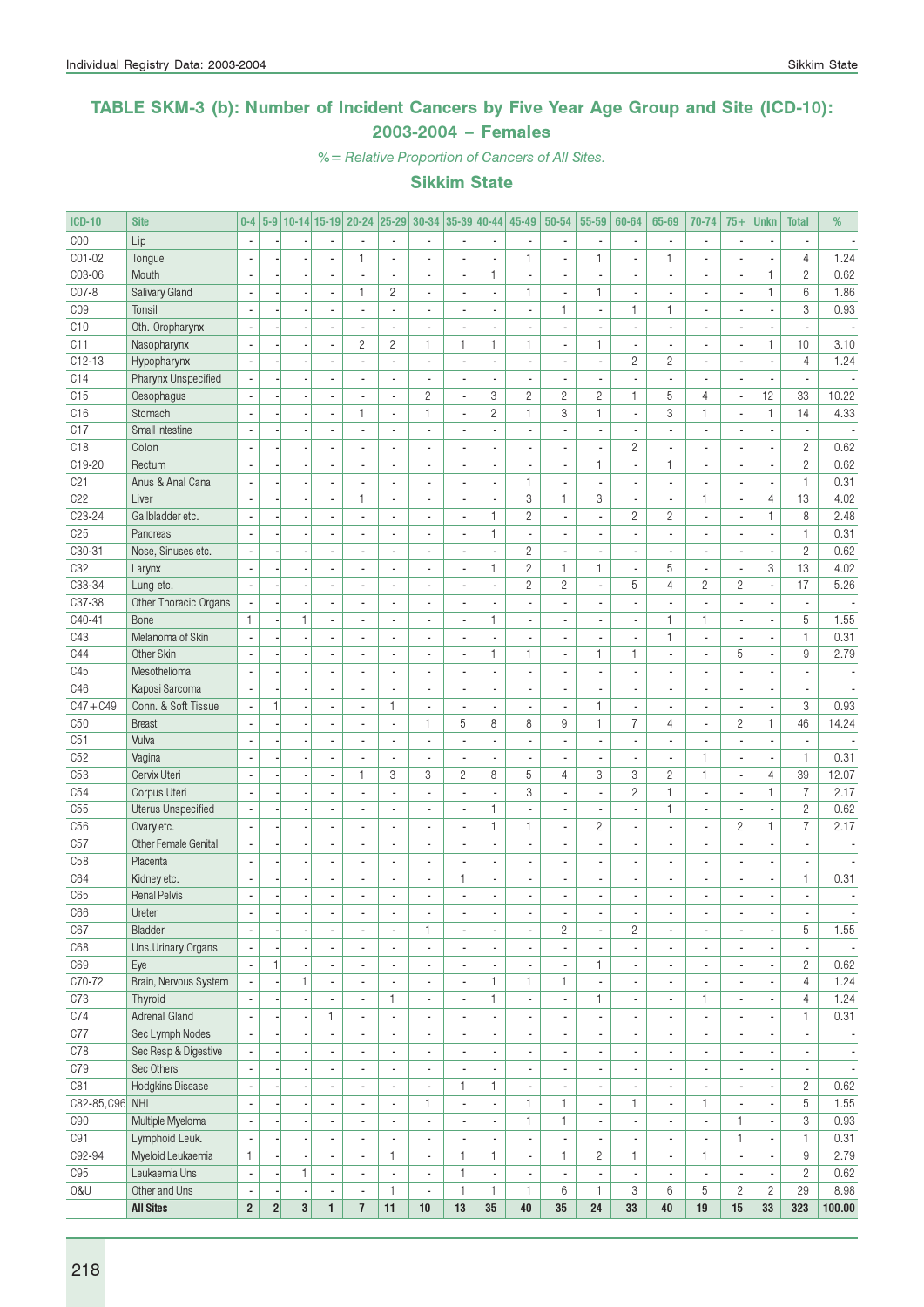### TABLE: SKM–4(a):

# Average Annual Age Specific,Crude (CR), Age Adjusted (AAR) (with Standard Error(SE)) and Truncated (35-64 yrs) (TR) Incidence Rate per 100,000 population: 2003-2004 - Males Sikkim State

| <b>ICD-10</b>   | $0 - 4$                                              | $5-9$                                                | $10 - 14$                                            | $15 - 19$                                            | $20 - 24$                                  | $25 - 29$                                            | 30-34                                                | 35-39                                                | 40-44                                      | $45 - 49$                | $50 - 54$             | 55-59                         | 60-64                    | 65-69                            | 70-74                            | >75                                                  | <b>CR</b>      | <b>AAR</b>                      | <b>SE</b>                        | <b>TR</b>                       |
|-----------------|------------------------------------------------------|------------------------------------------------------|------------------------------------------------------|------------------------------------------------------|--------------------------------------------|------------------------------------------------------|------------------------------------------------------|------------------------------------------------------|--------------------------------------------|--------------------------|-----------------------|-------------------------------|--------------------------|----------------------------------|----------------------------------|------------------------------------------------------|----------------|---------------------------------|----------------------------------|---------------------------------|
| COO             | $\overline{\phantom{a}}$                             | $\overline{\phantom{a}}$                             | $\overline{\phantom{a}}$                             | $\overline{\phantom{a}}$                             | $\overline{\phantom{a}}$                   | $\overline{\phantom{m}}$                             |                                                      | $\overline{\phantom{a}}$                             | $\overline{\phantom{a}}$                   |                          |                       |                               |                          | $\overline{\phantom{a}}$         | $\overline{\phantom{a}}$         |                                                      |                | $\overline{\phantom{a}}$        |                                  |                                 |
| CO1-02          |                                                      | $\overline{\phantom{a}}$                             | $\overline{\phantom{a}}$                             | ٠                                                    | $\overline{a}$                             | ٠                                                    |                                                      | ä,                                                   | 5.5                                        | 3.5                      |                       |                               | 16.1                     | 31.0                             |                                  |                                                      | 1.3            | 2.1                             | 0.77                             | 3.8                             |
| C03-06          | $\blacksquare$                                       | $\overline{\phantom{a}}$                             | $\blacksquare$                                       | $\blacksquare$                                       | $\blacksquare$                             | $\overline{a}$                                       | $\blacksquare$                                       | ä,                                                   | 5.5                                        | 7.0                      |                       | 6.5                           | 8.0                      | $\blacksquare$                   |                                  | $\overline{\phantom{a}}$                             | 1.0            | 1.3                             | 0.56                             | 4.3                             |
| C07-8           | $\blacksquare$                                       | $\overline{\phantom{a}}$                             | $\blacksquare$                                       | $\blacksquare$                                       | $\overline{a}$                             | ٠                                                    |                                                      | ٠                                                    | $\overline{\phantom{a}}$                   | 3.5                      |                       |                               |                          |                                  |                                  |                                                      | 0.3            | 0.4                             | 0.26                             | 0.7                             |
| C <sub>09</sub> | $\blacksquare$                                       | $\overline{\phantom{a}}$                             | $\blacksquare$                                       | $\blacksquare$                                       | $\blacksquare$                             | ä,                                                   | $\sim$                                               | ٠                                                    |                                            |                          | 4.7                   |                               |                          |                                  |                                  |                                                      | 0.2            | 0.2                             | 0.24                             | 0.8                             |
| C10             | $\overline{a}$                                       | $\overline{\phantom{a}}$                             | $\overline{\phantom{a}}$                             | ٠                                                    | $\overline{a}$                             | $\overline{\phantom{a}}$                             | $\sim$                                               | ٠                                                    | $\blacksquare$                             |                          |                       |                               |                          |                                  |                                  | $\overline{\phantom{a}}$                             |                | $\blacksquare$                  |                                  |                                 |
| C11             | $\overline{\phantom{a}}$                             | $\overline{a}$                                       | $\overline{a}$                                       | 1.4                                                  | $\overline{a}$                             | 1.8                                                  | 2.1                                                  | ä,                                                   | 5.5                                        | 14.0                     | 14.2                  | 13.0                          | 16.1                     | 20.6                             | ٠                                | ٠.                                                   | 3.0            | 4.1                             | 0.99                             | 9.8                             |
| $C12-13$        | $\overline{a}$                                       | ÷.                                                   | $\overline{\phantom{a}}$                             | ٠                                                    | $\overline{a}$                             | $\overline{a}$                                       | $\overline{\phantom{a}}$                             | $\overline{\phantom{a}}$                             | $\overline{a}$                             |                          | 9.5                   | ÷,                            | 8.0                      | 20.6                             | $\blacksquare$                   | 27.9                                                 | 1.1            | 2.0                             | 0.75                             | 2.6                             |
| C14             | $\overline{\phantom{a}}$                             | $\overline{a}$                                       | $\overline{a}$                                       | $\overline{a}$                                       |                                            |                                                      |                                                      | $\overline{\phantom{a}}$                             | $\overline{a}$                             |                          | $\overline{a}$        | 6.5                           | ä,                       | $\overline{\phantom{a}}$         | $\blacksquare$                   | $\overline{\phantom{a}}$                             | 0.3            | 0.3                             | 0.26                             | 0.8                             |
| C15             | $\overline{\phantom{a}}$                             | ä,                                                   | ä,                                                   | $\blacksquare$                                       | $\overline{a}$                             | $\overline{\phantom{a}}$                             |                                                      | $\overline{\phantom{a}}$                             | $\overline{a}$                             | 3.5                      | 9.5                   | 65.0                          | 32.1                     | 41.3                             | 40.3                             | 55.7                                                 | 5.1            | 7.7                             | 1.47                             | 14.7                            |
| C16             | $\overline{\phantom{a}}$                             | ä,                                                   | ä,                                                   | $\overline{\phantom{a}}$                             | 3.1                                        | ÷,                                                   | 2.1                                                  | ÷,                                                   | 13.8                                       | 7.0                      | 28.4                  | 45.5                          | 96.3                     | 92.9                             | 107.6                            | 27.9                                                 | 9.1            | 14.2                            | 1.98                             | 26.9                            |
| C17             | $\overline{a}$                                       | $\overline{a}$                                       | $\overline{\phantom{a}}$                             | ٠                                                    | $\overline{\phantom{a}}$                   |                                                      | $\blacksquare$                                       | ä,                                                   | $\blacksquare$                             |                          |                       |                               |                          | $\overline{\phantom{a}}$         | $\overline{\phantom{a}}$         |                                                      |                | $\overline{\phantom{a}}$        |                                  |                                 |
| C <sub>18</sub> |                                                      |                                                      | $\overline{\phantom{a}}$                             | $\blacksquare$                                       |                                            | Ĭ.                                                   |                                                      | ä,                                                   |                                            |                          |                       | 6.5                           |                          | ÷,                               | 13.4                             |                                                      | 0.3            | 0.5                             | 0.37                             | 0.8                             |
| C19-20          |                                                      |                                                      |                                                      | $\overline{\phantom{a}}$                             | $\overline{a}$                             | 1.8                                                  |                                                      | ä,                                                   |                                            | 3.5                      |                       |                               | 8.0                      | 10.3                             | $\overline{\phantom{a}}$         | 13.9                                                 | 0.8            | 1.3                             | 0.58                             | 1.7                             |
| C <sub>21</sub> |                                                      |                                                      |                                                      | $\blacksquare$                                       |                                            | Ĭ.                                                   |                                                      | ä,                                                   |                                            |                          |                       |                               | 8.0                      | $\overline{\phantom{a}}$         |                                  |                                                      | 0.3            | 0.3                             | 0.32                             | 1.0                             |
| C22             |                                                      |                                                      |                                                      | $\blacksquare$                                       |                                            |                                                      |                                                      | 2.2                                                  | $\overline{\phantom{a}}$                   | 14.0                     | 23.6                  | 6.5                           | 40.1                     | 31.0                             | 53.8                             |                                                      | 4.0            | 6.0                             | 1.28                             | 13.0                            |
| C23-24          |                                                      |                                                      | $\overline{\phantom{a}}$                             | $\overline{\phantom{a}}$                             |                                            |                                                      |                                                      | ä,                                                   | ä,                                         |                          |                       |                               | $\overline{\phantom{a}}$ | 10.3                             | 13.4                             |                                                      | 0.3            | 0.6                             | 0.41                             |                                 |
| C <sub>25</sub> |                                                      |                                                      | $\blacksquare$                                       | $\blacksquare$                                       |                                            |                                                      |                                                      | ٠                                                    |                                            | 3.5                      |                       |                               | 8.0                      | ä,                               | ×,                               |                                                      | 0.5            | 0.5                             | 0.38                             | 1.7                             |
| C30-31          |                                                      |                                                      | $\blacksquare$                                       | $\overline{\phantom{a}}$                             |                                            |                                                      |                                                      | ä,                                                   | ä,                                         |                          |                       |                               | 8.0                      | $\overline{\phantom{a}}$         | ÷,                               |                                                      | 0.2            | 0.3                             | 0.32                             | 1.0                             |
| C <sub>32</sub> |                                                      |                                                      | $\blacksquare$                                       | $\blacksquare$                                       |                                            |                                                      |                                                      | 2.2                                                  | ä,                                         | 7.0                      | 4.7                   | 6.5                           | 56.2                     | 10.3                             | 26.9                             | 41.8                                                 | 3.5            | 5.0                             | 1.19                             | 10.6                            |
| C33-34          |                                                      | $\blacksquare$                                       | $\blacksquare$                                       | $\qquad \qquad \blacksquare$                         | $\overline{a}$                             | $\frac{1}{2}$                                        |                                                      | $\qquad \qquad \blacksquare$                         | $\overline{\phantom{a}}$                   | 7.0                      | 9.5                   | 13.0                          | 24.1                     | 20.6                             | 67.2                             | 41.8                                                 | 3.4            | 5.2                             | 1.20                             | 7.7                             |
| C37-38          |                                                      | $\qquad \qquad \blacksquare$                         | $\blacksquare$                                       | $\overline{\phantom{a}}$                             | $\overline{a}$                             | $\frac{1}{2}$                                        |                                                      | $\qquad \qquad \blacksquare$                         | 2.8                                        |                          |                       |                               |                          | ٠                                | ÷                                | 27.9                                                 | 0.5            | 0.7                             | 0.43                             | 0.5                             |
| C40-41          |                                                      | $\qquad \qquad \blacksquare$                         | $\blacksquare$                                       | $\overline{\phantom{a}}$                             | $\overline{a}$                             | 1.8                                                  |                                                      | $\qquad \qquad \blacksquare$                         | $\overline{a}$                             | 3.5                      |                       | 6.5                           | $\overline{\phantom{a}}$ |                                  |                                  | 13.9                                                 | 0.6            | 0.9                             | 0.46                             | 1.5                             |
| C43             |                                                      | $\overline{a}$                                       | $\overline{a}$                                       | $\overline{\phantom{a}}$                             | $\overline{a}$                             | ×,                                                   |                                                      |                                                      |                                            |                          |                       |                               | ٠                        | 31.0                             | $\overline{\phantom{a}}$         | 27.9                                                 | 0.8            | 1.5                             | 0.67                             |                                 |
| C44             |                                                      | $\overline{a}$                                       | $\overline{a}$                                       | $\overline{\phantom{a}}$                             | 1.5                                        | $\overline{a}$                                       |                                                      |                                                      |                                            |                          |                       |                               |                          |                                  |                                  |                                                      | 0.2            | 0.1                             | 0.12                             |                                 |
| C45             |                                                      | $\overline{\phantom{a}}$                             | $\overline{\phantom{a}}$                             | $\overline{\phantom{a}}$                             | i,                                         | i,                                                   |                                                      |                                                      |                                            |                          |                       |                               |                          |                                  |                                  |                                                      |                | ÷,                              |                                  |                                 |
| C46             |                                                      | $\overline{\phantom{a}}$                             | $\overline{\phantom{a}}$                             | $\overline{\phantom{a}}$                             | $\overline{a}$                             | $\overline{a}$                                       |                                                      |                                                      |                                            |                          |                       |                               | $\overline{a}$           |                                  |                                  |                                                      | $\overline{a}$ | ×,                              |                                  |                                 |
| $C47 + C49$     |                                                      |                                                      |                                                      |                                                      |                                            | 1.8                                                  | $\blacksquare$                                       | 4.4                                                  |                                            | 3.5                      |                       |                               |                          |                                  |                                  |                                                      | 0.8            | 0.7                             | 0.34                             | 1.5                             |
| C50             | $\overline{\phantom{a}}$                             | $\overline{\phantom{a}}$                             | $\overline{\phantom{a}}$                             | 1.4<br>$\blacksquare$                                | $\overline{\phantom{a}}$                   |                                                      |                                                      |                                                      | $\blacksquare$                             | 3.5                      |                       | 6.5                           | $\overline{\phantom{a}}$ | $\overline{\phantom{a}}$         | $\overline{\phantom{a}}$         | $\overline{\phantom{a}}$                             | 0.3            | 0.5                             | 0.33                             | 1.5                             |
| C60             | $\overline{\phantom{a}}$                             | $\overline{\phantom{a}}$                             | $\overline{\phantom{a}}$                             |                                                      | $\overline{\phantom{a}}$                   | $\overline{a}$                                       | $\blacksquare$                                       | $\overline{\phantom{a}}$<br>$\overline{\phantom{a}}$ | $\overline{\phantom{a}}$                   |                          |                       |                               | ÷,<br>8.0                | $\overline{\phantom{a}}$<br>10.3 | $\overline{\phantom{a}}$<br>13.4 | $\overline{\phantom{a}}$                             | 0.5            | 0.9                             | 0.52                             | 1.0                             |
| C61             | $\overline{\phantom{a}}$                             | $\overline{\phantom{a}}$                             | $\overline{\phantom{a}}$                             | $\overline{\phantom{a}}$                             | $\overline{\phantom{a}}$                   | $\overline{\phantom{a}}$                             |                                                      | $\overline{\phantom{a}}$                             | $\overline{\phantom{a}}$                   |                          |                       |                               | ÷,                       | 10.3                             | 26.9                             | $\overline{\phantom{a}}$                             | 0.5            | 0.8                             | 0.49                             |                                 |
| C62             | $\overline{\phantom{a}}$<br>$\overline{\phantom{a}}$ | $\overline{\phantom{a}}$<br>$\overline{\phantom{a}}$ | $\overline{\phantom{a}}$<br>$\blacksquare$           | $\overline{\phantom{a}}$<br>$\blacksquare$           | $\overline{\phantom{a}}$<br>$\blacksquare$ | $\overline{\phantom{a}}$<br>ä,                       |                                                      | $\overline{\phantom{a}}$                             | $\overline{\phantom{a}}$<br>$\blacksquare$ | 3.5                      |                       |                               | ä,                       | ÷,                               | $\blacksquare$                   | $\overline{\phantom{a}}$<br>$\blacksquare$           | 0.3            | 0.3                             | 0.24                             | 0.7                             |
| C63             | $\blacksquare$                                       | $\overline{\phantom{a}}$                             | $\blacksquare$                                       | ٠                                                    | $\blacksquare$                             | $\overline{\phantom{a}}$                             | 2.1                                                  | $\overline{\phantom{a}}$                             | $\blacksquare$                             |                          |                       |                               | $\overline{a}$           | $\blacksquare$                   | ٠                                | $\blacksquare$                                       |                | $\overline{a}$                  |                                  |                                 |
| C64             |                                                      | $\blacksquare$                                       |                                                      | $\blacksquare$                                       | $\blacksquare$                             | $\overline{\phantom{a}}$                             |                                                      | $\overline{\phantom{a}}$                             | $\blacksquare$                             |                          |                       |                               | ä,                       | $\blacksquare$                   | $\blacksquare$                   |                                                      | 0.5            | 0.5                             | 0.36                             |                                 |
| C65             | 1.9                                                  | $\overline{\phantom{a}}$                             | $\overline{\phantom{a}}$<br>$\overline{\phantom{a}}$ | $\overline{\phantom{a}}$                             | $\overline{a}$                             | $\overline{\phantom{a}}$                             |                                                      |                                                      | $\overline{\phantom{a}}$                   |                          |                       |                               | $\overline{a}$           | $\overline{\phantom{a}}$         |                                  | 13.9                                                 |                | $\overline{a}$                  |                                  |                                 |
| C66             | $\overline{a}$                                       |                                                      |                                                      |                                                      |                                            |                                                      |                                                      | $\blacksquare$                                       |                                            |                          |                       |                               | $\overline{a}$           |                                  |                                  |                                                      |                | $\overline{a}$                  |                                  |                                 |
| C67             |                                                      |                                                      |                                                      |                                                      |                                            |                                                      | $\overline{\phantom{a}}$                             |                                                      | $\overline{\phantom{a}}$                   | 3.5                      |                       | $\overline{\phantom{a}}$      | ٠                        | 20.6                             |                                  | 13.9                                                 | 0.8            | 1.3                             | 0.61                             |                                 |
| C68             | $\overline{\phantom{a}}$<br>$\blacksquare$           | $\overline{\phantom{a}}$<br>$\overline{\phantom{a}}$ | $\overline{\phantom{a}}$<br>$\overline{\phantom{a}}$ | $\overline{\phantom{a}}$<br>٠                        | $\overline{\phantom{a}}$<br>$\blacksquare$ | $\overline{\phantom{a}}$<br>$\overline{\phantom{a}}$ | $\blacksquare$                                       | $\overline{\phantom{a}}$<br>$\blacksquare$           | $\blacksquare$                             |                          | 4.7                   |                               | $\overline{\phantom{a}}$ | $\overline{a}$                   | $\overline{\phantom{a}}$<br>٠    | $\blacksquare$                                       |                | $\overline{\phantom{a}}$        | $\overline{a}$                   | 1.4<br>$\overline{\phantom{a}}$ |
|                 | $\blacksquare$                                       |                                                      |                                                      |                                                      |                                            |                                                      |                                                      |                                                      |                                            |                          |                       |                               | ä,                       |                                  |                                  |                                                      |                |                                 |                                  |                                 |
| C69<br>C70-72   | $\overline{\phantom{a}}$                             | $\overline{\phantom{a}}$<br>$\overline{\phantom{a}}$ | $\overline{\phantom{a}}$<br>$\overline{\phantom{a}}$ | $\overline{\phantom{a}}$<br>$\overline{\phantom{a}}$ | $\frac{1}{2}$<br>$\frac{1}{2}$             | $\overline{\phantom{a}}$<br>$\overline{\phantom{a}}$ | $\overline{\phantom{a}}$<br>$\overline{\phantom{a}}$ | ÷,<br>2.2                                            | $\blacksquare$<br>$\overline{\phantom{a}}$ | 3.5                      | $\overline{a}$<br>4.7 | ÷,<br>6.5                     | 8.0                      | $\blacksquare$<br>$\blacksquare$ | ٠<br>÷,                          | $\overline{\phantom{a}}$<br>$\overline{\phantom{a}}$ | 1.1            | $\overline{\phantom{a}}$<br>1.2 | $\overline{\phantom{a}}$<br>0.54 | $\overline{\phantom{a}}$<br>3.7 |
| C73             | $\overline{\phantom{a}}$                             | $\blacksquare$                                       | $\overline{\phantom{a}}$                             |                                                      | $\frac{1}{2}$                              | ÷,                                                   |                                                      | ÷,                                                   | $\overline{\phantom{a}}$                   |                          | 4.7                   | ÷,                            | $\overline{\phantom{a}}$ | $\overline{\phantom{a}}$         | 13.4                             | 27.9                                                 | 0.6            | 1.1                             | 0.53                             | 0.8                             |
|                 |                                                      |                                                      |                                                      | $\overline{\phantom{a}}$                             |                                            |                                                      | $\overline{\phantom{a}}$                             |                                                      | ä,                                         |                          |                       |                               |                          |                                  |                                  |                                                      |                |                                 |                                  |                                 |
| C74             | $\overline{\phantom{a}}$                             | ÷,                                                   | $\overline{\phantom{a}}$                             | $\overline{\phantom{a}}$                             | $\overline{\phantom{a}}$                   | $\overline{a}$                                       | $\blacksquare$                                       | ÷,                                                   |                                            |                          |                       |                               |                          | ÷,                               | ÷,                               | ÷,                                                   |                | $\overline{\phantom{a}}$        | $\overline{\phantom{a}}$         | $\sim$                          |
| C77             | $\overline{\phantom{a}}$                             | ÷,                                                   | $\overline{\phantom{a}}$                             | $\overline{\phantom{a}}$                             | $\frac{1}{2}$                              | ÷,                                                   | $\blacksquare$                                       | ÷,                                                   | $\blacksquare$                             |                          | 4.7                   | ÷,                            | $\frac{1}{2}$            | 10.3                             | $\blacksquare$                   | ÷,                                                   | 0.5            | 0.5                             | 0.39                             | 0.8                             |
| C78             | $\overline{\phantom{a}}$                             | $\overline{\phantom{a}}$                             | $\overline{\phantom{a}}$                             | $\overline{\phantom{a}}$                             | $\frac{1}{2}$                              | ÷,                                                   | $\blacksquare$                                       | ÷,                                                   | $\blacksquare$                             |                          |                       | ×,                            |                          |                                  | ÷,                               | $\overline{\phantom{a}}$                             |                | $\overline{\phantom{a}}$        | ÷,<br>ä,                         | $\overline{\phantom{a}}$        |
| C79             | $\overline{\phantom{a}}$                             | ÷,                                                   | $\overline{\phantom{a}}$                             | $\overline{\phantom{a}}$                             | $\overline{\phantom{a}}$                   | ÷,                                                   | $\blacksquare$                                       | ÷,                                                   | $\blacksquare$                             |                          |                       |                               |                          |                                  | $\overline{\phantom{a}}$         | $\overline{a}$                                       |                | $\blacksquare$                  |                                  | $\overline{\phantom{a}}$        |
| C81             |                                                      | $\overline{\phantom{a}}$                             | $\overline{\phantom{a}}$                             | ÷,                                                   | $\overline{\phantom{a}}$                   | ÷,                                                   | $\blacksquare$                                       | ÷,                                                   | $\overline{\phantom{a}}$                   |                          |                       |                               |                          |                                  | ä,                               | $\overline{\phantom{a}}$                             |                | $\blacksquare$                  |                                  | $\overline{\phantom{a}}$        |
| C82-85, C96     | $\overline{\phantom{a}}$                             | ÷,                                                   | $\blacksquare$                                       | $\blacksquare$                                       | $\overline{\phantom{a}}$                   | ä,                                                   | $\blacksquare$                                       | ÷,                                                   | $\overline{a}$                             | 3.5                      |                       |                               |                          |                                  | $\blacksquare$                   | ÷,                                                   | 0.3            | 0.2                             | 0.21                             | 0.7                             |
| <b>C90</b>      | $\overline{\phantom{a}}$                             | ÷,                                                   | $\overline{\phantom{a}}$                             | $\blacksquare$                                       | $\overline{a}$                             | ä,                                                   |                                                      | ÷,                                                   |                                            |                          |                       |                               | ÷,                       | 10.3                             | $\overline{\phantom{a}}$         | $\overline{\phantom{a}}$                             | 0.2            | 0.3                             | 0.31                             | $\overline{\phantom{a}}$        |
| C91             | $\blacksquare$                                       | ÷,                                                   | ÷,                                                   | $\overline{\phantom{a}}$                             | 1.5                                        | $\overline{\phantom{a}}$                             | $\overline{\phantom{a}}$                             | $\blacksquare$                                       |                                            |                          |                       |                               |                          |                                  | ×,                               |                                                      | 0.2            | 0.1                             | 0.12                             | $\overline{\phantom{a}}$        |
| C92-94          | ÷,                                                   | 2.9                                                  | $\overline{\phantom{a}}$                             | $\overline{\phantom{a}}$                             | $\overline{\phantom{a}}$                   | $\frac{1}{2}$                                        | 2.1                                                  | $\overline{\phantom{a}}$                             | 2.8                                        | ×                        | 4.7                   |                               |                          | $\qquad \qquad \blacksquare$     | ٠                                | $\overline{\phantom{a}}$                             | 0.8            | 0.8                             | 0.38                             | 1.3                             |
| C <sub>95</sub> | $\blacksquare$                                       | $\overline{\phantom{a}}$                             | $\overline{\phantom{a}}$                             | $\overline{\phantom{a}}$                             | $\overline{\phantom{a}}$                   | $\overline{\phantom{a}}$                             | ÷,                                                   | $\overline{\phantom{a}}$                             | 2.8                                        | $\overline{\phantom{a}}$ |                       |                               |                          | ÷,                               | $\blacksquare$                   | $\overline{\phantom{a}}$                             | 0.3            | 0.2                             | 0.17                             | 0.5                             |
| 0&U             | Ĭ.                                                   | $\overline{\phantom{a}}$<br>2.9                      | ÷.<br>ä,                                             | $\overline{\phantom{a}}$                             | $\overline{\phantom{a}}$                   | ÷<br>7.4                                             | 2.1                                                  | $\overline{\phantom{a}}$                             | 8.3                                        | 10.5                     | 23.6                  | 19.5                          | 64.2                     | 20.6                             | 40.3                             | 83.6                                                 | 5.7            | 8.9                             | 1.55                             | 18.2                            |
| All             | 1.9                                                  |                                                      |                                                      | 2.8                                                  | 6.1                                        |                                                      | 10.4                                                 | 10.9                                                 | 46.8                                       |                          |                       | 108.4 151.3 208.1 409.5 402.5 |                          |                                  | 416.8                            | 417.8                                                | 50.1           | 73.6                            |                                  | $4.44$   136.2                  |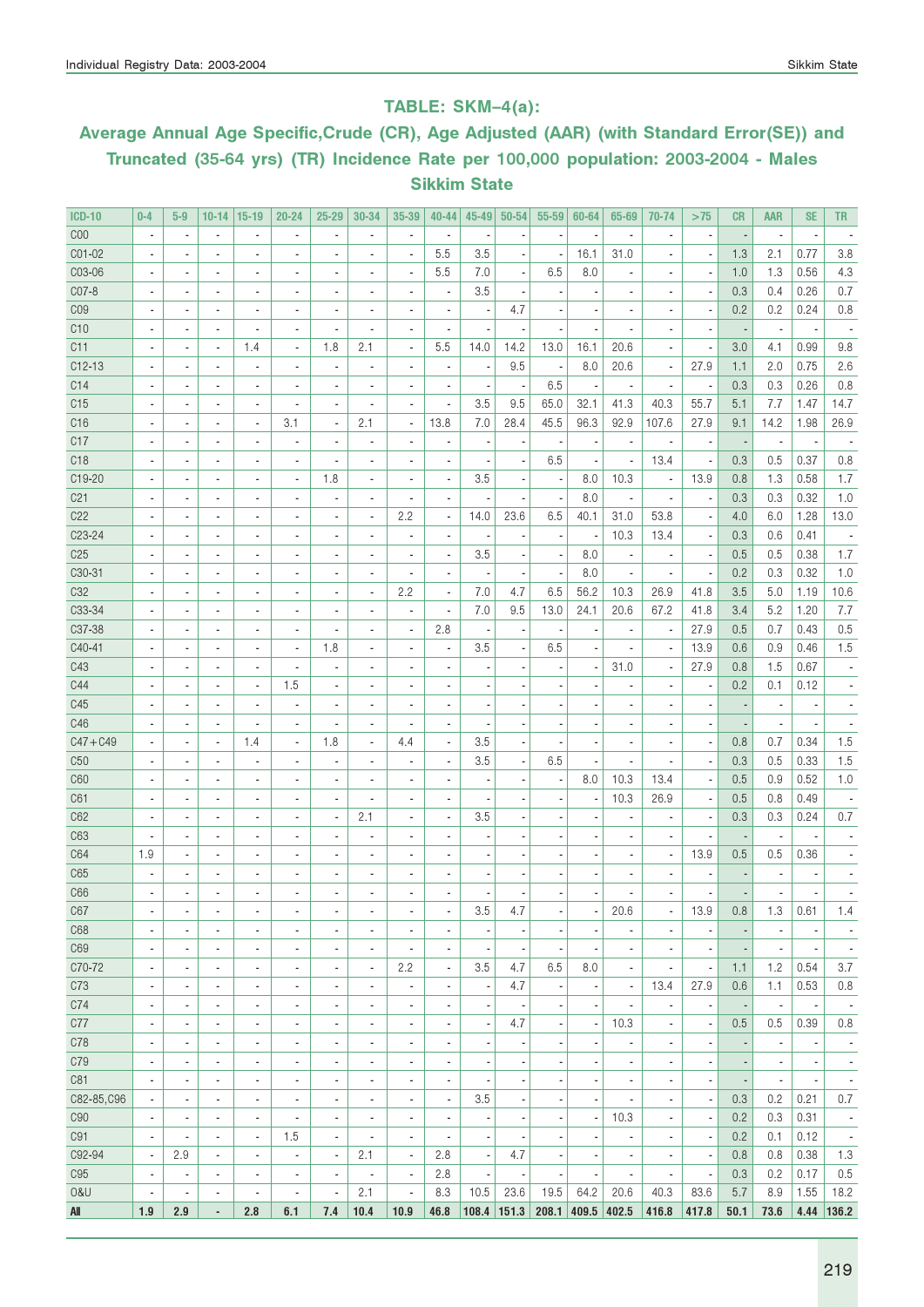### TABLE: SKM–4(b):

# Average Annual Age Specific,Crude (CR), Age Adjusted (AAR) (with Standard Error(SE)) and Truncated (35-64 yrs) (TR) Incidence Rate per 100,000 population: 2003-2004 - Females Sikkim State

| <b>ICD-10</b>   | $0 - 4$                  | $5-9$                    | $10 - 14$                | 15-19                    | $20 - 24$                | $25 - 29$                | 30-34                        | 35-39                        | $40 - 44$                | $45 - 49$                | 50-54                    | 55-59                    | 60-64                    | 65-69                        | 70-74                        | >75                      | <b>CR</b>                    | <b>AAR</b>                   | <b>SE</b>                | TR.                      |
|-----------------|--------------------------|--------------------------|--------------------------|--------------------------|--------------------------|--------------------------|------------------------------|------------------------------|--------------------------|--------------------------|--------------------------|--------------------------|--------------------------|------------------------------|------------------------------|--------------------------|------------------------------|------------------------------|--------------------------|--------------------------|
| C <sub>00</sub> |                          | $\overline{\phantom{a}}$ | $\overline{\phantom{a}}$ |                          | $\overline{\phantom{a}}$ |                          | ٠                            | ٠                            |                          |                          |                          |                          |                          |                              | ٠                            |                          |                              | ÷,                           |                          |                          |
| C01-02          |                          |                          | $\blacksquare$           | $\overline{a}$           | 1.8                      |                          | ٠                            | ä,                           |                          | 4.8                      |                          | 9.1                      |                          | 13.0                         | $\overline{\phantom{a}}$     |                          | 0.7                          | 1.2                          | 0.62                     | 2.1                      |
| C03-06          | $\overline{\phantom{a}}$ | $\blacksquare$           | $\overline{\phantom{a}}$ | $\overline{\phantom{a}}$ | $\blacksquare$           | ä,                       | $\overline{\phantom{a}}$     | $\overline{\phantom{a}}$     | 3.7                      |                          | ä,                       | Ĭ.                       |                          | ÷,                           | ٠                            | ×,                       | 0.4                          | 0.2                          | 0.22                     | 0.7                      |
| CO7-8           | $\overline{\phantom{a}}$ | $\blacksquare$           | $\blacksquare$           | $\blacksquare$           | 1.8                      | 4.1                      | $\overline{\phantom{a}}$     | $\overline{\phantom{a}}$     | $\overline{\phantom{a}}$ | 4.8                      | ä,                       | 9.1                      |                          | $\overline{a}$               | ä,                           | $\overline{\phantom{a}}$ | 1.1                          | 1.1                          | 0.54                     | 2.1                      |
| C <sub>09</sub> |                          | $\frac{1}{2}$            | $\overline{\phantom{a}}$ | $\overline{\phantom{a}}$ | ×,                       | ×,                       | ٠                            | $\qquad \qquad \blacksquare$ | $\overline{a}$           |                          | 6.3                      | ÷                        | 9.8                      | 13.0                         | ٠                            | ×,                       | 0.5                          | 1.1                          | 0.64                     | 2.3                      |
| C10             |                          |                          | $\overline{\phantom{a}}$ |                          |                          | ÷,                       |                              | Ĩ.                           |                          |                          |                          | ł,                       |                          |                              |                              |                          |                              |                              |                          |                          |
| C11             |                          | $\overline{\phantom{a}}$ | $\overline{\phantom{a}}$ | $\overline{a}$           | 3.6                      | 4.1                      | 2.6                          | 2.8                          | 3.7                      | 4.8                      |                          | 9.1                      |                          |                              | $\overline{\phantom{a}}$     | $\overline{\phantom{a}}$ | 1.8                          | 1.8                          | 0.64                     | 3.4                      |
| $C12-13$        |                          | $\overline{a}$           | $\blacksquare$           | $\overline{\phantom{a}}$ | $\overline{\phantom{a}}$ | ×,                       | $\overline{\phantom{a}}$     | $\overline{\phantom{a}}$     |                          |                          |                          | $\overline{\phantom{a}}$ | 19.6                     | 26.0                         |                              |                          | 0.7                          | 1.6                          | 0.78                     | 2.5                      |
| C14             |                          | $\blacksquare$           | $\overline{\phantom{a}}$ | $\blacksquare$           |                          | $\overline{a}$           | ٠                            | ÷                            |                          |                          |                          |                          |                          |                              |                              |                          |                              | $\blacksquare$               |                          |                          |
| C15             | $\overline{\phantom{a}}$ | $\blacksquare$           | $\overline{\phantom{a}}$ | $\blacksquare$           | $\blacksquare$           | $\blacksquare$           | 5.2                          | $\overline{\phantom{a}}$     | 11.2                     | 9.5                      | 12.6                     | 18.2                     | 9.8                      | 65.0                         | 76.2                         | ×,                       | 6.0                          | 6.8                          | 1.52                     | 9.7                      |
| C16             | ٠                        | $\blacksquare$           | $\blacksquare$           | $\blacksquare$           | 1.8                      | $\blacksquare$           | 2.6                          | $\overline{\phantom{a}}$     | 7.5                      | 4.8                      | 19.0                     | 9.1                      |                          | 39.0                         | 19.0                         | $\overline{\phantom{a}}$ | 2.6                          | 3.9                          | 1.12                     | 6.6                      |
| C17             |                          | $\frac{1}{2}$            | $\overline{\phantom{a}}$ | $\overline{\phantom{a}}$ | $\frac{1}{2}$            |                          | ٠                            | $\qquad \qquad \blacksquare$ |                          |                          |                          |                          |                          | ٠                            | ٠                            |                          | $\overline{\phantom{a}}$     | $\overline{\phantom{a}}$     | $\overline{\phantom{a}}$ |                          |
| C <sub>18</sub> |                          |                          | $\overline{a}$           |                          |                          |                          |                              | ÷,                           |                          |                          |                          | ÷,                       | 19.6                     |                              |                              |                          | 0.4                          | 0.8                          | 0.55                     | 2.5                      |
| C19-20          |                          |                          | $\overline{\phantom{a}}$ | $\overline{\phantom{a}}$ | $\blacksquare$           |                          | $\blacksquare$               | ÷,                           |                          |                          |                          | 9.1                      |                          | 13.0                         | $\overline{\phantom{a}}$     |                          | 0.4                          | 0.8                          | 0.53                     | 1.2                      |
| C21             |                          | $\blacksquare$           | $\blacksquare$           | $\overline{\phantom{a}}$ | $\overline{\phantom{a}}$ |                          | $\blacksquare$               | ÷,                           |                          | 4.8                      |                          |                          |                          | $\overline{\phantom{a}}$     |                              |                          | 0.2                          | 0.3                          | 0.29                     | 0.9                      |
| C22             |                          |                          | $\blacksquare$           | $\blacksquare$           | 1.8                      |                          | $\blacksquare$               |                              |                          | 14.3                     | 6.3                      | 27.4                     |                          | ÷,                           | 19.0                         |                          | 2.4                          | 2.8                          | 0.95                     | 7.3                      |
| C23-24          |                          | $\overline{\phantom{a}}$ | $\blacksquare$           | ä,                       | ä,                       |                          | ä,                           | ä,                           | 3.7                      | 9.5                      |                          | ÷,                       | 19.6                     | 26.0                         |                              |                          | 1.5                          | 2.4                          | 0.91                     | 5.1                      |
| C <sub>25</sub> | $\blacksquare$           | $\blacksquare$           | $\overline{\phantom{a}}$ | $\blacksquare$           | $\blacksquare$           | $\blacksquare$           | $\blacksquare$               | $\overline{\phantom{a}}$     | 3.7                      |                          |                          | $\overline{\phantom{a}}$ |                          | $\blacksquare$               | ٠                            | ÷                        | 0.2                          | 0.2                          | 0.22                     | 0.7                      |
| $C30-31$        |                          | $\overline{\phantom{a}}$ | $\overline{\phantom{a}}$ | $\overline{\phantom{a}}$ | $\blacksquare$           |                          | $\qquad \qquad \blacksquare$ | ÷,                           | $\overline{a}$           | 9.5                      |                          | $\overline{a}$           |                          |                              | $\overline{\phantom{a}}$     | ×,                       | 0.4                          | 0.6                          | 0.40                     | 1.8                      |
| C32             |                          |                          | $\overline{\phantom{a}}$ | $\overline{a}$           | $\overline{a}$           |                          | ÷,                           | ä,                           | 3.7                      | 9.5                      | 6.3                      | 9.1                      |                          | 65.0                         |                              |                          | 2.4                          | 3.4                          | 1.10                     | 4.8                      |
| C33-34          | $\overline{a}$           | $\overline{a}$           | $\overline{\phantom{a}}$ | $\overline{\phantom{a}}$ | $\overline{\phantom{a}}$ | ٠                        | ٠                            | $\overline{\phantom{a}}$     | $\blacksquare$           | 9.5                      | 12.6                     | $\overline{\phantom{a}}$ | 48.9                     | 52.0                         | 38.1                         | 37.0                     | 3.1                          | 6.2                          | 1.52                     | 10.2                     |
| C37-38          |                          |                          | $\blacksquare$           | $\overline{\phantom{a}}$ | $\overline{\phantom{a}}$ |                          | $\overline{\phantom{a}}$     | ä,                           |                          |                          |                          | $\overline{\phantom{a}}$ |                          | $\overline{\phantom{a}}$     | ٠                            |                          |                              | $\overline{\phantom{a}}$     | $\overline{\phantom{a}}$ |                          |
| C40-41          | 2.0                      | $\overline{\phantom{a}}$ | 1.3                      | $\overline{\phantom{a}}$ | $\blacksquare$           |                          | ٠                            | $\blacksquare$               | 3.7                      |                          |                          | $\overline{\phantom{a}}$ |                          | 13.0                         | 19.0                         | ÷                        | 0.9                          | 1.3                          | 0.64                     | 0.7                      |
| C43             |                          | $\blacksquare$           | $\overline{\phantom{a}}$ | $\blacksquare$           | $\blacksquare$           |                          |                              | $\overline{\phantom{a}}$     |                          |                          |                          | ÷,                       |                          | 13.0                         | $\overline{\phantom{a}}$     |                          | 0.2                          | 0.4                          | 0.39                     |                          |
| C44             | $\blacksquare$           | $\blacksquare$           | $\overline{\phantom{a}}$ | $\blacksquare$           | $\blacksquare$           | $\blacksquare$           | $\blacksquare$               | ٠                            | 3.7                      | 4.8                      |                          | 9.1                      | 9.8                      | $\blacksquare$               | $\overline{\phantom{a}}$     | 92.5                     | 1.6                          | 3.1                          | 1.05                     | 4.1                      |
| C45             | ٠                        | $\overline{\phantom{a}}$ | $\overline{\phantom{a}}$ | $\overline{\phantom{a}}$ | $\blacksquare$           |                          | $\blacksquare$               | ÷,                           | $\overline{\phantom{a}}$ |                          | ٠                        | $\overline{\phantom{a}}$ |                          | $\overline{\phantom{a}}$     | $\overline{\phantom{a}}$     | ÷                        |                              | $\overline{\phantom{a}}$     | $\overline{\phantom{a}}$ |                          |
| C46             |                          | $\overline{a}$           | $\blacksquare$           | $\overline{a}$           |                          | ÷,                       |                              | ä,                           |                          |                          |                          |                          |                          |                              |                              |                          |                              |                              |                          |                          |
| $C47 + C49$     | $\blacksquare$           | 1.5                      | $\overline{\phantom{a}}$ | $\overline{\phantom{a}}$ | $\blacksquare$           | 2.0                      | ä,                           | ä,                           |                          |                          |                          | 9.1                      |                          | ÷,                           | $\overline{a}$               | ×,                       | 0.5                          | 0.7                          | 0.43                     | 1.2                      |
| C50             |                          | $\blacksquare$           | $\blacksquare$           | $\overline{\phantom{a}}$ | $\overline{\phantom{a}}$ | $\overline{a}$           | 2.6                          | 13.9                         | 29.9                     | 38.1                     | 56.9                     | 9.1                      | 68.5                     | 52.0                         | $\overline{\phantom{a}}$     | 37.0                     | 8.4                          | 13.3                         | 2.05                     | 35.0                     |
| C51             |                          |                          | $\blacksquare$           | $\blacksquare$           |                          | ٠                        | ٠                            | ٠                            |                          |                          |                          | ÷                        |                          | $\blacksquare$               |                              |                          |                              | $\overline{\phantom{a}}$     |                          |                          |
| C52             | $\blacksquare$           |                          | $\blacksquare$           | $\overline{\phantom{a}}$ | $\overline{\phantom{a}}$ | Ĭ.                       |                              | ä,                           |                          |                          |                          | ÷,                       |                          | $\overline{\phantom{a}}$     | 19.0                         |                          | 0.2                          | 0.4                          | 0.38                     |                          |
| C <sub>53</sub> | ٠                        | $\blacksquare$           | $\overline{\phantom{a}}$ | $\overline{\phantom{a}}$ | 1.8                      | 6.1                      | 7.8                          | 5.5                          | 29.9                     | 23.8                     | 25.3                     | 27.4                     | 29.4                     | 26.0                         | 19.0                         | $\overline{\phantom{a}}$ | 7.1                          | 9.4                          | 1.66                     | 22.9                     |
| C54             | $\blacksquare$           | $\blacksquare$           | $\overline{\phantom{a}}$ | $\overline{\phantom{a}}$ | $\overline{\phantom{a}}$ | ×,                       | $\overline{\phantom{a}}$     | $\blacksquare$               | ×,                       | 14.3                     |                          | $\overline{\phantom{a}}$ | 19.6                     | 13.0                         | $\overline{\phantom{a}}$     | ×,                       | 1.3                          | 2.0                          | 0.84                     | 5.3                      |
| C55             |                          |                          | $\blacksquare$           | ٠                        |                          |                          |                              | $\overline{\phantom{a}}$     | 3.7                      |                          |                          | ł,                       |                          | 13.0                         |                              |                          | 0.4                          | 0.6                          | 0.45                     | 0.7                      |
| C56             |                          | $\overline{a}$           | $\blacksquare$           | $\overline{\phantom{a}}$ | $\overline{\phantom{a}}$ | ٠                        | $\overline{\phantom{a}}$     | $\overline{\phantom{a}}$     | 3.7                      | 4.8                      |                          | 18.2                     |                          | ×,                           | $\overline{\phantom{a}}$     | 37.0                     | 1.3                          | 2.0                          | 0.82                     | 4.0                      |
| C57             |                          | $\overline{a}$           | $\blacksquare$           | $\overline{a}$           | $\overline{a}$           | $\overline{a}$           | ÷,                           | ÷,                           |                          |                          |                          | ł,                       |                          | $\overline{a}$               |                              |                          |                              | $\overline{\phantom{a}}$     | $\blacksquare$           |                          |
| C58             |                          |                          | $\overline{\phantom{m}}$ |                          | $\overline{a}$           |                          |                              |                              |                          |                          |                          |                          |                          |                              |                              |                          |                              |                              |                          |                          |
| C64             |                          |                          | $\overline{\phantom{a}}$ | $\overline{\phantom{a}}$ |                          |                          |                              | 2.8                          |                          |                          |                          |                          |                          |                              |                              |                          | 0.2                          | 0.2                          | 0.17                     | 0.5                      |
| C65             | ٠                        |                          | $\overline{a}$           | ۰                        |                          | $\overline{a}$           |                              | ÷.                           |                          |                          |                          |                          |                          | ٠                            |                              |                          | ÷,                           |                              | $\blacksquare$           |                          |
| C66             | $\overline{\phantom{a}}$ | $\overline{\phantom{a}}$ | $\overline{\phantom{a}}$ | $\overline{\phantom{a}}$ | $\overline{\phantom{a}}$ | $\overline{\phantom{a}}$ | $\overline{\phantom{a}}$     | $\overline{\phantom{a}}$     | $\overline{\phantom{a}}$ | $\overline{\phantom{a}}$ | $\overline{\phantom{a}}$ | $\overline{\phantom{a}}$ | $\overline{\phantom{a}}$ | $\overline{\phantom{a}}$     | $\overline{\phantom{a}}$     | $\blacksquare$           | $\overline{\phantom{a}}$     | $\overline{\phantom{a}}$     | $\overline{\phantom{a}}$ | $\overline{\phantom{a}}$ |
| C67             | $\overline{\phantom{a}}$ | $\overline{\phantom{a}}$ | $\overline{\phantom{a}}$ | $\overline{\phantom{a}}$ | $\overline{\phantom{a}}$ | $\overline{\phantom{a}}$ | 2.6                          | $\blacksquare$               | $\overline{\phantom{m}}$ | ,                        | 12.6                     | $\overline{\phantom{a}}$ | 19.6                     | $\blacksquare$               | $\qquad \qquad \blacksquare$ | ł,                       | 0.9                          | 1.6                          | 0.73                     | 4.6                      |
| C68             | $\overline{\phantom{a}}$ | $\blacksquare$           | $\overline{\phantom{a}}$ | $\overline{\phantom{a}}$ | $\overline{\phantom{a}}$ | $\overline{\phantom{a}}$ | $\overline{\phantom{a}}$     | $\overline{\phantom{a}}$     |                          |                          |                          | $\overline{\phantom{a}}$ |                          | $\blacksquare$               | $\blacksquare$               | ×,                       | $\overline{\phantom{a}}$     | $\overline{\phantom{a}}$     | $\overline{\phantom{a}}$ | $\sim$                   |
| C69             | $\overline{\phantom{a}}$ | 1.5                      | $\overline{\phantom{a}}$ | $\blacksquare$           | $\blacksquare$           | $\blacksquare$           | ٠                            | $\overline{\phantom{a}}$     | $\overline{\phantom{a}}$ | $\overline{\phantom{a}}$ | ×,                       | 9.1                      | $\blacksquare$           | $\blacksquare$               | $\overline{\phantom{a}}$     | $\overline{\phantom{a}}$ | 0.4                          | 0.5                          | 0.39                     | 1.2                      |
| C70-72          | ٠                        | $\overline{\phantom{a}}$ | 1.3                      | $\frac{1}{2}$            | $\overline{\phantom{a}}$ | $\overline{a}$           | $\overline{\phantom{a}}$     | $\overline{\phantom{a}}$     | 3.7                      | 4.8                      | 6.3                      | $\overline{\phantom{a}}$ |                          | $\overline{\phantom{a}}$     |                              | ×,                       | 0.7                          | 0.9                          | 0.50                     | 2.7                      |
| C73             | ÷,                       | $\overline{\phantom{a}}$ | $\blacksquare$           | $\overline{\phantom{a}}$ | $\overline{\phantom{a}}$ | 2.0                      | $\blacksquare$               | $\blacksquare$               | 3.7                      | ×,                       |                          | 9.1                      | ×,                       | $\overline{\phantom{a}}$     | 19.0                         | $\overline{\phantom{a}}$ | 0.7                          | 1.1                          | 0.60                     | 1.9                      |
| C74             | $\overline{\phantom{a}}$ | $\overline{\phantom{a}}$ | $\overline{\phantom{a}}$ | 1.5                      | $\overline{\phantom{a}}$ | $\overline{\phantom{a}}$ | $\overline{\phantom{a}}$     | $\overline{\phantom{a}}$     | ×,                       | ×                        | ٠                        | ٠                        | $\overline{a}$           | $\overline{\phantom{a}}$     | $\overline{\phantom{a}}$     | $\overline{\phantom{a}}$ | 0.2                          | 0.1                          | 0.13                     | $\overline{\phantom{a}}$ |
| C77             | $\overline{\phantom{a}}$ | $\blacksquare$           | $\blacksquare$           | $\overline{\phantom{a}}$ | $\overline{\phantom{a}}$ | $\overline{\phantom{a}}$ | $\overline{\phantom{a}}$     | $\blacksquare$               | $\overline{\phantom{a}}$ | $\overline{\phantom{a}}$ | ÷,                       | $\overline{\phantom{a}}$ | $\overline{a}$           | ٠                            | ä,                           | $\overline{\phantom{a}}$ | $\overline{a}$               | $\overline{\phantom{a}}$     | $\overline{\phantom{a}}$ | $\overline{\phantom{a}}$ |
| C78             | $\overline{\phantom{a}}$ | $\overline{\phantom{a}}$ | $\overline{\phantom{a}}$ | $\overline{\phantom{a}}$ | $\overline{\phantom{a}}$ | $\frac{1}{2}$            | $\qquad \qquad \blacksquare$ | $\overline{\phantom{a}}$     | $\overline{\phantom{m}}$ |                          | ٠                        | $\overline{a}$           |                          | $\qquad \qquad \blacksquare$ | $\qquad \qquad \blacksquare$ | ×,                       | $\qquad \qquad \blacksquare$ | $\qquad \qquad \blacksquare$ | $\overline{\phantom{a}}$ | $\overline{\phantom{a}}$ |
| C79             | ÷,                       | $\blacksquare$           | $\blacksquare$           | ä,                       | $\overline{\phantom{a}}$ | $\overline{\phantom{a}}$ | ä,                           | ä,                           | ×,                       |                          |                          | $\overline{a}$           |                          | ÷,                           | ä,                           | ×,                       | $\overline{\phantom{a}}$     | ä,                           | $\overline{\phantom{a}}$ | $\overline{\phantom{a}}$ |
| C81             | $\blacksquare$           | $\blacksquare$           | $\overline{\phantom{a}}$ | $\overline{\phantom{a}}$ | $\overline{\phantom{a}}$ | $\overline{\phantom{a}}$ | $\overline{\phantom{a}}$     | 2.8                          | 3.7                      |                          |                          | $\overline{\phantom{a}}$ |                          | $\blacksquare$               | $\blacksquare$               | ×,                       | 0.4                          | 0.4                          | 0.28                     | 1.3                      |
| C82-85, C96     | $\blacksquare$           | $\blacksquare$           | $\blacksquare$           | $\blacksquare$           | $\blacksquare$           | $\overline{\phantom{a}}$ | 2.6                          | $\overline{\phantom{a}}$     | $\overline{\phantom{a}}$ | 4.8                      | 6.3                      | $\overline{\phantom{a}}$ | 9.8                      | $\overline{\phantom{a}}$     | 19.0                         | $\overline{\phantom{a}}$ | 0.9                          | 1.5                          | 0.71                     | 3.2                      |
| C90             |                          | $\overline{\phantom{a}}$ | $\overline{\phantom{a}}$ | $\overline{\phantom{a}}$ | $\overline{\phantom{a}}$ | $\overline{a}$           | $\overline{\phantom{a}}$     |                              | $\overline{\phantom{a}}$ | 4.8                      | 6.3                      | $\overline{\phantom{a}}$ |                          |                              | $\overline{\phantom{a}}$     | 18.5                     | 0.5                          | 1.0                          | 0.56                     | 1.9                      |
| C91             | ÷,                       | $\blacksquare$           | $\overline{\phantom{a}}$ | $\blacksquare$           | $\blacksquare$           | $\overline{\phantom{a}}$ | $\sim$                       | $\blacksquare$               | $\overline{\phantom{a}}$ | ÷,                       | $\overline{\phantom{a}}$ | $\overline{\phantom{a}}$ |                          | $\overline{\phantom{a}}$     | $\blacksquare$               | 18.5                     | 0.2                          | 0.4                          | 0.37                     | $\sim$                   |
| C92-94          | 2.0                      | $\blacksquare$           | $\overline{\phantom{a}}$ | $\overline{\phantom{a}}$ | $\overline{\phantom{a}}$ | 2.0                      | $\overline{\phantom{a}}$     | 2.8                          | 3.7                      | ×,                       | 6.3                      | 18.2                     | 9.8                      | $\overline{\phantom{a}}$     | 19.0                         | $\overline{\phantom{a}}$ | 1.6                          | 2.6                          | 0.91                     | 5.9                      |
| C95             | $\overline{\phantom{a}}$ | $\overline{\phantom{a}}$ | 1.3                      | $\overline{\phantom{a}}$ | $\overline{\phantom{a}}$ | $\overline{\phantom{a}}$ | $\overline{\phantom{a}}$     | 2.8                          | $\overline{\phantom{a}}$ | $\overline{\phantom{a}}$ | $\overline{a}$           | $\overline{\phantom{a}}$ | $\overline{\phantom{a}}$ | $\overline{\phantom{a}}$     | $\overline{\phantom{a}}$     | $\overline{\phantom{a}}$ | 0.4                          | 0.3                          | 0.20                     | 0.5                      |
| 0&U             | $\overline{\phantom{a}}$ | $\overline{\phantom{a}}$ | $\overline{a}$           | $\frac{1}{2}$            | $\overline{\phantom{a}}$ | 2.0                      | $\overline{\phantom{a}}$     | 2.8                          | 3.7                      | 4.8                      | 37.9                     | 9.1                      | 29.4                     | 78.0                         | 95.2                         | 37.0                     | 5.3                          | 9.3                          | 1.81                     | 13.3                     |
| All             | 3.9                      | 2.9                      | 3.9                      | 1.5                      | 12.5                     | 22.4                     | 26.1                         | 36.0                         | 130.8                    | 190.7                    | 221.2                    | 218.8 323.0 519.8        |                          |                              | 361.8                        | 277.4                    | 59.0                         | 88.2                         |                          | 5.37 174.8               |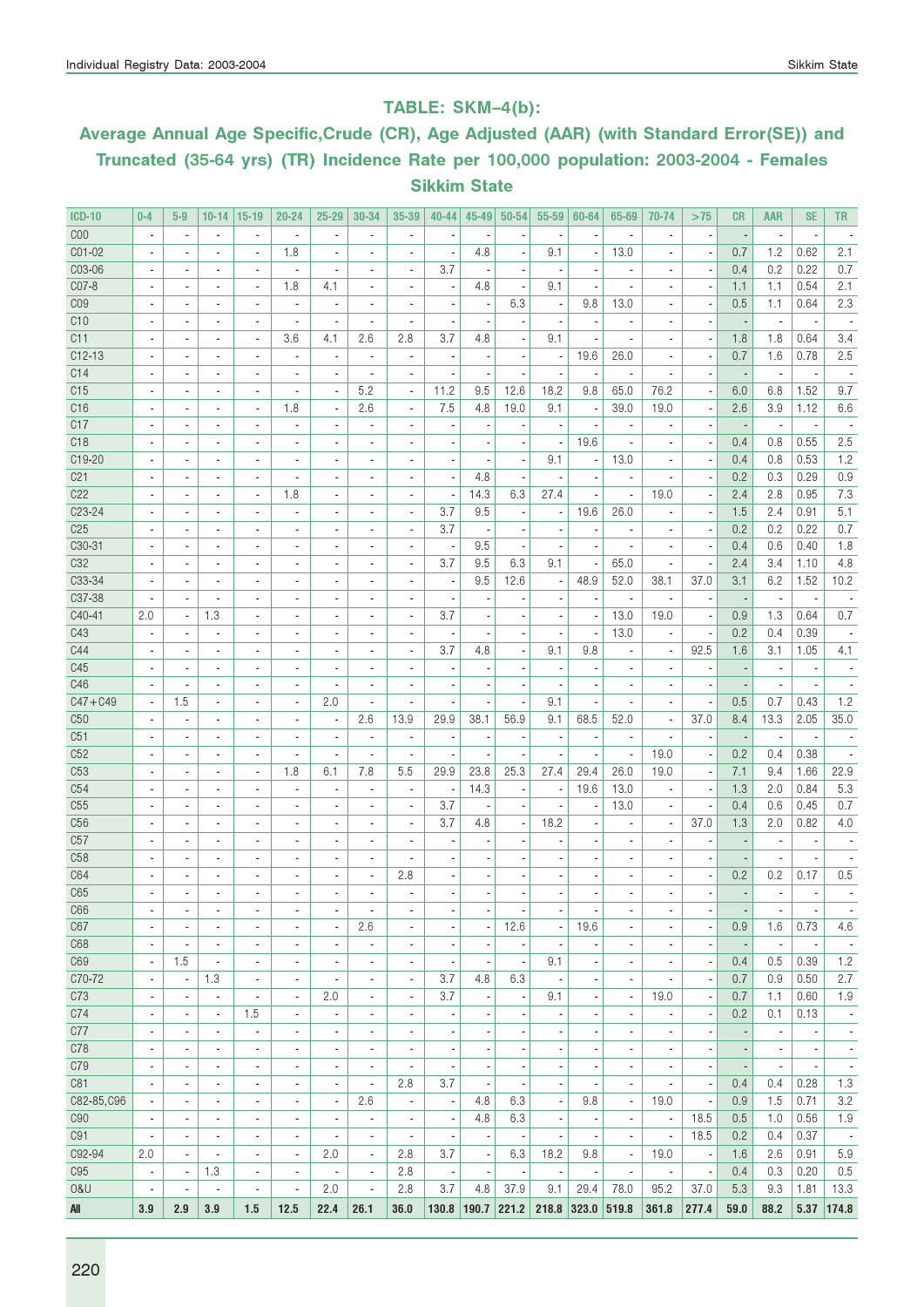#### TABLE: SKM-5(a): Number (#) and Proportion (%) of Cancers by Site (ICD-10) and Method of Diagnosis: 2003-2004 - Males Sikkim State

| ICD-10          | <b>Site</b>                             |                                            | <b>Microscopic</b>       |                                  | X-Ray / imaging                   |                                                      | <b>Clinical</b>                                      |                          | <b>Others</b>                              |                          | D.C.0                                                | <b>Total</b>                               |                          |
|-----------------|-----------------------------------------|--------------------------------------------|--------------------------|----------------------------------|-----------------------------------|------------------------------------------------------|------------------------------------------------------|--------------------------|--------------------------------------------|--------------------------|------------------------------------------------------|--------------------------------------------|--------------------------|
|                 |                                         | #                                          | %                        | #                                | %                                 | #                                                    | %                                                    | #                        | $\frac{9}{6}$                              | #                        | %                                                    | #                                          | %                        |
| C <sub>00</sub> | Lip                                     | ÷,                                         | ÷,                       | ÷,                               | ÷,                                | $\overline{a}$                                       | ä,                                                   | $\overline{a}$           | ÷,                                         | ä,                       |                                                      | ÷,                                         |                          |
| C01-02          | Tongue                                  | 7                                          | 87.5                     | $\overline{a}$                   | ä,                                | $\overline{\phantom{a}}$                             |                                                      | ÷,                       | ÷,                                         | 1                        | 12.5                                                 | 8                                          | 100.0                    |
| C03-06          | <b>Mouth</b>                            | 5                                          | 83.3                     | $\overline{a}$                   | $\overline{\phantom{a}}$          | 1                                                    | 16.7                                                 | $\overline{\phantom{a}}$ | ÷,                                         | $\overline{a}$           |                                                      | 6                                          | 100.0                    |
| C07-8           | <b>Salivary Gland</b>                   | ÷,                                         |                          | $\blacksquare$                   | $\overline{\phantom{a}}$          | $\mathbf{2}$                                         | 100.0                                                | $\blacksquare$           | ÷,                                         | ÷,                       | $\overline{\phantom{a}}$                             | $\overline{c}$                             | 100.0                    |
| C <sub>09</sub> | <b>Tonsil</b>                           | 1                                          | 100.0                    | $\overline{a}$                   | ä,                                | $\overline{a}$                                       |                                                      | $\overline{a}$           | ÷,                                         | $\blacksquare$           | $\blacksquare$                                       | 1                                          | 100.0                    |
| C <sub>10</sub> | Oth. Oropharynx                         | $\sim$                                     |                          | $\overline{a}$                   |                                   | $\overline{a}$                                       |                                                      | $\sim$                   | L.                                         | $\blacksquare$           | $\overline{\phantom{a}}$                             | $\blacksquare$                             |                          |
| C11             | Nasopharynx                             | 15                                         | 78.9                     | 1                                | 5.3                               | 1                                                    | 5.3                                                  | $\overline{c}$           | 10.5                                       | $\overline{a}$           | ÷.                                                   | 19                                         | 100.0                    |
| $C12-13$        | Hypopharynx                             | $\overline{7}$                             | 100.0                    | $\blacksquare$                   | ÷,                                | $\overline{a}$                                       |                                                      | $\overline{a}$           | L.                                         | ÷,                       |                                                      | $\overline{7}$                             | 100.0                    |
| C14             | <b>Pharynx Unspecified</b>              | 1                                          | 50.0                     | $\overline{\phantom{a}}$         |                                   | $\overline{\phantom{a}}$                             |                                                      | 1                        | 50.0                                       |                          |                                                      | $\mathbf{2}$                               | 100.0                    |
| C15             | Oesophagus                              | 9                                          | 28.1                     | $\overline{c}$                   | 6.3                               | ÷                                                    |                                                      | 20                       | 62.5                                       | 1                        | 3.1                                                  | 32                                         | 100.0                    |
| C16             | Stomach                                 | 25                                         | 43.9                     | 1                                | 1.8                               | $\overline{c}$                                       | 3.5                                                  | 25                       | 43.9                                       | 4                        | 7.0                                                  | 57                                         | 100.0                    |
| C17             | <b>Small Intestine</b>                  | $\overline{\phantom{a}}$                   | ÷,                       | $\overline{\phantom{a}}$         | ÷,                                | $\overline{\phantom{a}}$                             |                                                      | $\overline{\phantom{a}}$ | ٠                                          | ÷,                       | ÷,                                                   | $\overline{\phantom{a}}$                   |                          |
| C18             | Colon                                   | 2                                          | 100.0                    | $\overline{\phantom{a}}$         | $\overline{\phantom{a}}$          | $\overline{\phantom{a}}$                             | ÷,                                                   | $\overline{\phantom{a}}$ | $\overline{\phantom{a}}$                   | $\blacksquare$           | $\overline{\phantom{a}}$                             | $\overline{c}$                             | 100.0                    |
| C19-20          | Rectum                                  | 3                                          | 60.0                     | $\blacksquare$                   | $\overline{\phantom{a}}$          | 1                                                    | 20.0                                                 | $\blacksquare$           | $\overline{\phantom{a}}$                   | 1                        | 20.0                                                 | 5                                          | 100.0                    |
| C <sub>21</sub> | Anus & Anal Canal                       | 1                                          | 50.0                     | $\overline{\phantom{a}}$         | ÷,                                | 1                                                    | 50.0                                                 | $\overline{\phantom{a}}$ | ÷,                                         | $\overline{\phantom{a}}$ |                                                      | $\overline{c}$                             | 100.0                    |
| C22             | Liver                                   | 9                                          | 36.0                     | 12                               | 48.0                              | $\blacksquare$                                       |                                                      | 3                        | 12.0                                       | 1                        | 4.0                                                  | 25                                         | 100.0                    |
| C23-24          | Gallbladder etc.                        | 1                                          | 50.0                     | 1                                | 50.0                              | $\blacksquare$                                       | $\overline{\phantom{a}}$                             | $\overline{a}$           | ÷,                                         | $\overline{a}$           |                                                      | $\mathbf{2}$                               | 100.0                    |
| C <sub>25</sub> | <b>Pancreas</b>                         | $\overline{a}$                             |                          | $\overline{c}$                   | 66.7                              | ÷,                                                   | $\sim$                                               | ÷,                       | ÷,                                         | 1                        | 33.3                                                 | 3                                          | 100.0                    |
| C30-31          | Nose, Sinuses etc.                      | 1                                          | 100.0                    | $\overline{a}$                   |                                   | $\blacksquare$                                       |                                                      | $\blacksquare$           | ÷,                                         | $\blacksquare$           |                                                      | 1                                          | 100.0                    |
| C <sub>32</sub> | Larynx                                  | 11                                         | 50.0                     | $\blacksquare$                   |                                   | $\overline{7}$                                       | 31.8                                                 | 4                        | 18.2                                       | $\overline{a}$           |                                                      | 22                                         | 100.0                    |
| C33-34          | Lung etc.                               | 13                                         | 61.9                     | 6                                | 28.6                              | 1                                                    | 4.8                                                  | $\overline{\phantom{a}}$ | ÷,                                         | 1                        | 4.8                                                  | 21                                         | 100.0                    |
| C37-38          | <b>Other Thoracic Organs</b>            | 2                                          | 66.7                     | $\overline{\phantom{a}}$         |                                   | $\overline{a}$                                       |                                                      | $\overline{a}$           | ÷,                                         | 1                        | 33.3                                                 | 3                                          | 100.0                    |
| C40-41          | <b>Bone</b>                             | $\mathbf{2}$                               | 50.0                     | $\overline{c}$                   | 50.0                              | ÷                                                    | $\sim$                                               | $\overline{\phantom{a}}$ | $\overline{a}$                             | ÷,                       |                                                      | 4                                          | 100.0                    |
| C43             | Melanoma of Skin                        | 5                                          | 100.0                    | $\overline{\phantom{a}}$         |                                   | $\overline{\phantom{a}}$                             | $\overline{\phantom{a}}$                             | $\overline{\phantom{a}}$ | $\overline{\phantom{a}}$                   | ÷,                       | $\overline{\phantom{a}}$                             | 5                                          | 100.0                    |
| C44             | <b>Other Skin</b>                       | 1                                          | 100.0                    | $\overline{\phantom{a}}$         | ÷,                                | $\overline{\phantom{a}}$                             | $\overline{\phantom{a}}$                             | ÷,                       | $\overline{\phantom{a}}$                   | $\overline{\phantom{a}}$ | ÷,                                                   | 1                                          | 100.0                    |
| C45             | Mesothelioma                            | $\blacksquare$                             | ÷,                       | $\blacksquare$                   | ÷,                                | $\overline{\phantom{a}}$                             | $\sim$                                               | $\overline{\phantom{a}}$ | ÷,                                         | $\overline{\phantom{a}}$ | $\overline{\phantom{a}}$                             | $\overline{\phantom{a}}$                   |                          |
| C46             | Kaposi Sarcoma                          | $\overline{\phantom{a}}$                   | ÷,                       | $\blacksquare$                   | L,                                | $\overline{a}$                                       | $\blacksquare$                                       | ÷,                       | ÷,                                         | $\overline{\phantom{a}}$ | $\overline{\phantom{a}}$                             | $\blacksquare$                             |                          |
| $C47 + C49$     | Conn. & Soft Tissue                     | 3                                          | 60.0                     | 1                                | 20.0                              | 1                                                    | 20.0                                                 | $\blacksquare$           | ÷,                                         |                          | $\overline{\phantom{a}}$                             | 5                                          | 100.0                    |
| C <sub>50</sub> | <b>Breast</b>                           | $\overline{c}$                             | 100.0                    | ÷,                               |                                   | $\overline{\phantom{a}}$                             |                                                      | ÷,                       | ÷                                          |                          | $\blacksquare$                                       | $\overline{c}$                             | 100.0                    |
| C60             | Penis                                   | 3                                          | 100.0                    | $\blacksquare$                   |                                   | $\blacksquare$                                       | $\overline{\phantom{a}}$                             | $\overline{\phantom{a}}$ | ÷,                                         |                          | $\overline{\phantom{a}}$                             | 3                                          | 100.0                    |
| C61             | Prostate                                | 1                                          | 33.3                     | 1                                | 33.3                              | $\blacksquare$                                       | $\overline{\phantom{a}}$                             | 1                        | 33.3                                       | $\overline{\phantom{a}}$ | ÷,                                                   | 3                                          | 100.0                    |
| C62             | <b>Testis</b>                           | $\overline{c}$                             | 100.0                    | $\sim$                           | ÷,                                | $\overline{\phantom{a}}$                             | $\mathbf{r}$                                         | $\blacksquare$           | ÷.                                         | $\blacksquare$           | $\overline{\phantom{a}}$                             | $\overline{c}$                             | 100.0                    |
| C63             | <b>Other Male Genital</b>               | L.                                         |                          | $\overline{\phantom{a}}$         |                                   | $\overline{a}$                                       | ÷.                                                   | ÷,                       | L.                                         | ÷,                       | $\overline{\phantom{a}}$                             | ÷.                                         |                          |
| C64             | Kidney etc.                             | 1                                          | 33.3                     | $\overline{c}$                   | 66.7                              | L.                                                   |                                                      | L,                       | ÷.                                         | ÷,                       | ä,                                                   | 3                                          | 100.0                    |
| C65             | <b>Renal Pelvis</b>                     | $\sim$                                     | $\overline{\phantom{a}}$ | $\blacksquare$                   | ÷,                                | ÷,                                                   | $\overline{\phantom{a}}$                             | ÷,                       | ÷.                                         | $\overline{a}$           | $\overline{\phantom{a}}$                             | $\overline{\phantom{a}}$                   |                          |
| C66             | Ureter                                  | $\blacksquare$                             | $\overline{\phantom{a}}$ | $\overline{\phantom{a}}$         | $\overline{\phantom{a}}$          | $\blacksquare$                                       | $\overline{\phantom{a}}$                             | $\overline{\phantom{a}}$ | ÷,                                         | $\blacksquare$           | $\blacksquare$                                       | $\overline{\phantom{a}}$                   |                          |
| C67<br>C68      | <b>Bladder</b>                          | 3                                          | 60.0                     | $\overline{c}$                   | 40.0                              | $\blacksquare$                                       | $\overline{\phantom{a}}$                             | $\blacksquare$           | $\overline{a}$                             | $\blacksquare$           | $\blacksquare$                                       | 5                                          | 100.0                    |
| C69             | <b>Uns.Urinary Organs</b>               | $\overline{\phantom{a}}$<br>$\blacksquare$ | $\blacksquare$           | $\qquad \qquad \blacksquare$     | $\blacksquare$                    | $\overline{\phantom{a}}$                             | $\overline{\phantom{a}}$                             | 4                        | ۰                                          | $\overline{\phantom{a}}$ | $\overline{\phantom{a}}$                             | $\overline{\phantom{a}}$                   | $\mathbf{r}$             |
| C70-72          | Eye                                     | ÷.                                         | $\overline{\phantom{a}}$ | $\blacksquare$<br>$\overline{7}$ | $\overline{\phantom{a}}$<br>100.0 | $\blacksquare$                                       | $\overline{\phantom{a}}$                             | 4                        | $\overline{\phantom{0}}$<br>$\overline{a}$ | $\overline{\phantom{a}}$ | $\overline{\phantom{a}}$                             | $\overline{\phantom{a}}$<br>$\overline{7}$ | 100.0                    |
| C73             | Brain, Nervous System<br><b>Thyroid</b> | 4                                          | $\blacksquare$<br>100.0  |                                  | $\overline{\phantom{a}}$          | $\blacksquare$                                       | $\overline{\phantom{a}}$                             | $\blacksquare$           | $\overline{a}$                             | ÷,                       | $\overline{\phantom{a}}$<br>$\blacksquare$           | 4                                          | 100.0                    |
| C74             | <b>Adrenal Gland</b>                    | $\overline{\phantom{a}}$                   |                          | $\overline{\phantom{a}}$         | ÷,                                | $\overline{\phantom{a}}$                             | $\overline{\phantom{a}}$                             | $\overline{\phantom{a}}$ | ÷,                                         | $\overline{\phantom{a}}$ |                                                      |                                            |                          |
| C77             | Sec Lymph Nodes                         | 1                                          | 33.3                     | $\blacksquare$<br>1              | 33.3                              | $\overline{\phantom{a}}$<br>$\blacksquare$           | $\overline{\phantom{a}}$<br>$\overline{\phantom{a}}$ | $\blacksquare$<br>1      | 33.3                                       | $\overline{\phantom{a}}$ | $\overline{\phantom{a}}$<br>$\overline{\phantom{a}}$ | $\overline{\phantom{a}}$<br>3              | 100.0                    |
| C78             | Sec Resp & Digestive                    | $\mathbf{r}$                               | $\overline{\phantom{a}}$ | ÷,                               | $\overline{\phantom{a}}$          | $\overline{\phantom{a}}$                             | $\blacksquare$                                       | $\blacksquare$           | ÷.                                         | $\blacksquare$           | $\blacksquare$                                       | $\blacksquare$                             | $\sim$                   |
| C79             | <b>Sec Others</b>                       | $\overline{\phantom{a}}$                   | $\overline{\phantom{a}}$ | $\overline{a}$                   | $\overline{\phantom{a}}$          | $\overline{\phantom{a}}$                             |                                                      | $\blacksquare$           | ÷,                                         | ÷,                       | $\overline{\phantom{a}}$                             | $\overline{a}$                             | $\overline{\phantom{a}}$ |
| C81             | <b>Hodgkins Disease</b>                 | $\overline{\phantom{a}}$                   | ÷,                       | $\blacksquare$                   | $\blacksquare$                    |                                                      | $\overline{\phantom{a}}$<br>$\overline{\phantom{a}}$ | $\blacksquare$           | $\overline{a}$                             | ÷,                       | $\overline{\phantom{a}}$                             | $\overline{\phantom{a}}$                   |                          |
| C82-85,C96      | <b>NHL</b>                              | $\overline{\mathbf{c}}$                    | 100.0                    | $\overline{\phantom{a}}$         | $\blacksquare$                    | $\overline{\phantom{a}}$<br>$\overline{\phantom{a}}$ | $\overline{\phantom{a}}$                             | $\overline{\phantom{a}}$ | $\overline{a}$                             | $\blacksquare$           | $\blacksquare$                                       | $\mathbf{2}$                               | 100.0                    |
| C90             | Multiple Myeloma                        | $\blacksquare$                             | $\overline{a}$           | 1                                | 100.0                             | $\overline{\phantom{a}}$                             | $\overline{\phantom{a}}$                             | $\overline{\phantom{a}}$ | $\blacksquare$                             | ÷,                       | $\overline{\phantom{a}}$                             | $\mathbf{1}$                               | 100.0                    |
| C91             | Lymphoid Leuk.                          | 1                                          | 100.0                    | $\blacksquare$                   | ٠                                 |                                                      |                                                      | ٠                        | $\blacksquare$                             | $\overline{\phantom{a}}$ | $\overline{\phantom{a}}$                             | 1                                          | 100.0                    |
| C92-94          | Myeloid Leukaemia                       | 5                                          | 100.0                    | $\blacksquare$                   | $\overline{\phantom{a}}$          | $\overline{\phantom{a}}$<br>$\overline{\phantom{a}}$ | $\overline{\phantom{a}}$<br>$\overline{\phantom{a}}$ | ٠                        | $\blacksquare$                             | $\overline{\phantom{a}}$ | $\blacksquare$                                       | 5                                          | 100.0                    |
| C <sub>95</sub> | Leukaemia Uns                           | 1                                          | 50.0                     | $\blacksquare$                   | $\blacksquare$                    | $\blacksquare$                                       | $\overline{\phantom{a}}$                             | $\blacksquare$           | $\blacksquare$                             | 1                        | 50.0                                                 | $\overline{c}$                             | 100.0                    |
| U&0             | Other and Uns                           | 19                                         | 52.8                     | 6                                | 16.7                              | 3                                                    | 8.3                                                  | 1                        | 2.8                                        | $\overline{7}$           | 19.4                                                 | 36                                         | 100.0                    |
|                 | <b>All Sites</b>                        | 169                                        | 53.8                     | 48                               | 15.3                              | 20                                                   | 6.4                                                  | 58                       | 18.5                                       | 19                       | 6.1                                                  | 314                                        | 100.0                    |
|                 |                                         |                                            |                          |                                  |                                   |                                                      |                                                      |                          |                                            |                          |                                                      |                                            |                          |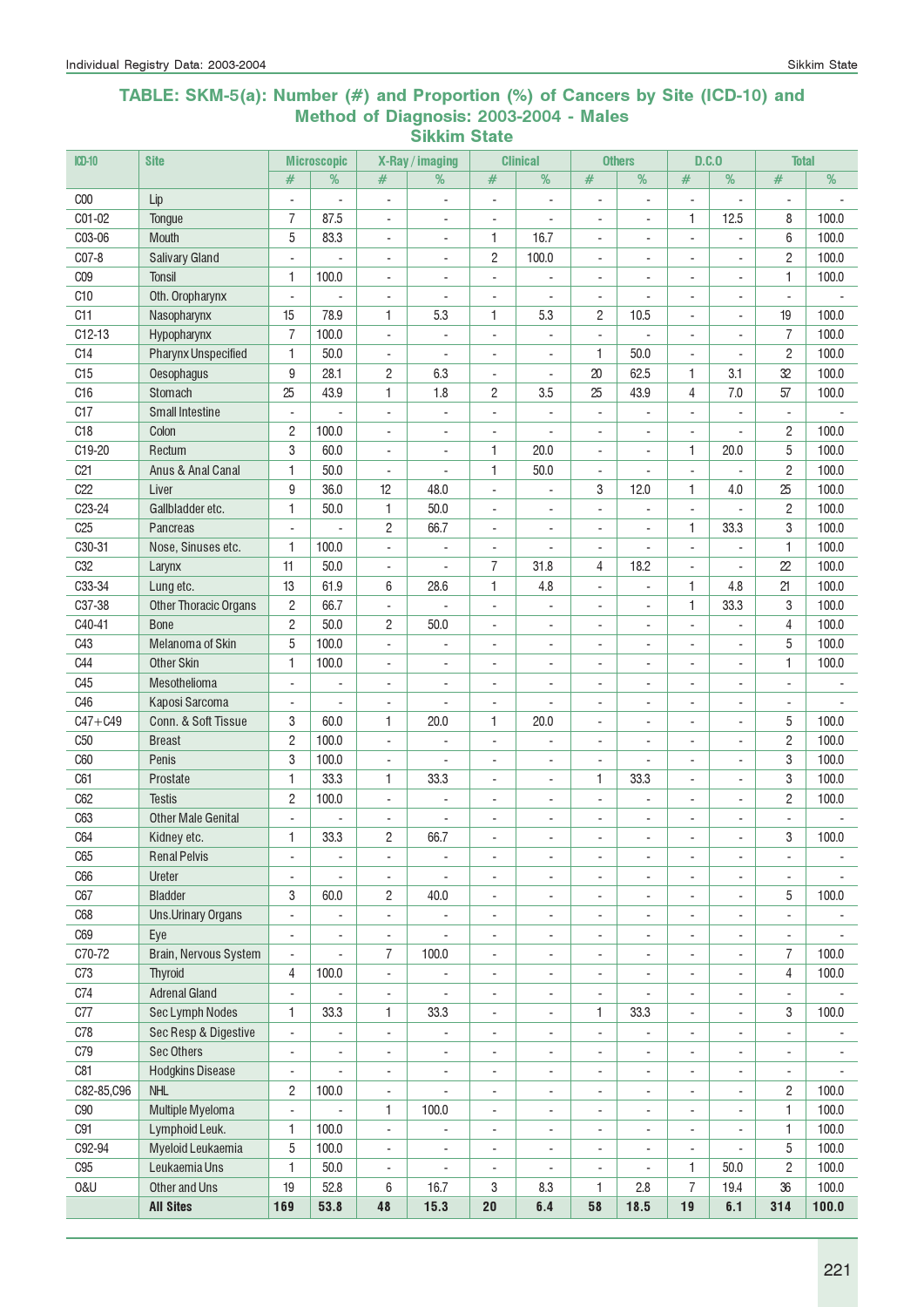### TABLE: SKM-5(b): Number (#) and Proportion (%) of Cancers by Site (ICD-10) and Method of Diagnosis : 2003-2004 - Females Sikkim State

| $ICD-10$        | <b>Site</b>                  |                          | <b>Microscopic</b>       |                          | X-Ray / imaging          |                          | <b>Clinical</b>          |                          | <b>Others</b>            | D.C.0                     |                          | <b>Total</b>             |                |
|-----------------|------------------------------|--------------------------|--------------------------|--------------------------|--------------------------|--------------------------|--------------------------|--------------------------|--------------------------|---------------------------|--------------------------|--------------------------|----------------|
|                 |                              | #                        | %                        | #                        | %                        | #                        | %                        | #                        | %                        | #                         | %                        | $\#$                     | %              |
| C <sub>00</sub> | Lip                          | $\blacksquare$           |                          | ÷,                       | $\overline{\phantom{a}}$ | $\overline{\phantom{a}}$ |                          | ÷,                       | ÷,                       |                           |                          | ÷,                       |                |
| $CO1-02$        | Tongue                       | 3                        | 75.0                     | $\blacksquare$           | ÷                        | 1                        | 25.0                     | ÷,                       | ÷.                       |                           | L.                       | 4                        | 100.0          |
| C03-06          | <b>Mouth</b>                 | $\overline{a}$           |                          | $\overline{\phantom{a}}$ | $\overline{\phantom{a}}$ | $\overline{c}$           | 100.0                    | $\blacksquare$           |                          | ÷,                        |                          | $\overline{c}$           | 100.0          |
| C07-8           | <b>Salivary Gland</b>        | 5                        | 83.3                     | $\overline{a}$           | $\overline{\phantom{a}}$ | 1                        | 16.7                     | $\overline{\phantom{a}}$ | $\overline{\phantom{a}}$ | $\overline{a}$            | ä,                       | 6                        | 100.0          |
| C <sub>09</sub> | <b>Tonsil</b>                | 3                        | 100.0                    | $\blacksquare$           | $\overline{\phantom{a}}$ | $\blacksquare$           | $\overline{a}$           | $\overline{\phantom{a}}$ | $\overline{\phantom{a}}$ | $\overline{\phantom{a}}$  | $\sim$                   | 3                        | 100.0          |
| C10             | Oth. Oropharynx              | $\blacksquare$           | $\mathbf{r}$             | $\blacksquare$           | ÷                        | $\blacksquare$           | L,                       | $\overline{\phantom{a}}$ | ÷.                       | $\overline{a}$            | ÷.                       | $\overline{\phantom{a}}$ |                |
| C11             | Nasopharynx                  | 9                        | 90.0                     | $\blacksquare$           | $\overline{\phantom{a}}$ | 1                        | 10.0                     | $\overline{\phantom{a}}$ |                          | $\blacksquare$            | $\blacksquare$           | 10                       | 100.0          |
| C12-13          | Hypopharynx                  | 3                        | 75.0                     | $\overline{\phantom{a}}$ | $\overline{\phantom{a}}$ | $\overline{\phantom{a}}$ | $\overline{\phantom{a}}$ | 1                        | 25.0                     | $\overline{\phantom{a}}$  | $\sim$                   | 4                        | 100.0          |
| C <sub>14</sub> | <b>Pharynx Unspecified</b>   | $\overline{\phantom{a}}$ |                          | $\overline{\phantom{a}}$ | $\overline{\phantom{a}}$ | $\overline{\phantom{a}}$ | $\overline{a}$           | $\overline{\phantom{a}}$ |                          | $\overline{a}$            | $\overline{a}$           | $\overline{\phantom{a}}$ |                |
| C15             | Oesophagus                   | $\overline{7}$           | 21.2                     | 3                        | 9.1                      | $\sim$                   | $\blacksquare$           | 23                       | 69.7                     | ÷.                        | $\sim$                   | 33                       | 100.0          |
| C16             | Stomach                      | 5                        | 35.7                     | 4                        | 28.6                     | $\blacksquare$           |                          | 5                        | 35.7                     |                           |                          | 14                       | 100.0          |
| C17             | <b>Small Intestine</b>       | $\overline{a}$           |                          | $\sim$                   |                          |                          |                          | $\blacksquare$           |                          |                           |                          | ÷,                       |                |
| C18             | Colon                        | $\overline{2}$           | 100.0                    | $\sim$                   |                          | $\sim$                   | L,                       | $\overline{\phantom{a}}$ |                          | $\overline{a}$            | $\sim$                   | $\overline{c}$           | 100.0          |
| C19-20          | Rectum                       | $\mathbf{r}$             | ÷.                       | $\mathbf{1}$             | 50.0                     | 1                        | 50.0                     | ÷                        | ×.                       | ÷.                        | $\overline{a}$           | $\overline{c}$           | 100.0          |
| C <sub>21</sub> | Anus & Anal Canal            | ÷.                       |                          | ÷,                       |                          | 1                        | 100.0                    | ä,                       | ÷.                       | $\overline{a}$            |                          | 1                        | 100.0          |
| C22             | Liver                        | ÷.                       |                          | 11                       | 84.6                     | $\sim$                   |                          | $\overline{\phantom{a}}$ | $\blacksquare$           | $\overline{c}$            | 15.4                     | 13                       | 100.0          |
| $C23-24$        | Gallbladder etc.             | 3                        | 37.5                     | 5                        | 62.5                     | $\overline{\phantom{a}}$ | $\overline{a}$           | $\overline{\phantom{a}}$ | $\overline{\phantom{a}}$ |                           |                          | 8                        | 100.0          |
| C25             | Pancreas                     | $\mathbf{r}$             |                          | $\mathbf{1}$             | 100.0                    | $\blacksquare$           | ÷,                       | $\overline{a}$           | ÷.                       |                           |                          | 1                        | 100.0          |
| C30-31          | Nose, Sinuses etc.           | $\overline{c}$           | 100.0                    | $\overline{\phantom{a}}$ |                          | $\blacksquare$           | Ĭ.                       | ÷,                       | ÷.                       | ÷.                        | $\overline{\phantom{a}}$ | $\overline{c}$           | 100.0          |
| C <sub>32</sub> | Larynx                       | 6                        | 46.2                     | 1                        | 7.7                      | 4                        | 30.8                     | $\mathbf{1}$             | 7.7                      | 1                         | 7.7                      | 13                       | 100.0          |
| C33-34          | Lung etc.                    | 8                        | 47.1                     | $\overline{7}$           | 41.2                     | $\overline{\phantom{a}}$ | $\blacksquare$           | $\blacksquare$           | ÷,                       | $\overline{c}$            | 11.8                     | 17                       | 100.0          |
| C37-38          | <b>Other Thoracic Organs</b> | $\blacksquare$           |                          | $\sim$                   | ÷,                       | $\blacksquare$           | $\overline{\phantom{a}}$ | $\blacksquare$           | $\blacksquare$           | $\overline{a}$            | L,                       | $\sim$                   |                |
| C40-41          | <b>Bone</b>                  | 3                        | 60.0                     | 1                        | 20.0                     | $\overline{\phantom{a}}$ | $\overline{a}$           | $\blacksquare$           | $\blacksquare$           | 1                         | 20.0                     | 5                        | 100.0          |
| C43             | Melanoma of Skin             | $\mathbf{1}$             | 100.0                    | $\overline{\phantom{a}}$ |                          | $\overline{\phantom{a}}$ | ÷,                       | $\overline{\phantom{a}}$ | $\overline{\phantom{a}}$ | ÷,                        |                          | 1                        | 100.0          |
| C44             | <b>Other Skin</b>            | $\overline{7}$           | 77.8                     | $\overline{\phantom{a}}$ | $\overline{\phantom{a}}$ | $\overline{c}$           | 22.2                     | $\overline{\phantom{a}}$ | $\overline{a}$           | $\overline{\phantom{a}}$  |                          | 9                        | 100.0          |
| C45             | Mesothelioma                 | ÷,                       |                          | $\overline{\phantom{a}}$ | $\overline{\phantom{a}}$ | $\overline{\phantom{a}}$ |                          | $\overline{\phantom{a}}$ | $\overline{\phantom{a}}$ |                           |                          | ÷,                       |                |
| C46             | Kaposi Sarcoma               | ÷.                       |                          | $\blacksquare$           | ÷.                       | $\blacksquare$           | L.                       | $\blacksquare$           | ÷.                       | ä,                        |                          | ÷.                       |                |
| $C47 + C49$     | Conn. & Soft Tissue          | $\overline{c}$           | 66.7                     | $\blacksquare$           |                          | 1                        | 33.3                     | $\overline{a}$           | ÷                        | ä,                        | ÷,                       | 3                        | 100.0          |
| C <sub>50</sub> | <b>Breast</b>                | 42                       | 91.3                     | $\sim$                   | $\overline{\phantom{a}}$ | $\overline{c}$           | 4.3                      | $\overline{\phantom{a}}$ | ÷                        | $\overline{c}$            | 4.3                      | 46                       | 100.0          |
| C51             | Vulva                        | $\blacksquare$           | $\blacksquare$           | $\sim$                   | $\blacksquare$           | $\overline{\phantom{a}}$ | $\overline{\phantom{a}}$ | $\overline{\phantom{a}}$ | ÷                        | ÷                         | $\blacksquare$           | $\sim$                   |                |
| C52             | Vagina                       | $\mathbf{1}$             | 100.0                    | $\mathbf{r}$             | $\overline{\phantom{a}}$ | $\overline{\phantom{a}}$ |                          | ÷,                       |                          |                           |                          | 1                        | 100.0          |
| C <sub>53</sub> | <b>Cervix Uteri</b>          | 31                       | 79.5                     | $\blacksquare$           | ä,                       | 6                        | 15.4                     | $\mathbf{1}$             | 2.6                      | 1                         | 2.6                      | 39                       | 100.0          |
| C <sub>54</sub> | <b>Corpus Uteri</b>          | $\overline{7}$           | 100.0                    | $\overline{\phantom{a}}$ | $\overline{\phantom{a}}$ | $\overline{\phantom{a}}$ |                          | $\overline{\phantom{a}}$ | ÷,                       |                           |                          | $\overline{7}$           | 100.0          |
| C55             | <b>Uterus Unspecified</b>    | $\mathbf{1}$             | 50.0                     | $\overline{\phantom{a}}$ | $\overline{a}$           | $\overline{\phantom{a}}$ | $\overline{\phantom{a}}$ | $\overline{a}$           |                          | 1                         | 50.0                     | 2                        | 100.0          |
| C <sub>56</sub> | Ovary etc.                   | 4                        | 57.1                     | 2                        | 28.6                     | $\overline{\phantom{a}}$ | $\overline{\phantom{a}}$ | $\mathbf{1}$             | 14.3                     |                           |                          | $\overline{7}$           | 100.           |
| C57             | <b>Other Female Genital</b>  |                          |                          |                          |                          | ÷.                       | ä,                       |                          |                          | ÷.                        | L.                       |                          |                |
| C58             | Placenta                     | $\blacksquare$           | $\overline{\phantom{a}}$ | $\overline{\phantom{a}}$ | ÷,                       | $\overline{\phantom{a}}$ | $\blacksquare$           | $\overline{\phantom{a}}$ | $\overline{\phantom{a}}$ | $\blacksquare$            | $\blacksquare$           | $\blacksquare$           |                |
| C64             | Kidney etc.                  | $\overline{\phantom{a}}$ | $\overline{\phantom{a}}$ | 1                        | 100.0                    | $\overline{\phantom{a}}$ | $\overline{\phantom{a}}$ | $\overline{\phantom{a}}$ | $\blacksquare$           | $\overline{\phantom{a}}$  | $\overline{\phantom{a}}$ | 1                        | 100.0          |
| C65             | <b>Renal Pelvis</b>          | $\overline{\phantom{a}}$ | $\overline{\phantom{a}}$ | $\blacksquare$           |                          | $\overline{\phantom{a}}$ | $\overline{\phantom{a}}$ | $\overline{\phantom{a}}$ | $\overline{\phantom{a}}$ | $\overline{\phantom{a}}$  | $\overline{\phantom{a}}$ | $\blacksquare$           | $\sim$         |
| C66             | Ureter                       | $\overline{\phantom{a}}$ | $\overline{\phantom{a}}$ | $\overline{\phantom{a}}$ | $\overline{\phantom{a}}$ | $\overline{\phantom{a}}$ | $\overline{\phantom{a}}$ | $\blacksquare$           | $\overline{\phantom{a}}$ | $\overline{\phantom{a}}$  | $\overline{\phantom{a}}$ | $\overline{\phantom{a}}$ |                |
| C67             | <b>Bladder</b>               | $\mathbf{2}$             | 40.0                     | 1                        | 20.0                     | $\overline{\phantom{a}}$ | $\overline{a}$           | $\overline{c}$           | 40.0                     | $\blacksquare$            | ÷,                       | 5                        | 100.0          |
| C68             | <b>Uns.Urinary Organs</b>    | $\overline{\phantom{a}}$ |                          | $\overline{\phantom{a}}$ |                          | $\overline{\phantom{a}}$ | $\overline{\phantom{a}}$ | $\overline{\phantom{a}}$ |                          | $\overline{\phantom{a}}$  | $\overline{\phantom{a}}$ | $\overline{\phantom{a}}$ |                |
| C69             | Eye                          | $\mathbf{1}$             | 50.0                     | 1                        | 50.0                     | $\overline{\phantom{a}}$ | $\overline{\phantom{a}}$ | $\overline{\phantom{a}}$ |                          | ۰                         | $\overline{\phantom{a}}$ | $\overline{c}$           | 100.0          |
| C70-72          | Brain, Nervous System        | ÷,                       |                          | 2                        | 50.0                     | $\overline{\phantom{a}}$ | $\overline{\phantom{a}}$ | $\mathbf{2}$             | 50.0                     | ÷,                        | $\blacksquare$           | 4                        | 100.0          |
| C73             | <b>Thyroid</b>               | $\overline{4}$           | 100.0                    | $\Box$                   | $\sim$                   | $\overline{\phantom{a}}$ | $\overline{\phantom{a}}$ | $\overline{a}$           | $\blacksquare$           | $\blacksquare$            | $\blacksquare$           | $\overline{4}$           | 100.0          |
| C74             | <b>Adrenal Gland</b>         | $\overline{\phantom{a}}$ | $\overline{\phantom{a}}$ | 1                        | 100.0                    | $\overline{\phantom{a}}$ | $\overline{\phantom{a}}$ | $\overline{\phantom{a}}$ | ÷,                       | $\blacksquare$            | $\overline{\phantom{a}}$ | 1                        | 100.0          |
| C77             | Sec Lymph Nodes              | $\overline{\phantom{a}}$ | $\overline{\phantom{a}}$ | $\overline{\phantom{a}}$ | $\overline{\phantom{a}}$ | $\overline{\phantom{a}}$ | $\overline{\phantom{a}}$ | $\blacksquare$           | $\overline{\phantom{a}}$ | $\blacksquare$            | $\overline{\phantom{a}}$ | $\blacksquare$           | $\blacksquare$ |
| C78             | Sec Resp & Digestive         | $\overline{\phantom{a}}$ | $\overline{\phantom{a}}$ | $\overline{\phantom{a}}$ | $\overline{\phantom{a}}$ | $\overline{\phantom{a}}$ | $\overline{\phantom{a}}$ | $\overline{\phantom{a}}$ | $\overline{\phantom{a}}$ |                           |                          | $\overline{\phantom{a}}$ |                |
| C79             | <b>Sec Others</b>            | $\overline{\phantom{a}}$ |                          | $\overline{\phantom{a}}$ | $\overline{\phantom{a}}$ | $\overline{\phantom{a}}$ | $\overline{\phantom{a}}$ | $\overline{\phantom{a}}$ | $\overline{\phantom{a}}$ | $\overline{\phantom{a}}$  |                          | $\overline{\phantom{a}}$ |                |
| C81             | <b>Hodgkins Disease</b>      | $\mathbf{2}$             | 100.0                    | $\overline{\phantom{a}}$ | $\overline{\phantom{a}}$ | $\overline{\phantom{a}}$ | $\overline{\phantom{a}}$ | $\overline{\phantom{a}}$ | ÷,                       | ä,                        | ÷,                       | $\overline{c}$           | 100.0          |
| C82-85,C96      | <b>NHL</b>                   | 5                        | 100.0                    | $\overline{\phantom{a}}$ | $\overline{\phantom{a}}$ | $\overline{\phantom{a}}$ | $\overline{\phantom{a}}$ | $\overline{\phantom{a}}$ | ÷,                       | $\overline{\phantom{a}}$  | ÷,                       | $\overline{5}$           | 100.0          |
| C90             | Multiple Myeloma             | ÷,                       | $\omega$                 | $\overline{c}$           | 66.7                     | $\overline{\phantom{a}}$ | $\overline{\phantom{a}}$ | $\mathbf{1}$             | 33.3                     | $\mathbb{L}^{\mathbb{N}}$ | $\blacksquare$           | 3                        | 100.0          |
| C91             | Lymphoid Leuk.               | $\mathbf{1}$             | 100.0                    | $\blacksquare$           | $\overline{\phantom{a}}$ | $\blacksquare$           | $\overline{\phantom{a}}$ | $\overline{\phantom{a}}$ | $\blacksquare$           | $\blacksquare$            | $\blacksquare$           | 1                        | 100.0          |
| C92-94          | Myeloid Leukaemia            | 6                        | 66.7                     | $\blacksquare$           | $\overline{\phantom{a}}$ | $\overline{\phantom{a}}$ | $\overline{\phantom{a}}$ | 1                        | 11.1                     | $\overline{2}$            | 22.2                     | 9                        | 100.0          |
| C95             | Leukaemia Uns                | $\overline{c}$           | 100.0                    | $\overline{\phantom{a}}$ | $\overline{\phantom{a}}$ | $\overline{\phantom{a}}$ | $\overline{\phantom{a}}$ | $\overline{\phantom{a}}$ | $\overline{\phantom{a}}$ | $\blacksquare$            | $\overline{\phantom{a}}$ | 2                        | 100.0          |
| U&0             | Other and Uns                | 12                       | 41.4                     | $\overline{7}$           | 24.1                     | 1                        | 3.4                      | 1                        | 3.4                      | 8                         | 27.6                     | 29                       | 100.0          |
|                 | <b>All Sites</b>             | 190                      | 58.8                     | 51                       | 15.8                     | 23                       | 7.1                      | 39                       | 12.1                     | 20                        | 6.2                      | 323                      | 100.0          |
|                 |                              |                          |                          |                          |                          |                          |                          |                          |                          |                           |                          |                          |                |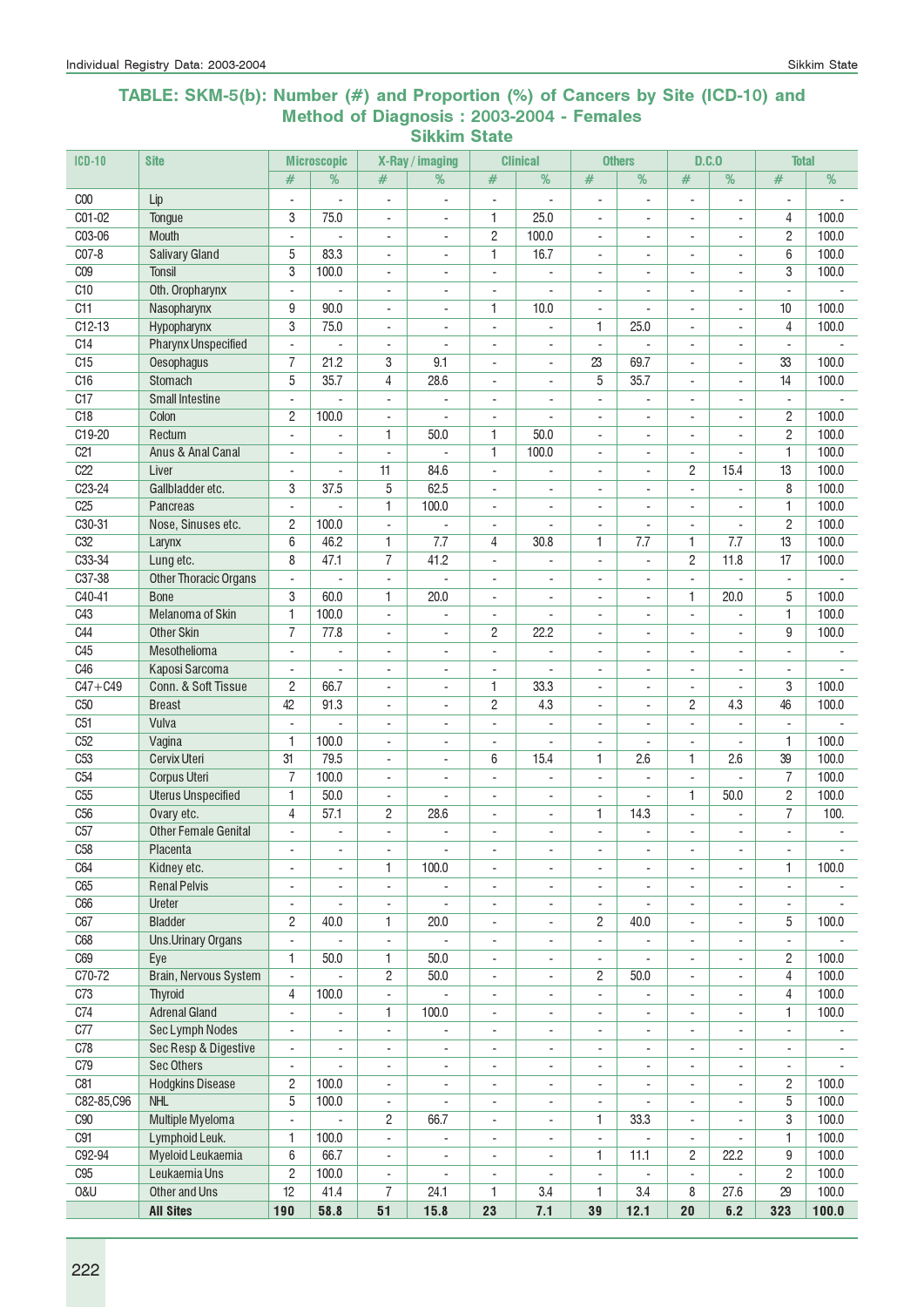# TABLE: SKM-6(a): Number (#) and Proportion (%) of Cancers by Site (ICD-9) and Detailed Microscopic Diagnosis, 2003-2004 - Males : Sikkim State

| <b>ICD-10</b>   | <b>Site</b>                            |                                | Pri. Hist                    | Sec. Hist                |                                | <b>Cytology</b>               |                | <b>Blood Film</b>        |                          | <b>Bone Marrow</b>       |                                    | <b>Others</b>                  |                          | <b>Total</b>             |       |
|-----------------|----------------------------------------|--------------------------------|------------------------------|--------------------------|--------------------------------|-------------------------------|----------------|--------------------------|--------------------------|--------------------------|------------------------------------|--------------------------------|--------------------------|--------------------------|-------|
|                 |                                        | #                              | $\%$                         | #                        | $\%$                           | #                             | $\%$           | #                        | $\%$                     | #                        | $\%$                               | #                              | $\%$                     | $\#$                     | $\%$  |
| C <sub>00</sub> | Lip                                    |                                |                              | $\overline{a}$           | ÷                              | $\overline{\phantom{a}}$      | ä,             | $\blacksquare$           | $\overline{\phantom{a}}$ |                          | $\overline{a}$                     | $\overline{a}$                 | $\overline{\phantom{a}}$ | $\overline{a}$           |       |
| C01-02          | Tongue                                 | 5                              | 62.5                         | $\overline{a}$           | ÷,                             | 2                             | 25.0           | ÷,                       | ä,                       |                          | ÷,                                 | 1                              | 12.5                     | 8                        | 100.0 |
| C03-06          | Mouth                                  | 3                              | 50.0                         | 1                        | 16.7                           | 1                             | 16.7           |                          |                          |                          | ä,                                 | $\mathbf{1}$                   | 16.7                     | 6                        | 100.0 |
| $C07-8$         | Salivary Gland                         |                                |                              | ÷,                       | ä,                             |                               |                |                          |                          |                          | ÷,                                 | $\overline{c}$                 | 100.0                    | $\overline{c}$           | 100.0 |
| C <sub>09</sub> | <b>Tonsil</b>                          | 1                              | 100.0                        | ÷,                       | ÷,                             | ÷,                            | ä,             |                          |                          |                          | ÷,                                 | ÷,                             |                          | 1                        | 100.0 |
| C <sub>10</sub> | Oth. Oropharynx                        |                                |                              | ÷,                       | ä,                             | ÷,                            |                | ÷,                       |                          |                          | ä,                                 | ÷,                             |                          |                          |       |
| C11             | Nasopharynx                            | 9                              | 47.4                         | ÷,                       | ä,                             | 6                             | 31.6           | $\overline{\phantom{a}}$ | ÷                        | $\sim$                   | ä,                                 | 4                              | 21.1                     | 19                       | 100.0 |
| $C12-13$        | Hypopharynx                            | 3                              | 42.9                         | ÷,                       | ÷,                             | 4                             | 57.1           |                          |                          |                          |                                    |                                | $\omega$                 | $\overline{I}$           | 100.0 |
| C <sub>14</sub> | <b>Pharynx Unspecified</b>             |                                |                              |                          |                                | 1                             | 50.0           |                          |                          |                          |                                    | 1                              | 50.0                     | $\overline{c}$           | 100.0 |
| C15             | Oesophagus                             | 4                              | 12.5                         | $\overline{a}$           |                                | 5                             | 15.6           |                          |                          |                          | ÷                                  | 23                             | 71.9                     | 32                       | 100.0 |
| C16             | Stomach                                | 21                             | 36.8                         | $\overline{a}$           | ÷                              | 4                             | 7.0            |                          |                          |                          | $\qquad \qquad \blacksquare$       | 32                             | 56.1                     | 57                       | 100.0 |
| C <sub>17</sub> | Small Intestine                        |                                |                              | $\overline{a}$           | ÷                              | ÷,                            |                |                          |                          |                          | ÷,                                 | ÷,                             | ÷,                       | ÷,                       |       |
| C <sub>18</sub> | Colon                                  | 1                              | 50.0                         | ÷,                       | ä,                             | 1                             | 50.0           | ä,                       |                          | $\overline{\phantom{a}}$ | ٠                                  | $\sim$                         | $\overline{\phantom{a}}$ | $\overline{c}$           | 100.0 |
| C19-20          | Rectum                                 | 3                              | 60.0                         | ÷,                       | $\blacksquare$                 | $\blacksquare$                | ä,             | ÷.                       | $\overline{a}$           | $\overline{a}$           | ä,                                 | 2                              | 40.0                     | 5                        | 100.0 |
| C <sub>21</sub> | Anus & Anal Canal                      | 1                              | 50.0                         | ÷,                       | ä,                             | $\blacksquare$                | ä,             | ÷                        |                          |                          | ÷,                                 | 1                              | 50.0                     | $\overline{c}$           | 100.0 |
| C22             | Liver                                  | $\overline{c}$                 | 8.0                          | ÷,                       | ä,                             | 7                             | 28.0           | ä,                       |                          |                          | ÷,                                 | 16                             | 64.0                     | 25                       | 100.0 |
| C23-24          | Gallbladder etc.                       |                                |                              | $\overline{a}$           | $\overline{a}$                 | 1                             | 50.0           |                          |                          |                          | ÷,                                 | 1                              | 50.0                     | 2                        | 100.0 |
| C <sub>25</sub> | Pancreas                               |                                |                              | ÷,                       | ÷                              |                               |                |                          |                          |                          | ÷,                                 | 3                              | 100.0                    | 3                        | 100.0 |
| C30-31          | Nose, Sinuses etc.                     | 1                              | 100.0                        | $\overline{a}$           | $\overline{a}$                 | $\overline{\phantom{a}}$      |                |                          |                          | $\overline{\phantom{m}}$ | $\overline{a}$                     | ÷,                             | $\blacksquare$           | $\mathbf{1}$             | 100.0 |
| <b>C32</b>      | Larynx                                 | 4                              | 18.2                         | $\overline{a}$           | $\overline{a}$                 | $\overline{7}$                | 31.8           | $\blacksquare$           |                          | $\overline{\phantom{a}}$ | ٠                                  | 11                             | 50.0                     | 22                       | 100.0 |
| C33-34          | Lung etc.                              | 2                              | 9.5                          | $\overline{a}$           | ٠                              | 11                            | 52.4           |                          |                          |                          | ٠                                  | 8                              | 38.1                     | 21                       | 100.0 |
| C37-38          | Other Thoracic Organs                  | 2                              | 66.7                         |                          |                                |                               |                |                          |                          |                          |                                    | $\mathbf{1}$                   | 33.3                     | 3                        | 100.0 |
| C40-41          | <b>Bone</b>                            | $\overline{c}$                 | 50.0                         | ÷,                       |                                |                               |                |                          |                          |                          | ٠                                  | $\overline{c}$                 | 50.0                     | 4                        | 100.0 |
| C43             | Melanoma of Skin                       | 5                              | 100.0                        | ÷,                       | ä,                             |                               |                |                          |                          |                          | ٠                                  | ÷,                             |                          | 5                        | 100.0 |
| <b>C44</b>      | Other Skin                             |                                | $\blacksquare$               | ÷,                       | ÷                              | 1                             | 100.0          |                          |                          |                          | $\overline{a}$                     |                                |                          | 1                        | 100.0 |
| C45             | Mesothelioma                           | ÷                              | $\sim$                       | ÷,                       | $\overline{a}$                 | ÷,                            |                |                          |                          |                          | $\blacksquare$                     | ٠                              | $\blacksquare$           | $\overline{\phantom{a}}$ |       |
| C46             | Kaposi Sarcoma                         | $\sim$                         | ÷                            | $\overline{a}$           | $\overline{a}$                 | $\blacksquare$                | ٠              | ÷.                       | $\overline{a}$           |                          | $\blacksquare$                     | $\blacksquare$                 | ä,                       | $\sim$                   |       |
| $C47 + C49$     | Conn. & Soft Tissue                    | 3                              | 60.0                         | ÷,                       | ä,                             | ÷,                            | ä,             |                          |                          |                          | ÷,                                 | $\overline{c}$                 | 40.0                     | 5                        | 100.0 |
| C50             | <b>Breast</b>                          |                                |                              | ÷,                       | ä,                             | 2                             | 100.0          |                          |                          |                          | ä,                                 |                                |                          | $\overline{c}$           | 100.0 |
| C60             | Penis                                  | 1                              | 33.3                         | ÷,                       |                                | 2                             | 66.7           |                          |                          |                          | $\overline{a}$                     |                                |                          | 3                        | 100.0 |
| C61             | Prostate                               | 1                              | 33.3                         | $\overline{a}$           | $\overline{a}$                 |                               |                |                          |                          |                          | $\qquad \qquad \blacksquare$       | $\overline{c}$                 | 66.7                     | 3                        | 100.0 |
| C62             | <b>Testis</b>                          | 2                              | 100.0                        | ÷,                       | ÷,                             | $\overline{\phantom{a}}$      | ÷,             | ä,                       |                          | $\overline{\phantom{a}}$ | ÷,                                 | ÷,                             | $\blacksquare$           | $\overline{c}$           | 100.0 |
| C63             | Other Male Genital                     |                                |                              | $\overline{a}$           | $\overline{a}$                 |                               |                |                          |                          | $\overline{\phantom{a}}$ | ٠                                  | ٠                              |                          | ÷,                       |       |
| C64             | Kidney etc.                            |                                | ÷                            |                          | $\overline{a}$                 | 1                             | 33.3           |                          |                          |                          |                                    | $\overline{c}$                 | 66.7                     | 3                        | 100.0 |
| C65             | <b>Renal Pelvis</b>                    | ÷,                             | $\overline{\phantom{a}}$     | $\overline{a}$           | ÷,                             |                               |                | $\overline{a}$           |                          | $\sim$                   | $\overline{a}$                     | ä,                             | ÷,                       | ÷,                       |       |
| C66             | Ureter                                 | ÷,                             |                              | ÷,                       | ä,                             | ÷,                            | ٠              |                          |                          |                          | ä,                                 | ÷,                             |                          | ÷,                       |       |
| C67             | <b>Bladder</b>                         | 3                              | 60.0                         | $\overline{a}$           | ÷,                             | $\overline{a}$                | ÷              | $\overline{a}$           | $\blacksquare$           | $\overline{a}$           | ÷,                                 | 2                              | 40.0                     | 5                        | 100.0 |
| C68             | Uns.Urinary Organs                     | ÷                              | $\blacksquare$               | $\overline{\phantom{a}}$ | $\overline{\phantom{a}}$       | $\blacksquare$                | ÷              | ÷,                       | ÷,                       | $\overline{\phantom{a}}$ | $\overline{\phantom{a}}$           | $\blacksquare$                 | $\blacksquare$           | $\overline{\phantom{a}}$ |       |
| <b>C69</b>      | Eye                                    | $\blacksquare$                 | $\blacksquare$               | $\overline{a}$           | $\overline{\phantom{a}}$       | $\overline{\phantom{a}}$      | ÷,             | $\overline{\phantom{a}}$ | $\overline{\phantom{a}}$ | $\overline{\phantom{a}}$ | ÷,                                 | $\overline{\phantom{a}}$       | $\overline{\phantom{a}}$ | $\overline{\phantom{a}}$ |       |
| C70-72          | Brain, Nervous System                  |                                | $\overline{\phantom{a}}$     |                          |                                |                               | $\overline{a}$ | $\overline{\phantom{a}}$ | $\overline{\phantom{a}}$ | $\overline{\phantom{a}}$ |                                    | 7                              | 100.0                    | 7                        | 100.0 |
| C73             |                                        | $\overline{\phantom{a}}$<br>÷, |                              | $\overline{a}$<br>÷,     | $\overline{\phantom{a}}$       | $\overline{\phantom{a}}$<br>4 |                | ÷,                       | ÷,                       |                          | $\qquad \qquad \blacksquare$<br>÷, |                                | ÷,                       | 4                        |       |
| C74             | <b>Thyroid</b><br><b>Adrenal Gland</b> | ÷,                             | $\overline{\phantom{a}}$     |                          | $\overline{\phantom{a}}$<br>÷, | ÷,                            | 100.0          |                          |                          | $\overline{\phantom{a}}$ | ÷,                                 | $\overline{\phantom{a}}$<br>÷, |                          | $\overline{\phantom{a}}$ | 100.0 |
| C77             | Sec Lymph Nodes                        | ÷,                             |                              | $\overline{a}$           | ÷                              | 1                             | 33.3           |                          |                          |                          | $\overline{\phantom{a}}$           | $\overline{c}$                 | 66.7                     | 3                        | 100.0 |
| C78             |                                        |                                | $\blacksquare$               | $\overline{a}$           |                                | ÷,                            | ÷,             |                          |                          |                          |                                    |                                | $\blacksquare$           | $\blacksquare$           |       |
|                 | Sec Resp & Digestive                   | $\overline{\phantom{a}}$       |                              | $\overline{a}$           | $\overline{\phantom{a}}$       |                               |                | $\overline{\phantom{a}}$ | $\overline{a}$           | $\overline{a}$           | ٠                                  | $\blacksquare$                 |                          |                          |       |
| C79             | Sec Others                             | $\overline{\phantom{a}}$       | $\sim$                       | ÷,                       | $\overline{\phantom{a}}$       | ÷,                            | ÷,             | $\overline{\phantom{a}}$ | $\sim$                   | $\overline{\phantom{a}}$ | ÷,                                 | ÷,                             | $\overline{\phantom{a}}$ | $\blacksquare$           |       |
| C81             | Hodgkins Disease                       | $\blacksquare$                 |                              | ÷,                       | ä,                             | $\blacksquare$                | ÷.             | $\blacksquare$           |                          | $\sim$                   | ä,                                 | $\sim$                         | $\overline{\phantom{a}}$ | $\blacksquare$           |       |
| C82-85, C96     | <b>NHL</b>                             | 1                              | 50.0                         | ÷,                       | ä,                             | ÷                             | ÷              | 1                        | 50.0                     | $\overline{\phantom{a}}$ | ä,                                 | $\sim$                         | ÷,                       | $\overline{c}$           | 100.0 |
| ${\rm C}90$     | Multiple Myeloma                       | ÷,                             | $\overline{\phantom{a}}$     | ÷,                       | ÷,                             | ÷,                            | ÷              | $\overline{\phantom{a}}$ | ä,                       | $\overline{\phantom{a}}$ | ÷,                                 | 1                              | 100.0                    | 1                        | 100.0 |
| C91             | Lymphoid Leuk.                         | ÷,                             | ÷,                           | ÷,                       | ÷,                             | ÷,                            | $\overline{a}$ | 1                        | 100.0                    |                          | $\overline{a}$                     | ÷,                             | ÷,                       | 1                        | 100.0 |
| C92-94          | Myeloid Leukaemia                      | $\overline{a}$                 | $\qquad \qquad \blacksquare$ | $\overline{a}$           | $\overline{a}$                 | $\overline{a}$                | $\overline{a}$ | 4                        | 80.0                     | 1                        | 20.0                               | $\frac{1}{2}$                  | ÷                        | 5                        | 100.0 |
| C95             | Leukaemia Uns                          | $\overline{a}$                 | $\overline{\phantom{a}}$     | $\frac{1}{2}$            | $\overline{\phantom{a}}$       | $\frac{1}{2}$                 | $\blacksquare$ | 1                        | 50.0                     | $\overline{\phantom{a}}$ | $\overline{\phantom{a}}$           | 1                              | 50.0                     | $\overline{c}$           | 100.0 |
| 0&U             | Other and Uns                          | 1                              | 2.8                          | 2                        | 5.6                            | 16                            | 44.4           | $\blacksquare$           | $\overline{a}$           | $\overline{\phantom{a}}$ | ٠                                  | 17                             | 47.2                     | 36                       | 100.0 |
|                 | <b>All Sites</b>                       | 81                             | 25.8                         | 3                        | 1.0                            | 77                            | 24.5           | $\overline{1}$           | 2.2                      | $\mathbf{1}$             | 0.3                                | 145                            | 46.2                     | 314                      | 100.0 |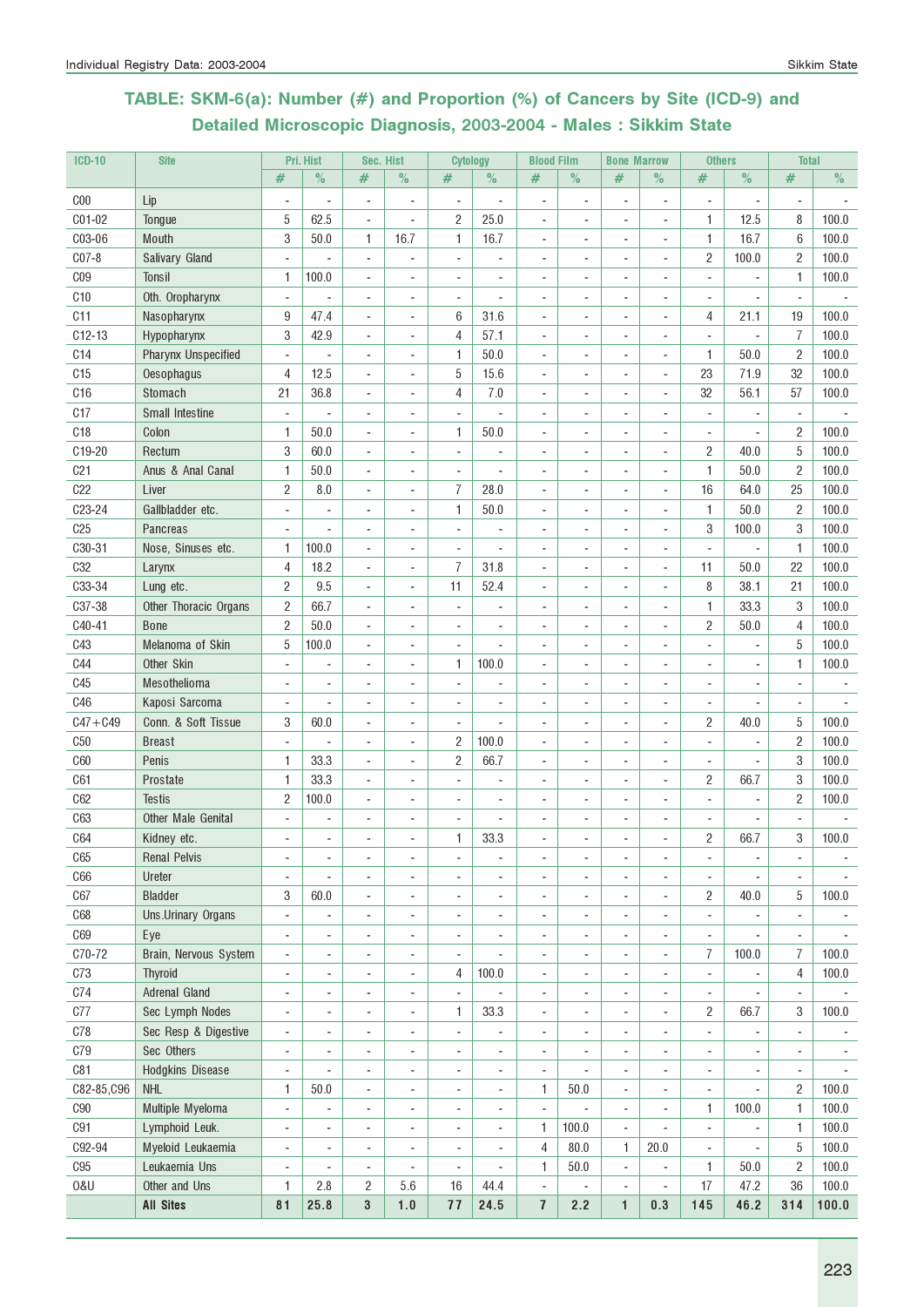# TABLE: SKM-6(b): Number (#) and Proportion (%) of Cancers by Site (ICD-9) and Detailed Microscopic Diagnosis, 2003-2004 - Females : Sikkim State

| <b>ICD-10</b>   | <b>Site</b>                |                          | Pri. Hist                | Sec. Hist                |                          | <b>Cytology</b>          |                          | <b>Blood Film</b>        |                          | <b>Bone Marrow</b>           |                              | <b>Others</b>            |                          | <b>Total</b>             |       |
|-----------------|----------------------------|--------------------------|--------------------------|--------------------------|--------------------------|--------------------------|--------------------------|--------------------------|--------------------------|------------------------------|------------------------------|--------------------------|--------------------------|--------------------------|-------|
|                 |                            | #                        | $\%$                     | #                        | $\%$                     | $\#$                     | $\frac{0}{2}$            | #                        | $\%$                     | $\#$                         | $\%$                         | #                        | $\%$                     | #                        | $\%$  |
| C <sub>00</sub> | Lip                        |                          | $\overline{a}$           | $\overline{a}$           | $\overline{\phantom{m}}$ | $\overline{a}$           | ٠                        | $\overline{\phantom{m}}$ | $\blacksquare$           | $\qquad \qquad \blacksquare$ | $\overline{a}$               | $\overline{\phantom{a}}$ | $\overline{\phantom{a}}$ | $\overline{\phantom{a}}$ |       |
| C01-02          | Tongue                     | 3                        | 75.0                     | ÷,                       | $\sim$                   | ÷,                       |                          | $\sim$                   |                          |                              | ÷,                           | 1                        | 25.0                     | 4                        | 100.0 |
| C03-06          | Mouth                      | $\blacksquare$           | $\overline{\phantom{a}}$ | $\overline{a}$           | $\overline{\phantom{a}}$ | $\overline{\phantom{a}}$ | ÷,                       | $\blacksquare$           |                          | ٠                            | ٠                            | 2                        | 100.0                    | $\overline{c}$           | 100.0 |
| $C07-8$         | Salivary Gland             | $\overline{c}$           | 33.3                     | ÷,                       | $\blacksquare$           | 3                        | 50.0                     |                          |                          |                              | ٠                            | $\mathbf{1}$             | 16.7                     | 6                        | 100.0 |
| C <sub>09</sub> | Tonsil                     | 3                        | 100.0                    | ÷,                       |                          | $\blacksquare$           | ä,                       |                          |                          |                              |                              | $\blacksquare$           | $\overline{a}$           | 3                        | 100.0 |
| C10             | Oth. Oropharynx            | $\blacksquare$           | $\overline{\phantom{a}}$ | ÷,                       | $\blacksquare$           | ÷,                       | ÷,                       |                          |                          |                              | $\overline{a}$               | $\sim$                   | $\sim$                   | $\blacksquare$           |       |
| C11             | Nasopharynx                | 3                        | 30.0                     | ÷,                       | $\overline{a}$           | 6                        | 60.0                     | ÷.                       |                          | ÷.                           | ÷                            | $\mathbf{1}$             | 10.0                     | 10                       | 100.0 |
| $C12-13$        | Hypopharynx                | $\omega$                 | $\blacksquare$           | ÷,                       | $\sim$                   | 3                        | 75.0                     |                          |                          | ÷                            | ÷,                           | $\mathbf{1}$             | 25.0                     | 4                        | 100.0 |
| C14             | <b>Pharynx Unspecified</b> | $\blacksquare$           |                          | ÷,                       | ä,                       | $\blacksquare$           |                          |                          |                          |                              | ä,                           | $\blacksquare$           | $\blacksquare$           |                          |       |
| C <sub>15</sub> | Oesophagus                 | 5                        | 15.2                     | $\overline{a}$           | $\overline{\phantom{a}}$ | $\overline{c}$           | 6.1                      |                          |                          |                              | ٠                            | 26                       | 78.8                     | 33                       | 100.0 |
| C16             | Stomach                    | 4                        | 28.6                     | ÷,                       | $\blacksquare$           | $\mathbf{1}$             | 7.1                      | $\sim$                   |                          | ٠                            | ä,                           | 9                        | 64.3                     | 14                       | 100.0 |
| C17             | Small Intestine            | $\blacksquare$           |                          | L.                       | $\overline{\phantom{a}}$ |                          |                          |                          |                          |                              | ÷,                           | $\overline{\phantom{a}}$ |                          | $\sim$                   |       |
| C <sub>18</sub> | Colon                      | $\overline{c}$           | 100.0                    | ÷,                       | ä,                       | ÷,                       | ÷,                       |                          |                          |                              | ÷,                           | $\blacksquare$           | L,                       | $\overline{c}$           | 100.0 |
| C19-20          | Rectum                     | $\overline{\phantom{a}}$ |                          | $\overline{a}$           | ÷,                       |                          | $\overline{a}$           |                          |                          |                              | ÷,                           | 2                        | 100.0                    | $\overline{c}$           | 100.0 |
| C <sub>21</sub> | Anus & Anal Canal          | $\sim$                   | $\blacksquare$           | $\overline{a}$           | $\blacksquare$           | ٠                        | $\overline{\phantom{0}}$ | $\blacksquare$           |                          | ٠                            | $\blacksquare$               | 1                        | 100.0                    | 1                        | 100.0 |
| C22             | Liver                      | $\blacksquare$           | ÷,                       | ÷,                       | $\sim$                   | ٠                        | ÷,                       | $\sim$                   |                          | ä,                           | $\blacksquare$               | 13                       | 100.0                    | 13                       | 100.0 |
| C23-24          | Gallbladder etc.           | 3                        | 37.5                     | ÷,                       | ä,                       |                          | ä,                       |                          |                          |                              | ÷,                           | 5                        | 62.5                     | 8                        | 100.0 |
| C <sub>25</sub> | Pancreas                   | $\sim$                   |                          | $\overline{a}$           | $\overline{a}$           | $\overline{a}$           | ÷                        |                          |                          |                              | $\overline{a}$               | 1                        | 100.0                    | 1                        | 100.0 |
| C30-31          | Nose, Sinuses etc.         | $\overline{c}$           | 100.0                    | ÷,                       | $\overline{a}$           |                          |                          |                          |                          |                              | ٠                            | $\overline{\phantom{a}}$ |                          | $\overline{c}$           | 100.0 |
| C <sub>32</sub> | Larynx                     | 4                        | 30.8                     | ÷,                       | ÷,                       | $\overline{c}$           | 15.4                     |                          |                          |                              | ä,                           | $\overline{7}$           | 53.8                     | 13                       | 100.0 |
| C33-34          | Lung etc.                  | $\blacksquare$           |                          | ä,                       |                          | 8                        | 47.1                     |                          |                          |                              | ä,                           | 9                        | 52.9                     | 17                       | 100.0 |
| C37-38          | Other Thoracic Organs      | $\blacksquare$           | ÷,                       | ÷,                       | ä,                       | $\blacksquare$           | ÷,                       | ÷                        |                          |                              | ä,                           | $\blacksquare$           | $\overline{a}$           | $\omega$                 |       |
| C40-41          | <b>Bone</b>                | 1                        | 20.0                     | ÷,                       | $\overline{a}$           | $\overline{c}$           | 40.0                     |                          |                          | ÷.                           | ä,                           | $\overline{c}$           | 40.0                     | 5                        | 100.0 |
| C43             | Melanoma of Skin           | $\blacksquare$           |                          | ÷,                       | $\overline{\phantom{a}}$ | 1                        | 100.0                    |                          |                          |                              | ä,                           | ÷,                       | $\blacksquare$           | $\mathbf{1}$             | 100.0 |
| C44             | Other Skin                 | 7                        | 77.8                     | $\overline{a}$           | $\overline{\phantom{a}}$ | ٠                        |                          |                          |                          |                              | ٠                            | $\overline{c}$           | 22.2                     | 9                        | 100.0 |
| C45             | Mesothelioma               | ÷.                       |                          | ÷,                       | $\sim$                   | ä,                       | L.                       | ÷.                       |                          | ÷.                           | ä,                           | $\blacksquare$           | ÷                        |                          |       |
| C46             | Kaposi Sarcoma             | $\omega$                 |                          | ÷,                       | $\overline{\phantom{a}}$ | ä,                       | L.                       |                          |                          |                              | ÷,                           | $\overline{\phantom{a}}$ |                          | $\mathbf{r}$             |       |
| $C47 + C49$     | Conn. & Soft Tissue        | $\overline{c}$           | 66.7                     | ÷,                       | $\sim$                   | ÷,                       |                          |                          |                          |                              | ä,                           | 1                        | 33.3                     | 3                        | 100.0 |
| C50             | <b>Breast</b>              | $\overline{I}$           | 15.2                     | ÷,                       | $\blacksquare$           | 35                       | 76.1                     | $\overline{\phantom{a}}$ |                          |                              | ٠                            | 4                        | 8.7                      | 46                       | 100.0 |
| C51             | Vulva                      | $\blacksquare$           | ÷,                       | ÷,                       | $\overline{\phantom{a}}$ | $\blacksquare$           | ÷,                       | $\sim$                   | $\blacksquare$           | ٠                            | ٠                            | $\overline{\phantom{a}}$ | $\blacksquare$           | $\blacksquare$           |       |
| C52             | Vagina                     | 1                        | 100.0                    | ÷,                       | $\overline{\phantom{a}}$ | $\blacksquare$           | L.                       | ÷.                       |                          | ä,                           | ÷,                           | $\blacksquare$           | $\overline{\phantom{a}}$ | $\mathbf{1}$             | 100.0 |
| C53             | Cervix Uteri               | 30                       | 76.9                     | ÷,                       | ÷,                       | 1                        | 2.6                      | $\overline{\phantom{a}}$ |                          |                              | ä,                           | 8                        | 20.5                     | 39                       | 100.0 |
| C54             | Corpus Uteri               | 6                        | 85.7                     | $\overline{a}$           | $\overline{a}$           | 1                        | 14.3                     |                          |                          |                              | $\qquad \qquad \blacksquare$ | $\overline{\phantom{a}}$ | $\overline{\phantom{a}}$ | 7                        | 100.0 |
| C55             | <b>Uterus Unspecified</b>  | $\overline{\phantom{a}}$ |                          | 1                        | 50.0                     | ÷,                       |                          |                          |                          |                              | ٠                            | 1                        | 50.0                     | $\overline{c}$           | 100.0 |
| C56             | Ovary etc.                 | 2                        | 28.6                     | ÷,                       | $\overline{a}$           | $\overline{c}$           | 28.6                     |                          |                          |                              | ä,                           | 3                        | 42.9                     | $\overline{7}$           | 100.0 |
| C57             | Other Female Genital       | ÷.                       | ÷.                       | ÷,                       | ÷.                       | $\overline{a}$           | L.                       |                          |                          |                              |                              | $\sim$                   | ÷.                       | $\sim$                   |       |
| C58             | Placenta                   |                          |                          |                          | $\overline{\phantom{a}}$ |                          |                          |                          |                          |                              | $\qquad \qquad \blacksquare$ | $\overline{\phantom{a}}$ | $\overline{\phantom{a}}$ | $\overline{\phantom{a}}$ |       |
| <b>C64</b>      | Kidney etc.                | $\blacksquare$           |                          | ÷,                       | $\sim$                   |                          |                          |                          |                          |                              | ÷,                           | 1                        | 100.0                    | $\mathbf{1}$             | 100.0 |
| C65             | <b>Renal Pelvis</b>        | $\sim$                   |                          | $\overline{\phantom{a}}$ | $\blacksquare$           | ٠                        |                          |                          |                          | ٠                            | ٠                            | $\overline{\phantom{a}}$ |                          | $\overline{\phantom{a}}$ |       |
| C66             | Ureter                     | ÷,                       |                          | $\overline{\phantom{a}}$ | $\blacksquare$           | ٠                        |                          | $\sim$                   |                          | ٠                            | ä,                           | $\overline{\phantom{a}}$ |                          |                          |       |
| C67             | <b>Bladder</b>             | 2                        | 40.0                     | $\overline{a}$           | ÷,                       |                          |                          |                          |                          |                              | ٠                            | 3                        | 60.0                     | 5                        | 100.0 |
| C68             | Uns.Urinary Organs         | $\blacksquare$           |                          | ÷,                       | ÷,                       | $\blacksquare$           |                          |                          |                          |                              | ä,                           | ÷,                       |                          | $\sim$                   |       |
| C69             | Eye                        | ÷,                       |                          | ÷,                       | $\overline{\phantom{a}}$ | 1                        | 50.0                     |                          |                          |                              | ÷,                           | 1                        | 50.0                     | 2                        | 100.0 |
| C70-72          | Brain, Nervous System      | $\overline{\phantom{a}}$ | $\overline{a}$           | $\overline{a}$           | $\overline{\phantom{a}}$ | $\overline{\phantom{a}}$ |                          | $\overline{\phantom{a}}$ |                          |                              | ٠                            | 4                        | 100.0                    | $\overline{4}$           | 100.0 |
| C73             | Thyroid                    | $\blacksquare$           | $\blacksquare$           | $\overline{a}$           | $\frac{1}{2}$            | 4                        | 100.0                    | $\blacksquare$           | $\sim$                   | $\blacksquare$               | ÷,                           | $\blacksquare$           |                          | $\overline{4}$           | 100.0 |
| C74             | Adrenal Gland              | $\blacksquare$           | ٠                        | ÷,                       | $\sim$                   | $\blacksquare$           | ÷,                       | $\blacksquare$           | $\overline{\phantom{a}}$ | ٠                            | ÷,                           | 1                        | 100.0                    | 1                        | 100.0 |
| C77             | Sec Lymph Nodes            | $\sim$                   |                          | ÷,                       | $\blacksquare$           | ٠                        | ÷,                       | $\sim$                   |                          |                              | ÷,                           | ÷,                       | ÷,                       | $\blacksquare$           |       |
| C78             | Sec Resp & Digestive       | $\overline{\phantom{a}}$ | $\overline{\phantom{a}}$ | $\overline{a}$           | $\overline{\phantom{a}}$ | ۰                        | ۰                        | $\overline{\phantom{a}}$ |                          | ۰                            | -                            | $\overline{a}$           | $\overline{\phantom{a}}$ | ۰                        |       |
| C79             | Sec Others                 | $\overline{a}$           |                          | $\overline{a}$           | $\overline{\phantom{a}}$ | $\overline{a}$           |                          |                          |                          | $\qquad \qquad \blacksquare$ | ٠                            | $\overline{a}$           | -                        | $\overline{\phantom{a}}$ |       |
| C81             | Hodgkins Disease           | $\overline{\phantom{a}}$ |                          | ä,                       | $\blacksquare$           | 2                        | 100.0                    | $\blacksquare$           |                          | ÷                            | ä,                           | $\blacksquare$           | ÷,                       | $\overline{c}$           | 100.0 |
| C82-85, C96     | <b>NHL</b>                 | ÷,                       |                          | ÷,                       | $\sim$                   | $\overline{2}$           | 40.0                     | 3                        | 60.0                     | ä,                           | ä,                           | $\blacksquare$           | ÷,                       | 5                        | 100.0 |
| C90             | Multiple Myeloma           | ÷,                       |                          | $\overline{a}$           | $\overline{\phantom{a}}$ | $\overline{\phantom{a}}$ | $\overline{\phantom{a}}$ | $\overline{\phantom{a}}$ | $\overline{\phantom{a}}$ |                              | ٠                            | 3                        | 100.0                    | 3                        | 100.0 |
| <b>C91</b>      | Lymphoid Leuk.             | $\overline{\phantom{a}}$ |                          | $\overline{a}$           | $\overline{\phantom{a}}$ | $\overline{a}$           | $\overline{\phantom{a}}$ | $\mathbf{1}$             | 100.0                    | ٠                            | ٠                            | $\overline{\phantom{a}}$ | $\blacksquare$           | $\mathbf{1}$             | 100.0 |
| C92-94          | Myeloid Leukaemia          | 1                        | 11.1                     | ÷,                       | $\overline{\phantom{a}}$ | $\overline{\phantom{a}}$ |                          | 5                        | 55.6                     | $\overline{\phantom{a}}$     |                              | 3                        | 33.3                     | 9                        | 100.0 |
| C95             | Leukaemia Uns              | $\blacksquare$           |                          | ÷,                       |                          | $\blacksquare$           |                          | 1                        | 50.0                     | 1                            | 50.0                         | $\sim$                   | $\sim$                   | $\overline{c}$           | 100.0 |
| 0&U             | Other and Uns              | 1                        | 3.4                      | $\overline{a}$           |                          | 11                       | 37.9                     | $\overline{\phantom{a}}$ |                          |                              |                              | 17                       | 58.6                     | 29                       | 100.0 |
|                 | <b>All Sites</b>           | 91                       | 28.2                     | $\mathbf{1}$             | 0.3                      | 87                       | 26.9                     | 10                       | 3.1                      | $\mathbf{1}$                 | 0.3                          | 133                      | 41.2                     | 323                      | 100.0 |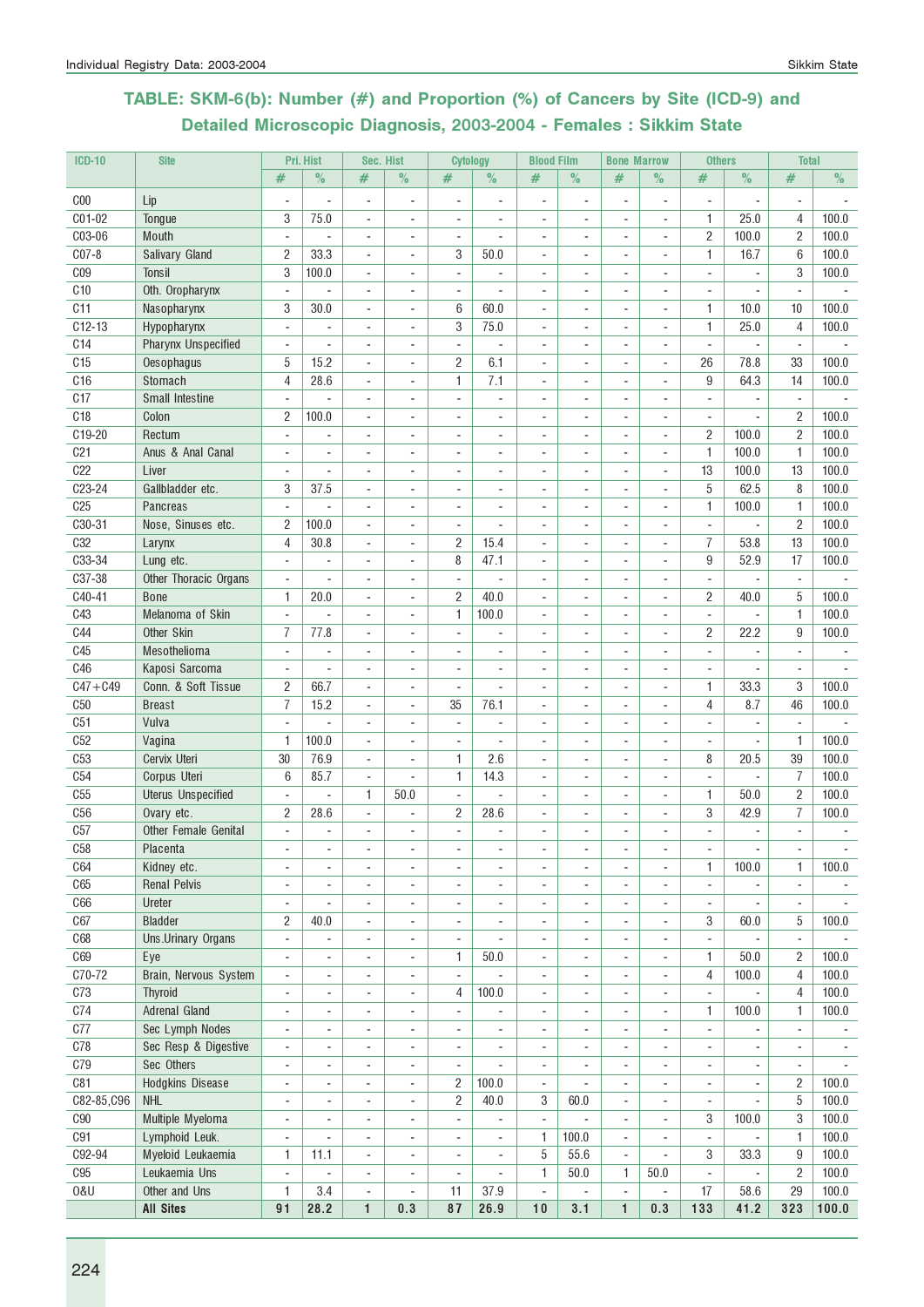### TABLE SKM-7 (a): Number of Cancer Deaths by Five Year Age Group and Site (ICD-10): 2003-2004 – Males

%= Relative Proportion of Cancers of All Sites.

| <b>ICD-10</b>   | <b>Site</b>           | $0-4$                    | $5-9$        |                          |                          | 10-14 15-19 20-24        | $ 25 - 29 $              | $ 30-34 35-39 40-44 $ |                          |                          | 45-49                    | $50 - 54$                | 55-59                    | 60-64          | 65-69                    | 70-74                    | $75+$          | <b>Unkn</b>              | <b>Total</b>             | %                        |
|-----------------|-----------------------|--------------------------|--------------|--------------------------|--------------------------|--------------------------|--------------------------|-----------------------|--------------------------|--------------------------|--------------------------|--------------------------|--------------------------|----------------|--------------------------|--------------------------|----------------|--------------------------|--------------------------|--------------------------|
| COO             | Lip                   | $\overline{\phantom{a}}$ |              |                          |                          |                          | $\blacksquare$           |                       |                          | $\overline{a}$           |                          |                          | $\overline{\phantom{a}}$ |                | $\overline{\phantom{a}}$ | $\blacksquare$           |                |                          |                          |                          |
| CO1-02          | Tongue                | $\overline{a}$           |              | $\overline{a}$           |                          |                          | ÷,                       |                       |                          | ä,                       | 1                        |                          | ä,                       | $\mathbf{1}$   | $\overline{a}$           | $\overline{a}$           |                | ÷,                       | $\overline{c}$           | 1.37                     |
| C03-06          | Mouth                 | $\overline{a}$           |              | $\overline{\phantom{a}}$ |                          |                          | $\overline{a}$           | $\overline{a}$        |                          | 1                        |                          |                          | ×,                       |                | $\overline{\phantom{a}}$ | $\blacksquare$           |                | ÷,                       | $\mathbf{1}$             | 0.68                     |
| C07-8           | Salivary Gland        | Ĭ.                       |              | ä,                       |                          | $\overline{\phantom{a}}$ | $\overline{a}$           | $\overline{a}$        |                          | $\overline{\phantom{a}}$ |                          |                          | $\blacksquare$           |                |                          | $\overline{\phantom{a}}$ |                |                          |                          |                          |
| C <sub>09</sub> | Tonsil                |                          |              | ä,                       |                          |                          | ÷,                       | $\overline{a}$        |                          | ä,                       |                          |                          | ä,                       |                | $\overline{a}$           | $\blacksquare$           |                |                          |                          |                          |
| C10             | Oth. Oropharynx       | Ĭ.                       |              | ÷.                       |                          |                          | ÷,                       | $\overline{a}$        | $\overline{a}$           | $\overline{\phantom{a}}$ |                          |                          | $\overline{a}$           |                |                          | $\overline{\phantom{a}}$ |                | ÷,                       |                          |                          |
| C11             | Nasopharynx           |                          |              | ÷.                       |                          |                          | ÷,                       |                       | $\overline{a}$           | $\overline{\phantom{a}}$ | ÷,                       | 3                        | $\overline{c}$           | $\overline{c}$ | ÷.                       | $\overline{a}$           |                | $\overline{\phantom{a}}$ | $\overline{7}$           | 4.79                     |
| $C12-13$        | Hypopharynx           |                          |              | ÷.                       |                          |                          | ÷,                       |                       | $\overline{a}$           | ä,                       | ÷,                       | $\mathbf{1}$             | $\overline{\phantom{a}}$ | $\mathbf{1}$   | $\overline{a}$           | $\overline{\phantom{a}}$ | 1              | $\overline{\phantom{a}}$ | 3                        | 2.05                     |
| C14             | Pharynx Unspecified   |                          |              | ÷.                       |                          |                          | ÷,                       |                       | $\overline{a}$           | $\overline{\phantom{a}}$ |                          |                          | ä,                       |                |                          | $\overline{a}$           |                | ÷,                       |                          |                          |
| C15             | Oesophagus            |                          |              | ÷.                       |                          |                          | $\overline{a}$           | $\mathbf{1}$          | $\blacksquare$           | $\overline{\phantom{a}}$ | 1                        | $\mathbf{2}$             | 3                        | 4              | $\mathbf{1}$             | 1                        | $\overline{c}$ | $\mathbf{1}$             | 16                       | 10.96                    |
| C16             | Stomach               | $\overline{\phantom{a}}$ |              | ä,                       |                          | 1                        | ÷,                       | $\overline{a}$        | ÷,                       | $\mathbf{2}$             | ÷,                       | 3                        | $\mathbf{1}$             | $\overline{c}$ | $\overline{4}$           | $\overline{c}$           | $\mathbf{1}$   | $\overline{\phantom{a}}$ | 16                       | 10.96                    |
| C17             | Small Intestine       | $\overline{a}$           |              | $\overline{\phantom{a}}$ |                          |                          | $\overline{a}$           |                       |                          | $\overline{\phantom{a}}$ |                          |                          | $\overline{a}$           |                |                          | $\overline{\phantom{a}}$ |                |                          |                          |                          |
| C <sub>18</sub> | Colon                 |                          |              | ä,                       |                          | $\overline{a}$           |                          | $\overline{a}$        |                          | $\overline{\phantom{a}}$ |                          |                          | ä,                       |                |                          | $\blacksquare$           |                |                          |                          |                          |
| C19-20          | Rectum                |                          |              | ä,                       |                          | $\overline{a}$           | 1                        | ä,                    | $\overline{a}$           | $\overline{\phantom{a}}$ | ä,                       | $\overline{a}$           | $\overline{\phantom{a}}$ |                | $\overline{\phantom{a}}$ | $\blacksquare$           |                | $\overline{\phantom{a}}$ | $\mathbf{1}$             | 0.68                     |
| C <sub>21</sub> | Anus & Anal Canal     |                          |              | ä,                       |                          | $\overline{\phantom{a}}$ | ÷,                       | $\overline{a}$        | $\overline{\phantom{a}}$ | $\overline{\phantom{a}}$ |                          | $\overline{\phantom{a}}$ | $\overline{\phantom{a}}$ | $\mathbf{1}$   | ä,                       | $\overline{\phantom{a}}$ |                | $\blacksquare$           | $\mathbf{1}$             | 0.68                     |
| C <sub>22</sub> | Liver                 |                          |              | ä,                       |                          |                          | $\overline{a}$           | $\overline{a}$        | ÷,                       | $\overline{a}$           | 1                        | $\mathbf{2}$             | $\mathbf{1}$             | 1              | $\overline{c}$           | $\overline{c}$           |                | ÷,                       | 9                        | 6.16                     |
| C23-24          | Gallbladder etc.      | $\overline{\phantom{a}}$ |              | ÷.                       |                          |                          | $\overline{a}$           | $\overline{a}$        | $\overline{a}$           | ä,                       |                          |                          | $\overline{a}$           |                |                          | $\overline{\phantom{a}}$ |                |                          |                          |                          |
| C <sub>25</sub> | Pancreas              |                          |              | ÷.                       |                          |                          | $\overline{a}$           |                       | $\overline{a}$           | ä,                       |                          |                          | Ĭ.                       |                |                          | $\overline{\phantom{a}}$ |                | ÷,                       |                          |                          |
| C30-31          | Nose, Sinuses etc.    | Ĭ.                       |              | ÷.                       |                          |                          | ÷,                       |                       | $\overline{a}$           | ä,                       |                          |                          | ä,                       |                |                          | $\overline{\phantom{a}}$ |                | ÷,                       |                          |                          |
| C <sub>32</sub> | Larynx                |                          |              | ÷.                       |                          |                          | ÷,                       |                       | $\overline{a}$           | ä,                       | 1                        | $\overline{a}$           | $\mathbf{1}$             | 3              | ÷.                       | $\blacksquare$           | $\mathbf{1}$   | $\mathbf{1}$             | $\overline{7}$           | 4.79                     |
| C33-34          | Lung etc.             |                          |              | ÷.                       |                          |                          | $\overline{a}$           |                       | $\overline{a}$           | ä,                       | 1                        |                          | $\mathbf{1}$             |                | $\overline{\phantom{a}}$ | $\mathbf{1}$             |                | Ĭ.                       | 3                        | 2.05                     |
| C37-38          | Other Thoracic Organs |                          |              | ÷.                       |                          |                          | $\overline{a}$           | $\overline{a}$        | ÷,                       | $\mathbf{1}$             |                          |                          | $\overline{a}$           |                |                          | $\overline{a}$           |                | ÷,                       | $\mathbf{1}$             | 0.68                     |
| C40-41          | Bone                  |                          |              | ÷,                       |                          |                          | $\overline{a}$           |                       |                          | $\overline{\phantom{a}}$ |                          |                          | ä,                       |                | $\overline{a}$           | $\mathbf{1}$             |                | ÷,                       | $\mathbf{1}$             | 0.68                     |
| C43             | Melanoma of Skin      | $\overline{\phantom{a}}$ |              | $\overline{\phantom{a}}$ |                          |                          | $\overline{a}$           | $\overline{a}$        |                          | ä,                       |                          |                          | $\overline{a}$           |                |                          | $\overline{\phantom{a}}$ |                | ÷,                       |                          |                          |
| C44             | Other Skin            |                          |              |                          |                          |                          | ÷,                       |                       |                          |                          |                          |                          |                          |                |                          |                          |                |                          | $\mathbf{1}$             | 0.68                     |
|                 |                       | $\overline{\phantom{a}}$ |              | ä,                       |                          | 1                        |                          | $\overline{a}$        |                          | $\overline{\phantom{a}}$ |                          |                          | ä,                       |                |                          | $\blacksquare$           |                | ÷,                       |                          |                          |
| C45             | Mesothelioma          | $\overline{a}$           |              | $\overline{a}$           |                          |                          | $\overline{a}$           | $\overline{a}$        |                          | ä,                       |                          |                          | $\overline{a}$           |                |                          | $\overline{\phantom{a}}$ |                |                          |                          |                          |
| C46             | Kaposi Sarcoma        |                          |              | ÷.                       |                          |                          | $\overline{a}$           | $\overline{a}$        |                          | ä,                       |                          |                          | $\overline{a}$           |                |                          | $\overline{\phantom{a}}$ |                |                          |                          |                          |
| $C47 + C49$     | Conn. & Soft Tissue   |                          |              | ÷.                       |                          |                          | $\overline{a}$           | $\overline{a}$        |                          | ä,                       |                          |                          | $\overline{a}$           | Ĭ.             |                          | $\overline{\phantom{a}}$ |                |                          |                          |                          |
| C50             | <b>Breast</b>         |                          |              | ÷.                       |                          |                          | Ĭ.                       |                       |                          | ä,                       |                          |                          | ä,                       | ÷.             |                          | $\overline{\phantom{a}}$ |                | ÷,                       | $\overline{a}$           |                          |
| C60             | Penis                 | $\overline{\phantom{a}}$ |              | ÷.                       |                          |                          | Ĭ.                       | $\overline{a}$        |                          | ä,                       |                          |                          | ä,                       | $\overline{a}$ | $\mathbf{1}$             | $\overline{\phantom{a}}$ |                | Ĭ.                       | $\mathbf{1}$             | 0.68                     |
| C61             | Prostate              | $\overline{\phantom{a}}$ |              | ÷.                       |                          |                          | ÷,                       | $\overline{a}$        |                          | ä,                       |                          |                          | $\overline{a}$           |                |                          | $\overline{a}$           |                |                          |                          |                          |
| C62             | <b>Testis</b>         |                          |              | ÷.                       |                          |                          | ÷,                       | $\overline{a}$        |                          | ä,                       |                          |                          | ä,                       |                |                          | $\overline{\phantom{a}}$ |                | ÷,                       |                          |                          |
| C63             | Other Male Genital    | Ĭ.                       |              | ÷.                       |                          |                          | ÷,                       | $\overline{a}$        | $\overline{a}$           | ä,                       | ÷,                       |                          | $\overline{a}$           | $\overline{a}$ |                          | $\overline{\phantom{a}}$ |                | ÷,                       | ä,                       |                          |
| C64             | Kidney etc.           | $\overline{a}$           |              | ä,                       |                          |                          | ÷,                       | $\overline{a}$        | $\overline{a}$           | ä,                       | ÷,                       |                          | $\overline{a}$           | $\overline{a}$ |                          | $\overline{\phantom{a}}$ | 1              | $\overline{\phantom{a}}$ | $\mathbf{1}$             | 0.68                     |
| C65             | <b>Renal Pelvis</b>   | $\overline{a}$           |              | $\overline{\phantom{a}}$ |                          |                          | Ĭ.                       | $\overline{a}$        |                          | ä,                       |                          |                          | $\overline{a}$           |                |                          | $\overline{\phantom{a}}$ |                |                          |                          |                          |
| C66             | Ureter                | $\overline{\phantom{a}}$ |              | ä,                       |                          |                          | ÷,                       | ä,                    | $\overline{a}$           | ä,                       | ٠                        |                          | ÷,                       |                |                          | $\overline{\phantom{a}}$ | $\blacksquare$ | $\blacksquare$           |                          |                          |
| C67             | Bladder               | $\overline{\phantom{a}}$ |              | ٠                        | $\overline{\phantom{a}}$ |                          |                          | $\blacksquare$        |                          | $\overline{\phantom{a}}$ |                          | $\blacksquare$           | ٠                        |                |                          | $\blacksquare$           | 1              | $\overline{\phantom{a}}$ | 1                        | 0.68                     |
| C68             | Uns.Urinary Organs    | $\overline{\phantom{a}}$ |              | ٠                        | $\overline{a}$           | $\overline{\phantom{a}}$ | ä,                       | $\blacksquare$        | $\blacksquare$           | $\blacksquare$           | $\overline{\phantom{a}}$ | $\overline{a}$           | $\overline{\phantom{a}}$ | $\blacksquare$ | $\blacksquare$           | $\overline{\phantom{a}}$ |                | ÷,                       |                          |                          |
| C69             | Eye                   | $\overline{\phantom{a}}$ |              | ٠                        | $\overline{a}$           | $\overline{\phantom{a}}$ | $\overline{\phantom{a}}$ | $\overline{a}$        | $\overline{a}$           | $\blacksquare$           | $\overline{\phantom{a}}$ | $\blacksquare$           | $\overline{\phantom{a}}$ |                | $\overline{\phantom{a}}$ | $\overline{\phantom{a}}$ |                | $\overline{\phantom{a}}$ |                          | $\overline{\phantom{a}}$ |
| C70-72          | Brain, Nervous System | $\overline{\phantom{a}}$ |              | ٠                        |                          | $\overline{\phantom{a}}$ | ä,                       | $\blacksquare$        |                          | ٠                        | $\overline{\phantom{a}}$ | $\blacksquare$           | $\overline{\phantom{a}}$ | 1              | $\blacksquare$           | $\blacksquare$           |                | $\blacksquare$           | $\mathbf{1}$             | 0.68                     |
| C73             | Thyroid               | ×,                       |              | ٠                        |                          |                          | ÷.                       | $\blacksquare$        |                          | $\frac{1}{2}$            | $\overline{\phantom{a}}$ | $\blacksquare$           | $\overline{\phantom{a}}$ | $\blacksquare$ | $\overline{\phantom{a}}$ | $\blacksquare$           |                | $\blacksquare$           | $\blacksquare$           |                          |
| C74             | <b>Adrenal Gland</b>  | $\overline{a}$           |              | ٠                        |                          |                          | ÷.                       | $\overline{a}$        |                          | $\frac{1}{2}$            | $\overline{\phantom{a}}$ | $\blacksquare$           | $\overline{\phantom{a}}$ | $\blacksquare$ | $\overline{\phantom{a}}$ | $\overline{\phantom{a}}$ |                | $\blacksquare$           | $\blacksquare$           | $\overline{\phantom{a}}$ |
| C77             | Sec Lymph Nodes       |                          |              | ٠                        |                          |                          | ÷.                       | $\overline{a}$        |                          | $\frac{1}{2}$            | $\overline{\phantom{a}}$ | $\blacksquare$           | $\overline{\phantom{a}}$ | $\blacksquare$ | $\overline{\phantom{a}}$ | $\overline{\phantom{a}}$ |                | $\blacksquare$           | $\blacksquare$           | ٠                        |
| C78             | Sec Resp & Digestive  |                          |              | ٠                        |                          | $\overline{\phantom{a}}$ | ÷.                       | $\overline{a}$        |                          | $\frac{1}{2}$            | $\overline{\phantom{a}}$ | $\blacksquare$           | $\overline{\phantom{a}}$ | $\blacksquare$ | $\overline{\phantom{a}}$ | $\overline{\phantom{a}}$ |                | $\blacksquare$           | $\blacksquare$           | $\overline{\phantom{a}}$ |
| C79             | Sec Others            | $\overline{a}$           |              | ٠                        |                          | $\overline{\phantom{a}}$ | ÷.                       | $\overline{a}$        |                          | $\frac{1}{2}$            | $\overline{\phantom{a}}$ | $\blacksquare$           | $\overline{\phantom{a}}$ | $\blacksquare$ | $\overline{\phantom{a}}$ | $\overline{\phantom{a}}$ |                | $\blacksquare$           | $\blacksquare$           | $\overline{\phantom{a}}$ |
| C81             | Hodgkins Disease      | Ĭ.                       |              | ٠                        | $\overline{a}$           | $\overline{\phantom{a}}$ | ÷.                       | $\overline{a}$        |                          | $\frac{1}{2}$            | $\overline{\phantom{a}}$ | $\blacksquare$           | $\overline{\phantom{a}}$ |                | $\overline{\phantom{a}}$ | $\overline{\phantom{a}}$ |                | $\blacksquare$           | $\blacksquare$           | $\overline{\phantom{a}}$ |
| C82-85, C96 NHL |                       | ÷,                       |              | ٠                        | $\overline{a}$           |                          | $\overline{a}$           | $\overline{a}$        |                          | $\frac{1}{2}$            | $\overline{\phantom{a}}$ | $\blacksquare$           | $\blacksquare$           | 1              | $\overline{a}$           | $\overline{\phantom{a}}$ |                | $\mathbf{1}$             | $\overline{c}$           | 1.37                     |
| C90             | Multiple Myeloma      | Ĭ.                       |              | ٠                        | $\overline{a}$           |                          | $\overline{a}$           | $\overline{a}$        |                          | $\frac{1}{2}$            | $\overline{\phantom{a}}$ | $\blacksquare$           | $\overline{\phantom{a}}$ | $\blacksquare$ | $\overline{\phantom{a}}$ | $\overline{\phantom{a}}$ |                | $\blacksquare$           | $\overline{\phantom{a}}$ |                          |
| C91             | Lymphoid Leuk.        |                          |              | ٠                        | $\overline{\phantom{a}}$ | 1                        | $\overline{\phantom{a}}$ | ×,                    |                          | $\blacksquare$           | $\overline{\phantom{a}}$ | $\blacksquare$           | $\overline{\phantom{a}}$ | ٠              | $\overline{\phantom{a}}$ | $\overline{\phantom{a}}$ |                | $\blacksquare$           | $\mathbf{1}$             | 0.68                     |
| C92-94          | Myeloid Leukaemia     | ÷,                       | 1            | $\overline{\phantom{a}}$ | $\overline{a}$           |                          | $\overline{a}$           | $\overline{a}$        |                          | $\frac{1}{2}$            | $\overline{\phantom{a}}$ | $\blacksquare$           | $\overline{\phantom{a}}$ | $\blacksquare$ | $\overline{\phantom{a}}$ | $\overline{\phantom{a}}$ |                | $\blacksquare$           | $\mathbf{1}$             | 0.68                     |
| C95             | Leukaemia Uns         | ×,                       |              | ٠                        | $\blacksquare$           |                          | $\overline{a}$           | $\blacksquare$        | $\overline{a}$           | $\overline{\phantom{a}}$ |                          | $\blacksquare$           | $\overline{\phantom{a}}$ |                | $\blacksquare$           | $\blacksquare$           |                | $\overline{\phantom{a}}$ | $\blacksquare$           |                          |
| 0&U             | Other and Uns         | ٠                        |              | $\overline{\phantom{a}}$ | $\overline{\phantom{a}}$ | 1                        | $\overline{\phantom{a}}$ | $\mathbf{2}$          | $\blacksquare$           | 1                        | 6                        | 8                        | 6                        | 16             | 6                        | 11                       | 8              | $\overline{4}$           | 69                       | 47.26                    |
|                 | <b>All Sites</b>      |                          | $\mathbf{1}$ | ÷.                       |                          | 4                        | $\mathbf{1}$             | $\bf 3$               |                          | $\mathbf 5$              | 11                       | 19                       | 15                       | $33\,$         | 14                       | 18                       | 15             | $\bf 7$                  | 146                      | 100.00                   |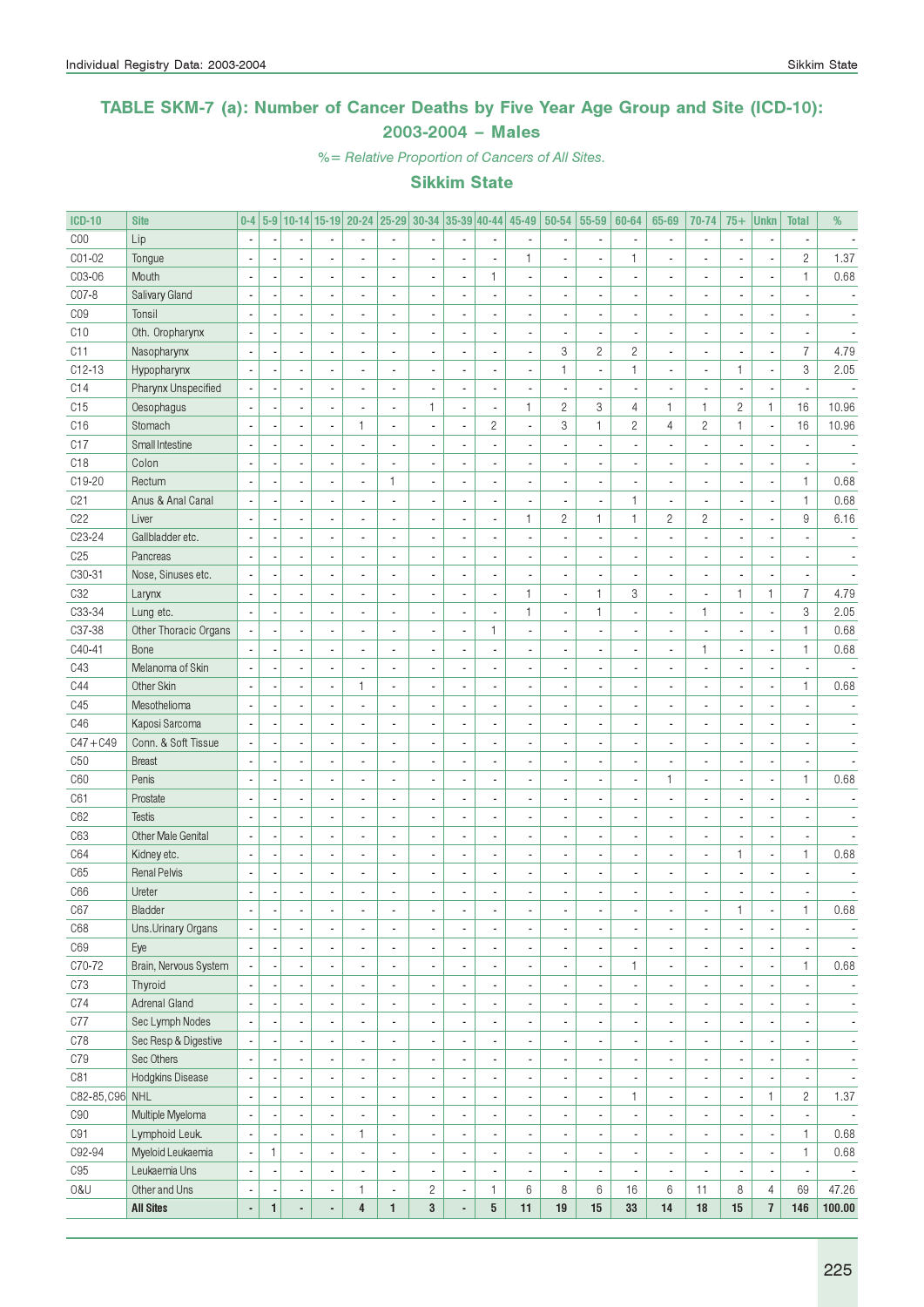### TABLE SKM-7 (b): Number of Cancer Deaths by Five Year Age Group and Site (ICD-10): 2003-2004 – Females

%= Relative Proportion of Cancers of All Sites.

| <b>ICD-10</b>   | <b>Site</b>               | $0-4$                    | $5-9$                    |                          |                          | 10-14 15-19 20-24 25-29 30-34 |                          |                          |                          | $ 35-39 40-44 $          | 45-49                        | 50-54                    | 55-59                        | 60-64                    | 65-69                       | 70-74                    | $75+$                        | <b>Unkn</b>              | <b>Total</b>             | %                        |
|-----------------|---------------------------|--------------------------|--------------------------|--------------------------|--------------------------|-------------------------------|--------------------------|--------------------------|--------------------------|--------------------------|------------------------------|--------------------------|------------------------------|--------------------------|-----------------------------|--------------------------|------------------------------|--------------------------|--------------------------|--------------------------|
| C <sub>00</sub> | Lip                       | $\overline{\phantom{a}}$ |                          |                          |                          |                               | $\overline{a}$           |                          |                          | ä,                       |                              |                          | $\overline{\phantom{a}}$     |                          | $\overline{\phantom{a}}$    | $\blacksquare$           |                              | $\overline{\phantom{a}}$ |                          |                          |
| C01-02          | Tongue                    |                          |                          |                          |                          |                               |                          |                          |                          | $\overline{a}$           |                              |                          |                              |                          |                             |                          |                              |                          |                          |                          |
| C03-06          | Mouth                     | $\overline{\phantom{a}}$ |                          | ÷,                       |                          | ÷,                            | $\overline{a}$           |                          |                          | ÷,                       |                              |                          | ÷,                           |                          |                             | ÷,                       |                              |                          |                          |                          |
| C07-8           | Salivary Gland            | ÷,                       |                          | $\overline{\phantom{a}}$ | $\overline{a}$           | $\overline{\phantom{a}}$      | 1                        | $\overline{\phantom{a}}$ | $\blacksquare$           | $\overline{\phantom{a}}$ | ٠                            | $\overline{a}$           | $\overline{\phantom{a}}$     | $\overline{\phantom{a}}$ |                             | $\overline{\phantom{a}}$ | ٠                            | $\overline{\phantom{a}}$ | $\mathbf{1}$             | 0.96                     |
| C <sub>09</sub> | Tonsil                    | $\overline{\phantom{a}}$ |                          | $\overline{\phantom{a}}$ | $\overline{a}$           | $\overline{\phantom{a}}$      | $\overline{a}$           | $\overline{\phantom{a}}$ | $\overline{\phantom{a}}$ | $\overline{\phantom{a}}$ | $\overline{\phantom{a}}$     | $\mathbf{1}$             | $\overline{\phantom{a}}$     | ä,                       |                             | $\overline{\phantom{a}}$ | ä,                           | $\overline{\phantom{a}}$ | $\mathbf{1}$             | 0.96                     |
| C10             | Oth. Oropharynx           |                          |                          | ٠                        |                          | $\blacksquare$                | $\overline{a}$           | $\blacksquare$           |                          | $\overline{\phantom{a}}$ | $\blacksquare$               |                          | $\overline{\phantom{a}}$     | $\blacksquare$           |                             | $\blacksquare$           | $\blacksquare$               | $\overline{\phantom{a}}$ | $\overline{a}$           |                          |
| C11             | Nasopharynx               |                          |                          |                          |                          |                               | ÷,                       | $\mathbf{1}$             |                          | $\blacksquare$           |                              |                          | ä,                           |                          |                             | ÷,                       |                              | $\overline{\phantom{a}}$ | $\mathbf{1}$             | 0.96                     |
| $C12-13$        | Hypopharynx               |                          |                          | ÷.                       | $\overline{a}$           | $\overline{\phantom{a}}$      | ÷,                       | $\overline{\phantom{a}}$ | $\overline{a}$           | $\overline{\phantom{a}}$ | $\overline{\phantom{a}}$     | $\overline{a}$           | ä,                           | $\mathbf{1}$             | $\overline{c}$              | $\overline{\phantom{a}}$ | $\overline{\phantom{a}}$     | $\overline{\phantom{a}}$ | 3                        | 2.88                     |
| C14             | Pharynx Unspecified       |                          |                          | $\overline{\phantom{a}}$ |                          |                               | $\blacksquare$           |                          |                          | $\overline{\phantom{a}}$ |                              |                          | $\overline{\phantom{a}}$     | ä,                       | $\overline{a}$              | ä,                       |                              | $\overline{\phantom{a}}$ | $\overline{\phantom{a}}$ |                          |
| C15             | Oesophagus                |                          |                          | $\overline{a}$           |                          |                               | $\overline{a}$           |                          |                          | ÷,                       | $\overline{c}$               |                          | ÷,                           | $\overline{c}$           | $\overline{c}$              | 3                        | ٠                            | ÷,                       | 9                        | 8.65                     |
| C16             | Stomach                   | $\overline{\phantom{a}}$ |                          | $\overline{\phantom{a}}$ | $\overline{a}$           | $\overline{a}$                | $\overline{a}$           | $\overline{\phantom{a}}$ | $\overline{a}$           | $\blacksquare$           | $\overline{a}$               | $\overline{a}$           | $\mathbf{1}$                 | $\overline{a}$           | $\overline{c}$              | $\overline{\phantom{a}}$ | ä,                           | $\mathbf{1}$             | $\overline{4}$           | 3.85                     |
| C17             | Small Intestine           | $\overline{\phantom{a}}$ |                          | $\overline{a}$           | ä,                       | ä,                            | ÷,                       | $\overline{\phantom{a}}$ | $\overline{\phantom{a}}$ | $\overline{\phantom{a}}$ | $\overline{\phantom{a}}$     | $\overline{a}$           | $\sim$                       | ä,                       |                             | $\overline{a}$           | ä,                           | $\overline{\phantom{a}}$ | $\overline{\phantom{a}}$ | $\overline{\phantom{a}}$ |
| C18             | Colon                     |                          |                          | ٠                        |                          | $\blacksquare$                | ٠                        | $\overline{\phantom{a}}$ | $\blacksquare$           | $\overline{\phantom{a}}$ | $\blacksquare$               |                          | $\qquad \qquad \blacksquare$ | $\overline{\phantom{a}}$ |                             | $\overline{\phantom{a}}$ | $\overline{\phantom{a}}$     | $\overline{\phantom{a}}$ | $\overline{\phantom{a}}$ | $\overline{\phantom{a}}$ |
| C19-20          | Rectum                    | $\overline{\phantom{a}}$ |                          | $\overline{a}$           |                          |                               | ÷,                       | $\overline{a}$           |                          | $\blacksquare$           |                              |                          | ä,                           |                          | 1                           | $\overline{\phantom{a}}$ |                              | $\overline{\phantom{a}}$ | $\mathbf{1}$             | 0.96                     |
| C <sub>21</sub> | Anus & Anal Canal         |                          |                          | $\overline{a}$           |                          | $\overline{\phantom{a}}$      | $\overline{a}$           | $\overline{\phantom{a}}$ | $\overline{a}$           | $\blacksquare$           | $\overline{\phantom{a}}$     |                          | $\overline{\phantom{a}}$     | $\overline{\phantom{a}}$ | $\overline{\phantom{a}}$    | $\overline{a}$           | $\overline{\phantom{a}}$     | $\overline{\phantom{a}}$ | $\overline{\phantom{a}}$ |                          |
| C22             | Liver                     |                          |                          | ä,                       |                          |                               | ä,                       |                          |                          | ÷,                       | $\mathbf{1}$                 | ä,                       | $\mathbf{1}$                 | $\mathbf{1}$             |                             | ä,                       |                              | $\overline{\phantom{a}}$ | 3                        | 2.88                     |
| C23-24          | Gallbladder etc.          |                          |                          | ä,                       |                          | $\overline{\phantom{a}}$      | $\overline{a}$           |                          | $\overline{a}$           | ÷,                       | $\mathbf{1}$                 |                          | $\overline{\phantom{a}}$     | ä,                       | $\overline{c}$              | ÷,                       | $\overline{\phantom{a}}$     | $\overline{\phantom{a}}$ | 3                        | 2.88                     |
| C <sub>25</sub> | Pancreas                  | $\overline{\phantom{a}}$ |                          | $\overline{\phantom{a}}$ | $\overline{a}$           | ä,                            | $\blacksquare$           | $\overline{\phantom{a}}$ |                          | ÷,                       |                              |                          | $\overline{\phantom{a}}$     |                          |                             | ä,                       |                              | $\overline{\phantom{a}}$ | $\overline{a}$           |                          |
| C30-31          | Nose, Sinuses etc.        | ÷,                       |                          | $\overline{a}$           | ÷,                       | $\overline{\phantom{a}}$      | $\overline{a}$           | $\overline{\phantom{a}}$ | $\overline{\phantom{a}}$ | ÷,                       | $\overline{\phantom{a}}$     | ÷,                       | $\sim$                       | ä,                       |                             | $\overline{a}$           | $\overline{\phantom{a}}$     | $\blacksquare$           | $\overline{\phantom{a}}$ |                          |
| C32             | Larynx                    |                          |                          | ٠                        |                          | $\blacksquare$                | ä,                       | $\blacksquare$           | $\blacksquare$           | 1                        | $\overline{\phantom{a}}$     |                          | ÷,                           | $\overline{\phantom{a}}$ | $\overline{c}$              | $\overline{a}$           | $\overline{\phantom{a}}$     | $\overline{\phantom{a}}$ | 3                        | 2.88                     |
| C33-34          | Lung etc.                 |                          |                          |                          |                          |                               |                          |                          |                          | ÷,                       | $\mathbf{1}$                 | $\mathbf{1}$             | ä,                           | $\overline{4}$           | $\mathbf{1}$                | $\mathbf{1}$             | 1                            | $\overline{\phantom{a}}$ | 9                        | 8.65                     |
| C37-38          | Other Thoracic Organs     |                          |                          | $\overline{\phantom{a}}$ | $\overline{a}$           | $\overline{a}$                | $\overline{a}$           | $\blacksquare$           | $\overline{a}$           | $\blacksquare$           | $\overline{a}$               | $\overline{a}$           | $\overline{\phantom{a}}$     | $\overline{a}$           | $\overline{\phantom{a}}$    | $\overline{a}$           | ٠                            | $\overline{\phantom{a}}$ | $\overline{\phantom{a}}$ |                          |
| C40-41          | Bone                      |                          |                          | ä,                       |                          |                               | $\blacksquare$           |                          | $\overline{a}$           | $\mathbf{1}$             | $\mathbf{1}$                 | ä,                       | ä,                           | ä,                       |                             | ä,                       |                              | ÷,                       | 2                        | 1.92                     |
| C43             | Melanoma of Skin          |                          |                          | $\overline{a}$           |                          | $\overline{\phantom{a}}$      | $\overline{a}$           |                          |                          | ÷,                       |                              |                          | $\overline{\phantom{a}}$     | $\overline{a}$           |                             | ×,                       | $\overline{\phantom{a}}$     | $\overline{\phantom{a}}$ | $\overline{\phantom{a}}$ |                          |
| C44             | Other Skin                | $\sim$                   |                          | $\overline{\phantom{a}}$ | $\overline{a}$           | ä,                            | $\blacksquare$           | $\overline{a}$           | $\overline{a}$           | $\blacksquare$           |                              | $\overline{a}$           | $\mathbf{1}$                 | $\overline{\phantom{a}}$ |                             | ä,                       | ä,                           | ÷,                       | $\mathbf{1}$             | 0.96                     |
| C45             | Mesothelioma              | $\overline{\phantom{a}}$ |                          | $\overline{\phantom{a}}$ | $\overline{a}$           | $\overline{a}$                | $\overline{a}$           | $\overline{\phantom{a}}$ | $\blacksquare$           | $\overline{\phantom{a}}$ | $\overline{\phantom{a}}$     | $\overline{a}$           | $\sim$                       | $\overline{a}$           | $\sim$                      | $\overline{\phantom{a}}$ | $\overline{a}$               | $\overline{\phantom{a}}$ | $\overline{\phantom{a}}$ | $\overline{a}$           |
| C46             | Kaposi Sarcoma            |                          |                          | $\overline{\phantom{a}}$ | $\blacksquare$           | $\blacksquare$                | ä,                       | $\blacksquare$           | $\blacksquare$           | $\overline{\phantom{a}}$ | $\blacksquare$               |                          | ÷,                           | $\blacksquare$           |                             | $\overline{\phantom{a}}$ | $\blacksquare$               | $\overline{\phantom{a}}$ | $\overline{\phantom{a}}$ | $\blacksquare$           |
| $C47 + C49$     | Conn. & Soft Tissue       | Ĭ.                       | 1                        | $\overline{a}$           |                          |                               |                          | $\overline{a}$           |                          | ÷,                       |                              |                          | $\mathbf{1}$                 |                          |                             | $\overline{a}$           |                              | $\overline{\phantom{a}}$ | $\overline{c}$           | 1.92                     |
| C <sub>50</sub> | <b>Breast</b>             |                          |                          | $\overline{a}$           |                          | $\overline{\phantom{a}}$      | $\overline{a}$           | $\blacksquare$           | $\mathbf{1}$             | $\mathbf{1}$             | $\overline{a}$               | $\mathbf{1}$             | $\sim$                       | $\mathbf{1}$             |                             | $\overline{a}$           | $\overline{\phantom{a}}$     | $\overline{a}$           | $\overline{4}$           | 3.85                     |
| C51             | Vulva                     |                          |                          | ä,                       |                          | $\overline{a}$                | ÷,                       |                          | $\overline{a}$           | $\blacksquare$           |                              |                          | ä,                           | ä,                       |                             | $\overline{a}$           |                              | $\overline{\phantom{a}}$ | $\overline{\phantom{a}}$ |                          |
| C52             | Vagina                    |                          |                          | $\overline{\phantom{a}}$ |                          |                               | ä,                       |                          |                          | ÷,                       |                              |                          | $\overline{\phantom{a}}$     |                          |                             | ä,                       |                              | $\overline{\phantom{a}}$ |                          |                          |
| C <sub>53</sub> | Cervix Uteri              | $\overline{\phantom{a}}$ |                          | $\overline{\phantom{a}}$ | $\overline{a}$           | ä,                            | ÷,                       | $\mathbf{1}$             | ä,                       | $\mathbf{1}$             | $\overline{\phantom{a}}$     | $\overline{a}$           | $\overline{c}$               | ä,                       | 1                           | $\mathbf{1}$             | 1                            | $\overline{\phantom{a}}$ | $\overline{7}$           | 6.73                     |
| C54             | Corpus Uteri              | ÷,                       |                          | $\overline{\phantom{a}}$ | $\overline{a}$           | $\overline{\phantom{a}}$      | $\overline{a}$           | $\overline{\phantom{a}}$ | $\overline{a}$           | ÷,                       | ٠                            | $\overline{a}$           | ÷,                           | $\mathbf{1}$             | $\mathcal{L}_{\mathcal{A}}$ | $\overline{a}$           | $\overline{a}$               | $\overline{\phantom{a}}$ | $\mathbf{1}$             | 0.96                     |
| C55             | <b>Uterus Unspecified</b> |                          |                          | $\overline{\phantom{a}}$ | $\overline{a}$           | $\overline{a}$                | ٠                        | $\blacksquare$           |                          | $\overline{\phantom{a}}$ | $\overline{\phantom{a}}$     |                          | $\overline{\phantom{a}}$     | ä,                       | 1                           | $\overline{a}$           | $\overline{\phantom{a}}$     | $\overline{\phantom{a}}$ | 1                        | 0.96                     |
| C <sub>56</sub> | Ovary etc.                |                          |                          |                          |                          |                               |                          |                          |                          | Ĭ.                       | $\mathbf{1}$                 |                          | Ĭ.                           |                          |                             | ÷,                       | 1                            |                          | $\overline{c}$           | 1.92                     |
| C57             | Other Female Genital      |                          |                          | $\overline{\phantom{a}}$ | $\overline{a}$           | $\overline{a}$                | $\overline{a}$           | $\blacksquare$           | $\overline{a}$           | $\blacksquare$           | $\overline{a}$               | $\overline{a}$           | $\overline{\phantom{a}}$     | $\overline{a}$           | $\sim$                      | $\overline{a}$           | $\overline{a}$               | $\overline{a}$           | $\overline{a}$           | $\blacksquare$           |
| C <sub>58</sub> | Placenta                  |                          |                          | $\overline{a}$           |                          | $\overline{a}$                | ÷,                       | $\overline{a}$           | $\overline{a}$           | $\blacksquare$           |                              |                          | ä,                           | $\overline{a}$           |                             | $\overline{a}$           |                              | $\overline{\phantom{a}}$ | ä,                       | $\blacksquare$           |
| C64             | Kidney etc.               |                          |                          | $\overline{\phantom{a}}$ |                          | $\blacksquare$                | $\overline{a}$           |                          |                          | $\overline{\phantom{a}}$ | ٠                            |                          | ٠                            | $\blacksquare$           |                             | $\overline{\phantom{a}}$ | $\blacksquare$               | $\overline{\phantom{a}}$ | $\frac{1}{2}$            | $\overline{\phantom{a}}$ |
| C65             | <b>Renal Pelvis</b>       | $\overline{\phantom{a}}$ |                          |                          |                          |                               |                          |                          |                          | $\overline{a}$           |                              |                          | $\overline{a}$               |                          |                             |                          |                              | ÷,                       | ä,                       |                          |
| C66             | Ureter                    | $\overline{\phantom{a}}$ |                          | $\overline{\phantom{a}}$ | $\overline{\phantom{a}}$ | ٠                             | $\overline{\phantom{a}}$ | $\overline{\phantom{a}}$ | $\overline{\phantom{a}}$ | $\overline{\phantom{a}}$ | $\overline{\phantom{a}}$     | $\overline{\phantom{a}}$ | $\overline{\phantom{a}}$     | $\overline{\phantom{a}}$ | $\blacksquare$              | $\overline{\phantom{a}}$ | ٠                            | $\overline{\phantom{a}}$ | $\overline{\phantom{a}}$ | $\overline{\phantom{a}}$ |
| C67             | Bladder                   | $\overline{\phantom{a}}$ | $\overline{\phantom{a}}$ | $\overline{\phantom{a}}$ | $\overline{\phantom{a}}$ | $\overline{\phantom{a}}$      | $\overline{\phantom{a}}$ | $\overline{\phantom{a}}$ | $\overline{\phantom{a}}$ | $\overline{\phantom{a}}$ | $\overline{\phantom{a}}$     | $\overline{\phantom{a}}$ | $\overline{\phantom{a}}$     | $\overline{\phantom{a}}$ | $\blacksquare$              | $\overline{\phantom{a}}$ | $\overline{\phantom{a}}$     | $\overline{\phantom{a}}$ | $\overline{\phantom{a}}$ | $\overline{\phantom{a}}$ |
| C68             | Uns.Urinary Organs        | $\overline{\phantom{a}}$ |                          | $\overline{\phantom{a}}$ | $\overline{a}$           | $\blacksquare$                | $\overline{\phantom{a}}$ | $\overline{\phantom{a}}$ | $\blacksquare$           | $\overline{\phantom{a}}$ | $\blacksquare$               | $\overline{a}$           | $\overline{\phantom{a}}$     | $\blacksquare$           | $\sim$                      | $\blacksquare$           | $\blacksquare$               | $\overline{\phantom{a}}$ | $\overline{\phantom{a}}$ | $\blacksquare$           |
| C69             | Eye                       | $\overline{\phantom{a}}$ |                          | $\blacksquare$           | $\blacksquare$           | $\overline{\phantom{a}}$      | $\overline{\phantom{a}}$ | $\overline{\phantom{a}}$ | $\blacksquare$           | $\overline{\phantom{a}}$ | ٠                            | $\blacksquare$           | $\overline{\phantom{a}}$     | ٠                        | $\blacksquare$              | $\blacksquare$           | $\qquad \qquad \blacksquare$ | $\overline{\phantom{a}}$ | $\overline{\phantom{a}}$ | $\overline{\phantom{a}}$ |
| C70-72          | Brain, Nervous System     |                          |                          | $\blacksquare$           | $\blacksquare$           | $\overline{\phantom{a}}$      | $\overline{\phantom{a}}$ | $\overline{\phantom{a}}$ | $\blacksquare$           | $\mathbf{1}$             | ٠                            | $\blacksquare$           | $\overline{\phantom{a}}$     | $\overline{\phantom{a}}$ | $\overline{\phantom{a}}$    | $\overline{\phantom{a}}$ | ٠                            | $\overline{\phantom{a}}$ | $\mathbf{1}$             | 0.96                     |
| C73             | Thyroid                   |                          |                          | $\overline{\phantom{a}}$ | $\overline{a}$           | $\overline{\phantom{a}}$      | $\overline{\phantom{a}}$ | $\blacksquare$           |                          | $\mathbf{1}$             | $\qquad \qquad \blacksquare$ | $\blacksquare$           | 1.                           | ٠                        | $\blacksquare$              | $\overline{\phantom{a}}$ |                              | $\overline{\phantom{a}}$ | $\sqrt{2}$               | 1.92                     |
| C74             | <b>Adrenal Gland</b>      | $\sim$                   |                          | $\overline{a}$           | ÷,                       | ä,                            | $\blacksquare$           | $\overline{\phantom{a}}$ |                          | ÷,                       |                              | $\blacksquare$           | $\overline{\phantom{a}}$     | ä,                       | $\overline{\phantom{a}}$    | $\overline{\phantom{a}}$ | ä,                           | ÷,                       | $\blacksquare$           | $\overline{\phantom{a}}$ |
| C77             | Sec Lymph Nodes           | $\sim$                   |                          | $\overline{\phantom{a}}$ | $\blacksquare$           | $\overline{\phantom{a}}$      | $\overline{\phantom{a}}$ | $\overline{\phantom{a}}$ | $\blacksquare$           | ÷,                       | ٠                            | $\overline{\phantom{a}}$ | $\overline{\phantom{a}}$     | $\blacksquare$           | $\sim$                      | $\overline{\phantom{a}}$ | ٠                            | $\overline{\phantom{a}}$ | $\overline{\phantom{a}}$ | $\overline{\phantom{a}}$ |
| C78             | Sec Resp & Digestive      |                          |                          | $\blacksquare$           | $\overline{\phantom{a}}$ | $\overline{\phantom{a}}$      | $\overline{\phantom{a}}$ | $\overline{\phantom{a}}$ | $\overline{\phantom{a}}$ | $\overline{\phantom{a}}$ | $\overline{\phantom{a}}$     | $\overline{\phantom{a}}$ | $\overline{\phantom{a}}$     | ٠                        | $\blacksquare$              | $\overline{\phantom{a}}$ | ٠                            | $\overline{\phantom{a}}$ | $\overline{\phantom{a}}$ | $\overline{\phantom{a}}$ |
| C79             | Sec Others                |                          |                          | $\overline{\phantom{a}}$ | $\blacksquare$           | $\blacksquare$                | $\overline{\phantom{a}}$ | $\overline{\phantom{a}}$ | $\blacksquare$           | $\overline{\phantom{a}}$ | $\qquad \qquad \blacksquare$ | $\blacksquare$           | ٠                            | $\overline{\phantom{a}}$ | $\blacksquare$              | $\overline{\phantom{a}}$ | $\blacksquare$               | $\overline{\phantom{a}}$ | $\overline{\phantom{a}}$ | $\overline{\phantom{a}}$ |
| C81             | <b>Hodgkins Disease</b>   | $\overline{\phantom{a}}$ |                          | $\overline{\phantom{a}}$ | $\blacksquare$           | $\overline{a}$                | $\blacksquare$           | $\blacksquare$           | $\blacksquare$           | $\overline{\phantom{a}}$ | $\overline{\phantom{a}}$     | $\blacksquare$           | $\overline{\phantom{a}}$     | $\overline{a}$           | $\blacksquare$              | $\blacksquare$           | $\blacksquare$               | $\overline{\phantom{a}}$ | $\overline{\phantom{a}}$ | $\overline{\phantom{a}}$ |
| C82-85, C96 NHL |                           | $\overline{\phantom{a}}$ |                          | $\blacksquare$           | $\overline{\phantom{a}}$ | $\overline{\phantom{a}}$      | $\blacksquare$           | $\mathbf{1}$             | $\blacksquare$           | $\blacksquare$           | ٠                            | $\overline{\phantom{a}}$ | $\overline{\phantom{a}}$     | ä,                       | $\overline{\phantom{a}}$    | $\overline{a}$           | ٠                            | $\overline{\phantom{a}}$ | $\mathbf{1}$             | 0.96                     |
| C90             | Multiple Myeloma          | $\overline{\phantom{a}}$ |                          | $\overline{\phantom{a}}$ | $\overline{a}$           | $\overline{\phantom{a}}$      | $\overline{\phantom{a}}$ | $\overline{\phantom{a}}$ |                          | $\overline{\phantom{a}}$ | $\qquad \qquad \blacksquare$ | ×,                       | $\overline{\phantom{a}}$     | $\overline{\phantom{a}}$ | $\blacksquare$              | $\overline{\phantom{a}}$ |                              | ÷                        | $\overline{\phantom{a}}$ | $\overline{\phantom{a}}$ |
| C91             | Lymphoid Leuk.            | $\overline{\phantom{a}}$ |                          | $\overline{a}$           | ä,                       | $\overline{a}$                | $\blacksquare$           | $\blacksquare$           | $\overline{a}$           | $\overline{\phantom{a}}$ | ä,                           | $\overline{\phantom{a}}$ | $\overline{\phantom{a}}$     | ÷,                       | $\overline{\phantom{a}}$    | $\overline{a}$           | ä,                           | $\overline{\phantom{a}}$ | $\overline{\phantom{a}}$ | $\overline{\phantom{a}}$ |
| C92-94          | Myeloid Leukaemia         | $\sim$                   |                          | $\blacksquare$           | $\blacksquare$           | $\blacksquare$                | $\overline{\phantom{a}}$ | $\overline{\phantom{a}}$ | $\blacksquare$           | ÷,                       | $\overline{\phantom{a}}$     | $\overline{\phantom{a}}$ | 1                            | $\overline{\phantom{a}}$ | $\blacksquare$              | $\overline{\phantom{a}}$ | ٠                            | $\overline{\phantom{a}}$ | $\mathbf{1}$             | 0.96                     |
| C95             | Leukaemia Uns             | ÷,                       |                          | $\overline{\phantom{a}}$ | $\overline{\phantom{a}}$ | $\overline{\phantom{a}}$      | $\overline{\phantom{a}}$ | $\overline{\phantom{a}}$ | 1                        | $\overline{\phantom{a}}$ | $\overline{\phantom{a}}$     | $\overline{\phantom{a}}$ | $\overline{\phantom{a}}$     | $\overline{\phantom{a}}$ | $\blacksquare$              | $\blacksquare$           | $\overline{\phantom{a}}$     | $\overline{\phantom{a}}$ | $\mathbf{1}$             | 0.96                     |
| 0&U             | Other and Uns             | 1                        |                          | $\overline{\phantom{a}}$ | $\overline{\phantom{a}}$ | 1                             | $\mathbf{1}$             | $\overline{\phantom{a}}$ | $\mathbf{1}$             | $\overline{c}$           | $\overline{c}$               | 3                        | 3                            | 6                        | $\overline{7}$              | 6                        | 4                            | 3                        | 40                       | 38.46                    |
|                 | <b>All Sites</b>          | $\mathbf{1}$             | $\mathbf{1}$             | ÷,                       | $\blacksquare$           | $\mathbf{1}$                  | $\overline{2}$           | $\mathbf{3}$             | $\mathbf{3}$             | 8                        | $\overline{9}$               | 6                        | 11                           | 16                       | 21                          | 11                       | $\overline{1}$               | $\overline{\mathbf{4}}$  | 104                      | 100.00                   |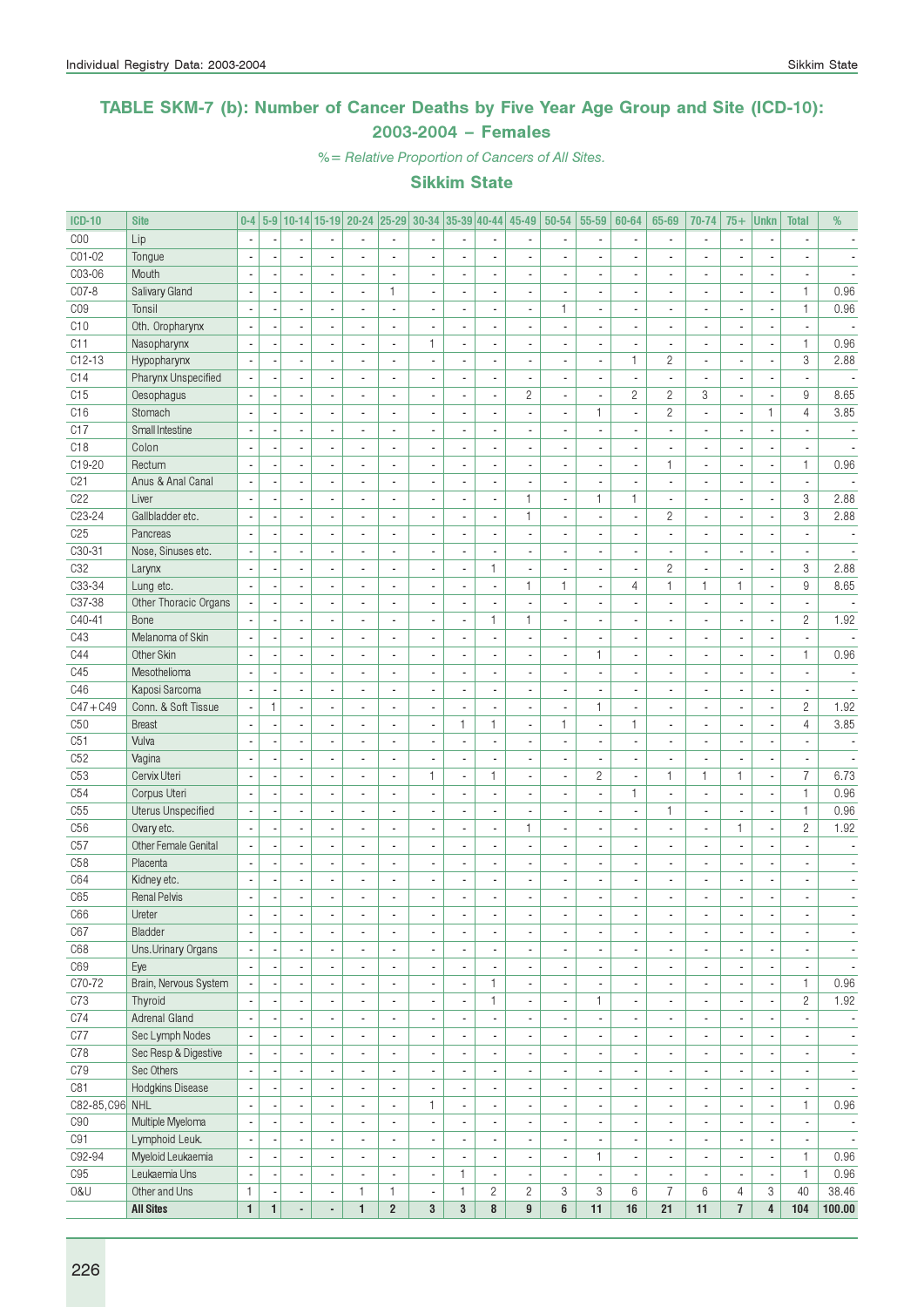### TABLE: SKM-8(a):

# Average Annual Age Specific, Crude (CR), Age Adjusted (AAR) (with Standard Error(SE)) and Truncated (35-64 Yrs) (TR) Mortality Rate per 100,000 population: 2003-2004 - Males Sikkim State

| <b>ICD-10</b>       | $0-4$                                                | $5-9$                                                | $10 - 14$                                            | $15 - 19$                                            | $20 - 24$                                            | $25 - 29$                                            | 30-34                                                | $35-39$ 40-44 45-49                                  |                                  |                                            |                                                      | $ 50-54 55-59$                                       |                          | $60 - 64$ 65-69                                      | 70-74                                      | >75                                                  | <b>CR</b>                                            | <b>AAR</b>                       | <b>SE</b>                                            | <b>TR</b>                                            |
|---------------------|------------------------------------------------------|------------------------------------------------------|------------------------------------------------------|------------------------------------------------------|------------------------------------------------------|------------------------------------------------------|------------------------------------------------------|------------------------------------------------------|----------------------------------|--------------------------------------------|------------------------------------------------------|------------------------------------------------------|--------------------------|------------------------------------------------------|--------------------------------------------|------------------------------------------------------|------------------------------------------------------|----------------------------------|------------------------------------------------------|------------------------------------------------------|
| C <sub>00</sub>     | $\overline{\phantom{a}}$                             | ×,                                                   | $\overline{\phantom{a}}$                             | $\blacksquare$                                       | $\blacksquare$                                       |                                                      |                                                      |                                                      |                                  |                                            |                                                      | ä,                                                   |                          | ä,                                                   |                                            | $\overline{\phantom{a}}$                             |                                                      |                                  | $\overline{\phantom{a}}$                             |                                                      |
| C01-02              | $\overline{\phantom{a}}$                             | ä,                                                   |                                                      | $\blacksquare$                                       |                                                      |                                                      |                                                      |                                                      | ÷,                               | 3.5                                        |                                                      | ä,                                                   | 8.0                      | ä,                                                   |                                            | $\overline{\phantom{a}}$                             | 0.3                                                  | 0.5                              | 0.38                                                 | 1.7                                                  |
| C03-06              | $\overline{\phantom{a}}$                             | ä,                                                   | $\overline{a}$                                       | $\blacksquare$                                       | $\blacksquare$                                       |                                                      |                                                      | ÷,                                                   | 2.8                              |                                            |                                                      |                                                      |                          |                                                      |                                            | $\overline{\phantom{a}}$                             | 0.2                                                  | 0.2                              | 0.17                                                 | 0.5                                                  |
| C07-8               | ä,                                                   |                                                      |                                                      | $\blacksquare$                                       | $\blacksquare$                                       |                                                      |                                                      | $\overline{\phantom{a}}$                             |                                  |                                            |                                                      |                                                      |                          |                                                      |                                            | $\blacksquare$                                       |                                                      |                                  |                                                      |                                                      |
| CO <sub>9</sub>     | ä,                                                   | ×,                                                   | $\overline{a}$                                       | $\blacksquare$                                       | ×,                                                   |                                                      |                                                      |                                                      |                                  |                                            |                                                      | ×,                                                   |                          |                                                      |                                            | ä,                                                   |                                                      |                                  |                                                      |                                                      |
| C10                 | ٠                                                    | ٠                                                    | $\overline{a}$                                       | $\overline{\phantom{a}}$                             | ×,                                                   |                                                      |                                                      |                                                      |                                  |                                            |                                                      | ÷                                                    |                          |                                                      |                                            |                                                      |                                                      |                                  |                                                      |                                                      |
| C11                 | ä,                                                   | ٠                                                    | $\blacksquare$                                       | $\overline{\phantom{a}}$                             | $\blacksquare$                                       |                                                      |                                                      | $\overline{\phantom{a}}$                             |                                  | $\overline{\phantom{a}}$                   | 14.2                                                 | 13.0                                                 | 16.1                     | ٠                                                    |                                            | $\overline{\phantom{a}}$                             | 1.1                                                  | 1.9                              | 0.71                                                 | 6.0                                                  |
| $C12-13$            | ä,                                                   | ÷,                                                   |                                                      | $\overline{\phantom{a}}$                             | $\blacksquare$                                       | ٠                                                    |                                                      | $\overline{a}$                                       | $\overline{a}$                   | $\blacksquare$                             | 4.7                                                  | $\overline{\phantom{a}}$                             | 8.0                      | $\blacksquare$                                       | $\blacksquare$                             | 13.9                                                 | 0.5                                                  | 0.8                              | 0.49                                                 | 1.8                                                  |
| C14                 | $\overline{\phantom{a}}$                             | ä,                                                   |                                                      | $\overline{\phantom{a}}$                             | $\blacksquare$                                       | ٠                                                    |                                                      | $\overline{a}$                                       | $\overline{a}$                   | $\overline{\phantom{a}}$                   | Ĭ.                                                   | $\overline{\phantom{a}}$                             |                          | $\overline{\phantom{a}}$                             | $\blacksquare$                             | $\blacksquare$                                       | $\overline{\phantom{a}}$                             |                                  | $\overline{\phantom{a}}$                             |                                                      |
| C15                 | $\overline{\phantom{a}}$                             | ä,                                                   | $\blacksquare$                                       | $\overline{\phantom{a}}$                             | $\overline{\phantom{a}}$                             | $\blacksquare$                                       | 2.1                                                  | ÷,                                                   | $\overline{a}$                   | 3.5                                        | 9.5                                                  | 19.5                                                 | 32.1                     | 10.3                                                 | 13.4                                       | 27.9                                                 | 2.6                                                  | 4.0                              | 1.05                                                 | 8.9                                                  |
| C16                 | $\overline{\phantom{a}}$                             | ä,                                                   | $\blacksquare$                                       | $\overline{\phantom{a}}$                             | 1.5                                                  | $\blacksquare$                                       | $\overline{a}$                                       | ÷,                                                   | 5.5                              | $\overline{\phantom{a}}$                   | 14.2                                                 | 6.5                                                  | 16.1                     | 41.3                                                 | 26.9                                       | 13.9                                                 | 2.6                                                  | 4.1                              | 1.06                                                 | 6.3                                                  |
| C17                 | ä,                                                   | ä,                                                   |                                                      | $\blacksquare$                                       | ×,                                                   |                                                      |                                                      | $\overline{\phantom{a}}$                             | ٠                                |                                            |                                                      | ÷,                                                   |                          |                                                      |                                            | $\overline{\phantom{a}}$                             |                                                      |                                  | ÷,                                                   |                                                      |
| C <sub>18</sub>     | ä,                                                   | ä,                                                   |                                                      | $\blacksquare$                                       |                                                      | ٠                                                    |                                                      | $\overline{\phantom{a}}$                             |                                  |                                            |                                                      | ä,                                                   |                          |                                                      |                                            | $\overline{\phantom{a}}$                             |                                                      |                                  | ×                                                    |                                                      |
| C19-20              | ä,                                                   | ä,                                                   |                                                      | $\overline{\phantom{a}}$                             | $\overline{\phantom{a}}$                             | 1.8                                                  |                                                      | $\overline{\phantom{a}}$                             | $\overline{a}$                   |                                            |                                                      | ä,                                                   |                          | ٠                                                    |                                            | $\overline{\phantom{a}}$                             | 0.2                                                  | 0.1                              | 0.15                                                 |                                                      |
| C <sub>21</sub>     | $\overline{\phantom{m}}$                             | ٠                                                    | $\blacksquare$                                       | $\overline{\phantom{a}}$                             | $\overline{\phantom{a}}$                             | $\overline{\phantom{a}}$                             |                                                      | $\overline{a}$                                       | $\overline{a}$                   | $\overline{\phantom{a}}$                   | $\overline{\phantom{a}}$                             | $\overline{\phantom{a}}$                             | 8.0                      | $\qquad \qquad \blacksquare$                         | $\blacksquare$                             | $\overline{\phantom{a}}$                             | 0.2                                                  | 0.3                              | 0.32                                                 | 1.0                                                  |
| C22                 | $\overline{\phantom{m}}$                             | ٠                                                    | $\blacksquare$                                       | $\overline{\phantom{a}}$                             | $\blacksquare$                                       |                                                      |                                                      | $\overline{a}$                                       |                                  | 3.5                                        | 9.5                                                  | 6.5                                                  | 8.0                      | 20.6                                                 | 26.9                                       | $\overline{\phantom{a}}$                             | 1.4                                                  | 2.4                              | 0.81                                                 | 4.1                                                  |
| C <sub>23</sub> -24 | $\qquad \qquad \blacksquare$                         | ٠                                                    |                                                      | $\overline{\phantom{a}}$                             | $\blacksquare$                                       | ٠                                                    |                                                      | $\overline{a}$                                       |                                  | $\overline{\phantom{a}}$                   |                                                      | $\overline{\phantom{a}}$                             |                          | ٠                                                    |                                            | $\overline{\phantom{a}}$                             |                                                      |                                  | ÷                                                    |                                                      |
| C <sub>25</sub>     | $\qquad \qquad \blacksquare$                         | ٠                                                    |                                                      | $\overline{\phantom{a}}$                             | $\overline{\phantom{a}}$                             | ٠                                                    |                                                      |                                                      | $\overline{a}$                   | $\blacksquare$                             |                                                      |                                                      |                          | ٠                                                    | $\blacksquare$                             | $\overline{\phantom{a}}$                             |                                                      | $\qquad \qquad \blacksquare$     | ÷                                                    |                                                      |
| C30-31              | $\qquad \qquad \blacksquare$                         | ٠                                                    |                                                      | $\overline{\phantom{a}}$                             | $\overline{\phantom{a}}$                             | $\overline{\phantom{a}}$                             |                                                      |                                                      | $\overline{\phantom{a}}$         | $\blacksquare$                             |                                                      | $\overline{\phantom{a}}$                             |                          | ٠                                                    | $\overline{\phantom{a}}$                   | $\overline{\phantom{a}}$                             |                                                      |                                  | $\overline{\phantom{a}}$                             |                                                      |
| C <sub>32</sub>     | $\overline{\phantom{m}}$                             | ٠                                                    | ٠                                                    | ٠                                                    | $\overline{\phantom{a}}$                             | $\overline{\phantom{a}}$                             |                                                      | $\overline{a}$                                       | $\overline{\phantom{a}}$         | 3.5                                        | $\overline{\phantom{a}}$                             | 6.5                                                  | 24.1                     | $\overline{\phantom{a}}$                             | $\overline{\phantom{a}}$                   | 13.9                                                 | 1.1                                                  | 1.7                              | 0.71                                                 | 4.6                                                  |
| C33-34              | $\qquad \qquad \blacksquare$                         | ٠                                                    | $\frac{1}{2}$                                        | $\overline{\phantom{a}}$                             | $\overline{\phantom{a}}$                             | $\overline{\phantom{a}}$                             |                                                      |                                                      |                                  | 3.5                                        | $\overline{\phantom{a}}$                             | 6.5                                                  |                          | $\overline{\phantom{a}}$                             | 13.4                                       | $\overline{\phantom{a}}$                             | 0.5                                                  | 0.7                              | 0.43                                                 | 1.5                                                  |
| C37-38              | $\qquad \qquad \blacksquare$                         | $\overline{\phantom{a}}$                             | $\frac{1}{2}$                                        | $\overline{\phantom{a}}$                             | $\overline{\phantom{a}}$                             | $\overline{\phantom{a}}$                             |                                                      | $\overline{\phantom{a}}$                             | 2.8                              |                                            | $\overline{\phantom{a}}$                             |                                                      |                          | $\overline{\phantom{a}}$                             |                                            | $\overline{\phantom{a}}$                             | 0.2                                                  | 0.2                              | 0.17                                                 | 0.5                                                  |
| C40-41              | $\overline{\phantom{a}}$                             | ٠                                                    | $\frac{1}{2}$                                        | $\overline{\phantom{a}}$                             | $\overline{\phantom{a}}$                             | $\overline{\phantom{a}}$                             |                                                      | $\overline{a}$                                       | $\overline{\phantom{a}}$         |                                            |                                                      |                                                      |                          | $\overline{\phantom{a}}$                             | 13.4                                       | $\overline{\phantom{a}}$                             | 0.2                                                  | 0.3                              | 0.27                                                 |                                                      |
| C43                 | $\qquad \qquad \blacksquare$                         | ٠                                                    | $\overline{\phantom{m}}$                             | $\overline{\phantom{a}}$                             | $\overline{\phantom{a}}$                             | $\overline{\phantom{a}}$                             |                                                      |                                                      |                                  |                                            |                                                      |                                                      |                          |                                                      |                                            | $\overline{\phantom{a}}$                             | $\overline{\phantom{a}}$                             |                                  |                                                      |                                                      |
| C44                 | $\overline{a}$                                       | ٠                                                    | $\overline{\phantom{m}}$                             | $\overline{\phantom{a}}$                             | 1.5                                                  | $\overline{\phantom{a}}$                             |                                                      |                                                      | $\overline{a}$                   |                                            |                                                      |                                                      |                          |                                                      | $\overline{\phantom{a}}$                   | $\overline{\phantom{a}}$                             | 0.2                                                  | 0.1                              | 0.12                                                 | $\qquad \qquad \blacksquare$                         |
| C45                 | $\overline{\phantom{a}}$                             | ٠                                                    | $\overline{\phantom{m}}$                             | $\overline{\phantom{a}}$                             | $\overline{\phantom{a}}$                             | $\overline{\phantom{a}}$                             |                                                      |                                                      | $\overline{\phantom{a}}$         |                                            |                                                      |                                                      |                          |                                                      | $\overline{\phantom{a}}$                   | $\overline{\phantom{a}}$                             |                                                      |                                  | ×                                                    | ٠                                                    |
| C46                 | $\overline{\phantom{a}}$                             | ٠                                                    | $\overline{\phantom{m}}$                             | $\overline{\phantom{a}}$                             | $\overline{\phantom{a}}$                             | $\overline{\phantom{a}}$                             |                                                      | $\overline{a}$                                       | $\overline{\phantom{a}}$         |                                            |                                                      |                                                      |                          |                                                      | $\overline{\phantom{a}}$                   | $\overline{a}$                                       |                                                      |                                  | ×                                                    |                                                      |
| $C47 + C49$         | $\overline{\phantom{a}}$                             | ٠                                                    |                                                      | $\overline{\phantom{a}}$                             | $\overline{\phantom{a}}$                             | $\overline{\phantom{a}}$                             |                                                      | $\overline{\phantom{a}}$                             | $\overline{\phantom{a}}$         |                                            |                                                      | ٠                                                    |                          | $\overline{\phantom{a}}$                             | $\overline{\phantom{a}}$                   | $\blacksquare$                                       |                                                      | $\overline{\phantom{a}}$         | $\overline{\phantom{a}}$                             |                                                      |
| C50                 | $\qquad \qquad \blacksquare$                         | ٠                                                    |                                                      | $\overline{\phantom{a}}$                             | $\overline{\phantom{a}}$                             | $\overline{\phantom{a}}$                             |                                                      | $\overline{\phantom{a}}$                             | $\overline{\phantom{a}}$         |                                            |                                                      |                                                      |                          | $\qquad \qquad \blacksquare$                         | $\overline{\phantom{a}}$                   | $\overline{\phantom{a}}$                             | $\overline{\phantom{a}}$                             |                                  |                                                      |                                                      |
| C60                 | $\frac{1}{2}$                                        | ٠                                                    | ٠                                                    | $\overline{\phantom{a}}$                             | $\overline{\phantom{a}}$                             | $\overline{\phantom{a}}$                             |                                                      | $\overline{\phantom{a}}$                             | $\overline{\phantom{a}}$         |                                            |                                                      | $\overline{\phantom{a}}$                             |                          | 10.3                                                 | $\overline{\phantom{a}}$                   | $\overline{\phantom{a}}$                             | 0.2                                                  | 0.3                              | 0.31                                                 |                                                      |
| C61                 | $\qquad \qquad \blacksquare$                         | ٠                                                    | $\overline{\phantom{a}}$                             | $\overline{\phantom{a}}$                             | $\overline{\phantom{a}}$                             | $\overline{\phantom{a}}$                             |                                                      | $\overline{\phantom{a}}$                             | $\overline{\phantom{a}}$         |                                            |                                                      | $\overline{\phantom{a}}$                             |                          | ٠                                                    | $\overline{\phantom{a}}$                   | $\overline{\phantom{a}}$                             |                                                      |                                  | ٠                                                    |                                                      |
| C62                 | $\qquad \qquad \blacksquare$                         | ٠                                                    | $\overline{\phantom{a}}$                             | $\overline{\phantom{a}}$                             | $\overline{\phantom{a}}$                             | $\overline{\phantom{a}}$                             |                                                      | $\overline{\phantom{a}}$                             | $\overline{\phantom{a}}$         |                                            |                                                      | $\overline{\phantom{a}}$                             |                          | $\overline{\phantom{a}}$                             | $\overline{\phantom{a}}$                   | $\overline{\phantom{a}}$                             |                                                      |                                  | $\overline{\phantom{a}}$                             |                                                      |
| C63                 | $\qquad \qquad \blacksquare$                         | $\qquad \qquad \blacksquare$                         | $\overline{\phantom{a}}$                             | $\overline{\phantom{a}}$                             | $\overline{\phantom{a}}$                             | $\overline{\phantom{a}}$                             |                                                      | $\overline{\phantom{a}}$                             | $\overline{\phantom{a}}$         |                                            | $\blacksquare$                                       | $\overline{\phantom{a}}$                             |                          | $\overline{\phantom{a}}$                             | $\overline{\phantom{a}}$                   | $\overline{\phantom{a}}$                             | $\overline{\phantom{a}}$                             |                                  | $\blacksquare$                                       |                                                      |
| C64                 | $\overline{\phantom{a}}$                             | $\overline{\phantom{a}}$                             | $\overline{\phantom{a}}$                             | $\overline{\phantom{a}}$                             | $\overline{\phantom{a}}$                             | $\overline{\phantom{a}}$                             |                                                      | $\overline{\phantom{a}}$                             | $\overline{\phantom{a}}$         |                                            | $\blacksquare$                                       | $\overline{\phantom{a}}$                             |                          | $\overline{\phantom{a}}$                             | $\overline{\phantom{a}}$                   | 13.9                                                 | 0.2                                                  | 0.3                              | 0.28                                                 |                                                      |
| C65                 | $\overline{\phantom{a}}$                             | $\overline{\phantom{a}}$                             | $\blacksquare$                                       | $\overline{\phantom{a}}$                             | $\overline{\phantom{a}}$                             | $\overline{\phantom{a}}$                             |                                                      | $\overline{\phantom{a}}$                             | $\overline{\phantom{a}}$         |                                            | $\blacksquare$                                       | $\overline{\phantom{a}}$                             |                          | $\overline{\phantom{a}}$                             | $\overline{\phantom{a}}$                   | $\overline{\phantom{a}}$                             |                                                      |                                  |                                                      |                                                      |
| C66                 | ٠                                                    | $\overline{\phantom{a}}$                             | $\blacksquare$                                       | $\overline{\phantom{a}}$                             | $\blacksquare$                                       |                                                      |                                                      | $\blacksquare$                                       |                                  |                                            | ٠                                                    | $\blacksquare$                                       |                          | ٠                                                    |                                            | $\blacksquare$                                       |                                                      |                                  | $\blacksquare$                                       |                                                      |
| C67                 | $\overline{\phantom{a}}$                             | $\overline{\phantom{a}}$                             | $\overline{\phantom{a}}$                             | $\sim$                                               | $\overline{\phantom{a}}$                             | $\overline{\phantom{a}}$                             | $\overline{\phantom{a}}$                             | $\overline{\phantom{a}}$                             | $\overline{\phantom{a}}$         | $\overline{\phantom{a}}$                   | $\overline{\phantom{a}}$                             | $\overline{\phantom{a}}$                             | $\overline{\phantom{a}}$ | $\overline{\phantom{a}}$                             | $\overline{\phantom{a}}$                   | 13.9                                                 | 0.2                                                  | 0.3                              | 0.28                                                 | $\overline{\phantom{a}}$                             |
| C68                 | $\overline{\phantom{a}}$                             | $\overline{\phantom{a}}$                             | $\overline{\phantom{a}}$                             | $\overline{\phantom{a}}$                             | $\overline{\phantom{a}}$                             | $\overline{\phantom{a}}$                             | $\overline{\phantom{a}}$                             | $\overline{\phantom{a}}$                             | $\overline{\phantom{a}}$         | $\blacksquare$                             | $\overline{\phantom{a}}$                             | $\overline{\phantom{a}}$                             |                          | $\overline{\phantom{a}}$                             | $\overline{\phantom{a}}$                   | $\overline{\phantom{a}}$                             | $\overline{\phantom{a}}$                             |                                  | $\overline{\phantom{a}}$                             | $\overline{\phantom{a}}$                             |
| C69                 | $\overline{\phantom{a}}$                             | $\overline{\phantom{a}}$                             | $\overline{\phantom{a}}$                             | $\overline{\phantom{a}}$                             | $\overline{\phantom{a}}$                             | $\overline{\phantom{a}}$                             | $\overline{\phantom{a}}$                             | $\overline{\phantom{a}}$                             | $\overline{\phantom{a}}$         | $\blacksquare$                             | $\overline{\phantom{a}}$                             | $\overline{\phantom{a}}$                             |                          | $\overline{\phantom{a}}$                             | $\overline{\phantom{a}}$                   | $\overline{\phantom{a}}$                             | $\overline{\phantom{a}}$                             | $\blacksquare$                   | $\overline{\phantom{a}}$<br>0.32                     | $\overline{\phantom{a}}$                             |
| C70-72<br>C73       | $\overline{\phantom{a}}$                             | $\overline{\phantom{a}}$                             | $\overline{\phantom{a}}$                             | $\overline{\phantom{a}}$                             | $\overline{\phantom{a}}$                             | $\overline{\phantom{a}}$                             | $\overline{\phantom{a}}$                             | $\overline{\phantom{a}}$                             | $\overline{\phantom{a}}$         | $\overline{\phantom{a}}$<br>$\blacksquare$ | $\overline{\phantom{a}}$                             | $\overline{\phantom{a}}$                             | 8.0                      | $\overline{\phantom{a}}$                             | $\overline{\phantom{a}}$                   | $\overline{\phantom{a}}$                             | 0.2                                                  | 0.3                              |                                                      | 1.0                                                  |
| C74                 | $\overline{\phantom{a}}$                             | $\overline{\phantom{a}}$                             | $\overline{\phantom{a}}$                             | $\overline{\phantom{a}}$                             | $\overline{\phantom{a}}$                             | $\overline{\phantom{a}}$                             | $\overline{\phantom{a}}$                             | $\overline{\phantom{a}}$                             | $\overline{\phantom{a}}$         |                                            | $\overline{\phantom{a}}$                             | $\overline{\phantom{a}}$                             |                          | $\overline{\phantom{a}}$                             | $\overline{\phantom{a}}$<br>$\blacksquare$ | $\overline{\phantom{a}}$                             | $\overline{\phantom{a}}$                             | $\blacksquare$                   | $\overline{\phantom{a}}$                             | $\overline{\phantom{a}}$                             |
| C77                 | $\overline{\phantom{a}}$<br>$\overline{\phantom{a}}$ | $\overline{\phantom{a}}$<br>$\overline{\phantom{a}}$ | $\overline{\phantom{a}}$<br>$\overline{\phantom{a}}$ | $\overline{\phantom{a}}$<br>$\overline{\phantom{a}}$ | $\overline{\phantom{a}}$<br>$\overline{\phantom{a}}$ | $\overline{\phantom{a}}$<br>$\overline{\phantom{a}}$ | $\overline{\phantom{a}}$<br>$\overline{\phantom{a}}$ | $\overline{\phantom{a}}$                             | $\blacksquare$<br>$\blacksquare$ | ٠<br>٠                                     | $\overline{\phantom{a}}$<br>$\overline{\phantom{a}}$ | $\overline{\phantom{a}}$<br>$\overline{\phantom{a}}$ |                          | $\overline{\phantom{a}}$<br>$\overline{\phantom{a}}$ | $\blacksquare$                             | $\overline{\phantom{a}}$<br>$\overline{\phantom{a}}$ | $\overline{\phantom{m}}$<br>$\overline{\phantom{m}}$ | $\overline{a}$<br>$\overline{a}$ | $\overline{\phantom{a}}$<br>$\overline{\phantom{a}}$ | $\overline{\phantom{a}}$<br>$\overline{\phantom{a}}$ |
| C78                 | $\overline{\phantom{a}}$                             | $\overline{\phantom{a}}$                             | $\overline{\phantom{a}}$                             | $\overline{\phantom{a}}$                             | $\overline{\phantom{a}}$                             | $\overline{\phantom{a}}$                             | $\overline{\phantom{a}}$                             | $\overline{\phantom{a}}$                             | $\blacksquare$                   | $\blacksquare$                             | $\overline{\phantom{a}}$                             | $\overline{\phantom{a}}$                             |                          | $\overline{\phantom{a}}$                             | $\blacksquare$                             | $\overline{\phantom{a}}$                             | $\overline{\phantom{m}}$                             | $\overline{a}$                   | $\overline{\phantom{a}}$                             | $\overline{\phantom{a}}$                             |
| C79                 |                                                      |                                                      |                                                      |                                                      |                                                      |                                                      |                                                      | $\overline{\phantom{a}}$                             |                                  |                                            |                                                      |                                                      |                          |                                                      |                                            |                                                      |                                                      |                                  |                                                      |                                                      |
| C81                 | $\overline{\phantom{a}}$<br>$\overline{\phantom{a}}$ | $\overline{\phantom{a}}$<br>$\overline{\phantom{a}}$ | $\overline{\phantom{a}}$<br>$\overline{\phantom{a}}$ | $\overline{\phantom{a}}$<br>$\overline{\phantom{a}}$ | $\overline{\phantom{a}}$<br>$\overline{\phantom{a}}$ | $\overline{\phantom{a}}$<br>$\overline{\phantom{a}}$ | $\overline{\phantom{a}}$<br>$\overline{\phantom{a}}$ | $\overline{\phantom{a}}$<br>$\overline{\phantom{a}}$ | $\blacksquare$<br>$\blacksquare$ | $\blacksquare$<br>$\blacksquare$           | $\overline{\phantom{a}}$<br>$\overline{\phantom{a}}$ | $\overline{\phantom{a}}$<br>$\overline{\phantom{a}}$ |                          | $\overline{\phantom{a}}$<br>$\overline{\phantom{a}}$ | $\blacksquare$<br>$\blacksquare$           | $\overline{\phantom{a}}$<br>$\overline{\phantom{a}}$ | $\overline{\phantom{m}}$<br>$\overline{\phantom{a}}$ | $\overline{a}$<br>$\overline{a}$ | $\overline{\phantom{a}}$<br>$\overline{\phantom{a}}$ | $\overline{\phantom{a}}$<br>$\overline{\phantom{a}}$ |
| C82-85, C96         | $\overline{\phantom{a}}$                             | $\overline{\phantom{a}}$                             | $\overline{\phantom{a}}$                             | $\overline{\phantom{a}}$                             | $\overline{\phantom{a}}$                             | $\overline{\phantom{a}}$                             | $\overline{\phantom{a}}$                             | $\overline{\phantom{a}}$                             | $\blacksquare$                   | $\blacksquare$                             | $\overline{\phantom{a}}$                             | $\overline{\phantom{a}}$                             | 8.0                      | $\overline{\phantom{a}}$                             | $\blacksquare$                             | $\overline{\phantom{a}}$                             | 0.3                                                  | 0.3                              | 0.32                                                 | 1.0                                                  |
| C90                 | $\overline{\phantom{a}}$                             | $\blacksquare$                                       | $\overline{\phantom{a}}$                             | $\overline{\phantom{a}}$                             | $\blacksquare$                                       | $\overline{\phantom{a}}$                             | $\overline{\phantom{a}}$                             | $\overline{\phantom{a}}$                             | $\blacksquare$                   | $\blacksquare$                             | $\overline{\phantom{a}}$                             | $\overline{\phantom{a}}$                             |                          | $\overline{\phantom{a}}$                             | $\blacksquare$                             | $\overline{\phantom{a}}$                             | $\overline{\phantom{a}}$                             | $\blacksquare$                   | $\overline{\phantom{a}}$                             | $\blacksquare$                                       |
| C91                 | $\overline{\phantom{a}}$                             | $\overline{\phantom{a}}$                             | $\overline{\phantom{a}}$                             | $\blacksquare$                                       | 1.5                                                  | $\overline{\phantom{a}}$                             | $\blacksquare$                                       | $\overline{\phantom{a}}$                             | $\overline{\phantom{a}}$         | $\blacksquare$                             | $\overline{\phantom{a}}$                             | $\overline{\phantom{a}}$                             |                          | $\overline{\phantom{a}}$                             | $\blacksquare$                             | $\overline{\phantom{a}}$                             | 0.2                                                  | 0.1                              | 0.12                                                 | $\blacksquare$                                       |
| C92-94              | $\overline{\phantom{a}}$                             | 1.5                                                  | $\overline{\phantom{a}}$                             | $\overline{\phantom{a}}$                             | $\blacksquare$                                       | $\overline{\phantom{a}}$                             | $\blacksquare$                                       | $\overline{\phantom{a}}$                             | $\blacksquare$                   | $\blacksquare$                             | ×,                                                   | $\overline{\phantom{a}}$                             |                          | ÷,                                                   | $\blacksquare$                             | $\overline{\phantom{a}}$                             | 0.2                                                  | 0.1                              | 0.15                                                 | $\blacksquare$                                       |
| C95                 | $\overline{\phantom{a}}$                             | $\overline{\phantom{a}}$                             | $\overline{\phantom{a}}$                             | $\overline{\phantom{a}}$                             | $\blacksquare$                                       | $\overline{\phantom{a}}$                             | $\blacksquare$                                       | $\overline{\phantom{a}}$                             | $\blacksquare$                   | $\overline{\phantom{a}}$                   | $\overline{\phantom{a}}$                             | $\overline{\phantom{a}}$                             |                          | $\overline{\phantom{a}}$                             | $\blacksquare$                             | $\overline{\phantom{a}}$                             | $\overline{\phantom{a}}$                             |                                  | $\overline{\phantom{a}}$                             | $\blacksquare$                                       |
| 0&U                 | $\overline{\phantom{a}}$                             | $\overline{\phantom{a}}$                             | $\overline{\phantom{a}}$                             | $\blacksquare$                                       | 1.5                                                  | ÷,                                                   | 4.2                                                  | $\overline{\phantom{a}}$                             | 2.8                              | 21.0                                       | 37.8                                                 | 39.0                                                 | 128.5                    | 61.9                                                 | 147.9                                      | 111.4                                                | 11.0                                                 | 17.4                             | 2.20                                                 | 32.3                                                 |
| All                 | $\blacksquare$                                       | 1.5                                                  | ٠                                                    | $\overline{\phantom{a}}$                             | 6.1                                                  | 1.8                                                  | 6.3                                                  | ÷                                                    | 13.8                             | 38.5                                       | 89.9                                                 | 97.5                                                 | 265.0                    | 144.5                                                | 242.0                                      | 208.9                                                | 23.3                                                 | $36.6$ 3.17                      |                                                      | 71.4                                                 |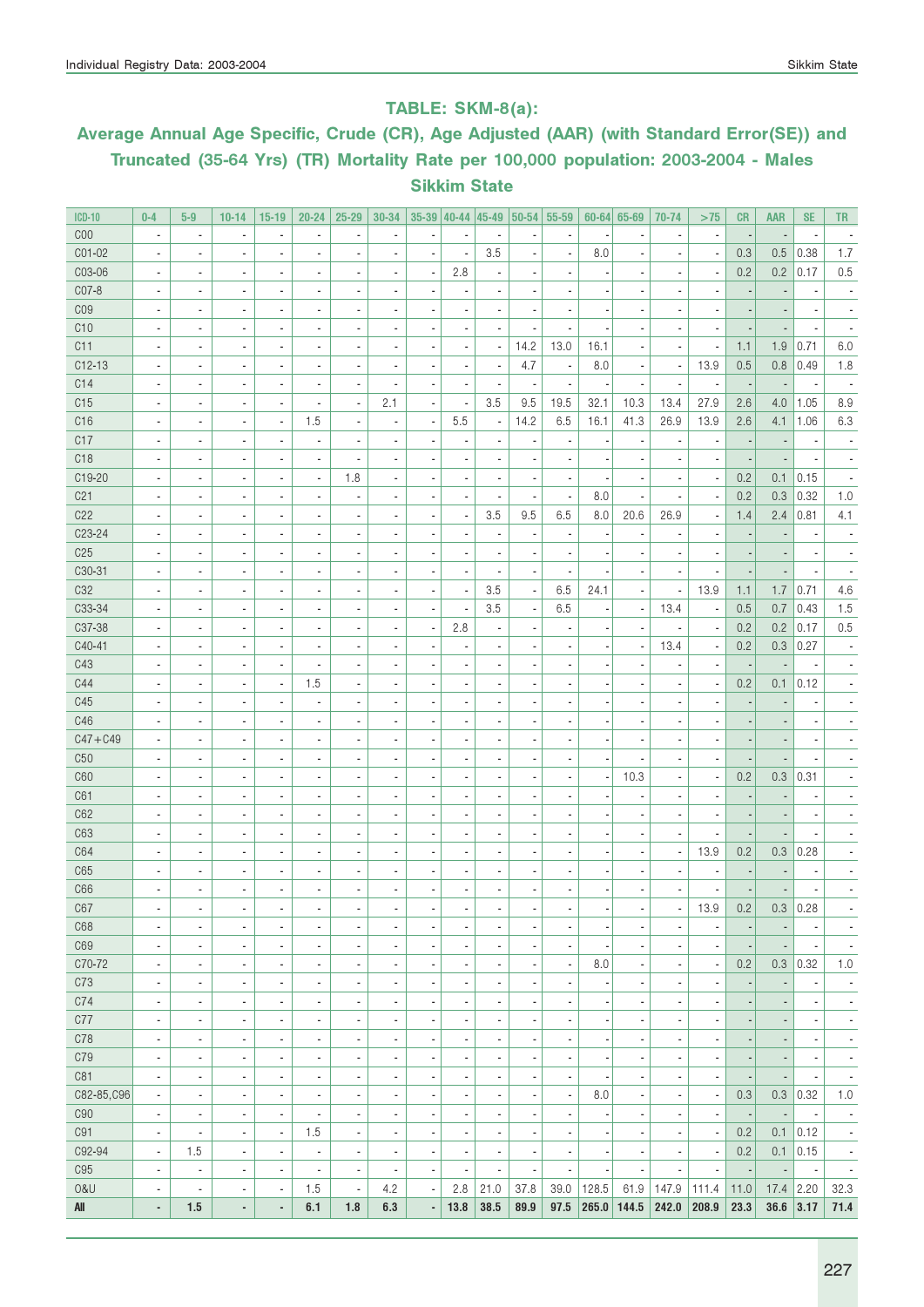### TABLE: SKM-8(b):

# Average Annual Age Specific, Crude (CR), Age Adjusted (AAR) (with Standard Error(SE)) and Truncated (35-64 Yrs) (TR) Mortality Rate per 100,000 population: 2003-2004 - Females Sikkim State

| $ICD-10$            | $0-4$                    | $5-9$                    | $10 - 14$                | $15-19$                      | $20 - 24$                    | $25 - 29$                | 30-34                    |                          | $35-39$   40-44   45-49  |                          | $ 50 - 54 $              | 55-59                    |                          | $60 - 64$ 65-69          | 70-74                    | >75                      | CR                       | AAR                          | <b>SE</b>                | TR                       |
|---------------------|--------------------------|--------------------------|--------------------------|------------------------------|------------------------------|--------------------------|--------------------------|--------------------------|--------------------------|--------------------------|--------------------------|--------------------------|--------------------------|--------------------------|--------------------------|--------------------------|--------------------------|------------------------------|--------------------------|--------------------------|
| COO                 | $\overline{\phantom{a}}$ | ä,                       | $\overline{a}$           | $\overline{\phantom{a}}$     | ä,                           | ä,                       | ä,                       | ÷,                       |                          | ä,                       | ä,                       | $\overline{a}$           |                          | J.                       | ÷,                       | $\blacksquare$           |                          |                              | Ĭ.                       | ä,                       |
| C01-02              | ×,                       | $\overline{\phantom{a}}$ | ٠                        | $\overline{\phantom{a}}$     | $\blacksquare$               | ä,                       | $\blacksquare$           | ×,                       | $\overline{\phantom{a}}$ | $\blacksquare$           | $\overline{a}$           | ä,                       |                          | $\blacksquare$           |                          | $\blacksquare$           |                          |                              | $\overline{a}$           |                          |
| C03-06              | $\blacksquare$           | $\blacksquare$           | $\blacksquare$           | $\blacksquare$               | $\blacksquare$               | ×,                       | $\blacksquare$           | $\overline{a}$           |                          | $\overline{a}$           | $\overline{a}$           |                          |                          | $\blacksquare$           | ٠                        | $\blacksquare$           |                          |                              |                          |                          |
| C07-8               | ×,                       | $\blacksquare$           | ٠                        | $\overline{\phantom{a}}$     | $\overline{\phantom{a}}$     | 2.0                      |                          | ×,                       |                          | $\overline{\phantom{a}}$ |                          |                          |                          | $\overline{\phantom{a}}$ | ×                        | $\overline{\phantom{a}}$ | 0.2                      | 0.2                          | 0.16                     |                          |
| C <sub>09</sub>     | $\overline{\phantom{a}}$ | $\overline{\phantom{a}}$ | ä,                       | ٠                            | ä,                           | ä,                       | ä,                       | ä,                       | Ĭ.                       | ä,                       | 6.3                      | $\overline{a}$           |                          | $\blacksquare$           | $\blacksquare$           | $\blacksquare$           | 0.2                      | 0.3                          | 0.32                     | 1.0                      |
| C10                 | $\overline{\phantom{a}}$ | $\overline{\phantom{a}}$ | $\overline{\phantom{a}}$ | $\overline{\phantom{a}}$     | $\blacksquare$               | $\overline{\phantom{a}}$ | $\overline{\phantom{a}}$ | ×,                       | $\overline{\phantom{a}}$ | $\blacksquare$           | $\blacksquare$           | $\overline{\phantom{a}}$ |                          | ٠                        | ٠                        | $\overline{\phantom{a}}$ | $\overline{\phantom{a}}$ | $\overline{\phantom{a}}$     | $\overline{\phantom{a}}$ | $\overline{\phantom{a}}$ |
| C11                 | $\overline{\phantom{a}}$ | $\overline{\phantom{a}}$ | $\overline{\phantom{a}}$ | $\overline{\phantom{a}}$     | $\overline{\phantom{a}}$     | $\overline{\phantom{a}}$ | 2.6                      | ×,                       | $\overline{\phantom{a}}$ | $\overline{\phantom{a}}$ | $\blacksquare$           | $\overline{\phantom{a}}$ |                          | $\overline{\phantom{a}}$ | $\overline{\phantom{a}}$ | $\overline{\phantom{a}}$ | 0.2                      | 0.2                          | 0.16                     |                          |
| $C12-13$            | $\blacksquare$           | $\blacksquare$           | $\blacksquare$           | $\blacksquare$               | $\blacksquare$               | ٠                        |                          | $\overline{\phantom{a}}$ | $\overline{\phantom{a}}$ | $\blacksquare$           | $\overline{\phantom{a}}$ | $\overline{\phantom{a}}$ | 9.8                      | 26.0                     | $\blacksquare$           | $\overline{\phantom{a}}$ | 0.5                      | 1.2                          | 0.68                     | 1.3                      |
| C14                 | ×,                       | $\overline{a}$           | ä,                       | $\overline{\phantom{a}}$     | $\overline{\phantom{a}}$     | ÷,                       | ä,                       | ×,                       | $\overline{a}$           |                          |                          | $\overline{a}$           |                          | $\overline{\phantom{a}}$ | ÷,                       | $\overline{\phantom{a}}$ |                          |                              |                          |                          |
| C15                 | $\blacksquare$           | $\sim$                   | $\overline{\phantom{a}}$ | ٠                            | $\overline{\phantom{a}}$     | $\overline{\phantom{a}}$ | $\overline{a}$           | ×,                       | $\overline{\phantom{a}}$ | 9.5                      | $\overline{a}$           | $\blacksquare$           | 19.6                     | 26.0                     | 57.1                     | $\overline{a}$           | 1.6                      | 3.3                          | 1.10                     | 4.4                      |
| C <sub>16</sub>     | $\overline{a}$           | ×,                       | $\overline{a}$           | ٠                            | ٠                            | $\overline{a}$           | $\blacksquare$           | $\overline{\phantom{a}}$ |                          | $\overline{a}$           | $\overline{a}$           | 9.1                      |                          | 26.0                     | $\overline{\phantom{a}}$ | $\blacksquare$           | 0.7                      | 1.1                          | 0.66                     | 1.2                      |
| C17                 | ×,                       | $\blacksquare$           | $\overline{a}$           | $\blacksquare$               | ٠                            | ä,                       | $\overline{a}$           | ×,                       | ٠                        | $\blacksquare$           | $\overline{a}$           | ×,                       |                          | $\blacksquare$           | $\blacksquare$           | $\blacksquare$           |                          | $\overline{a}$               | $\overline{a}$           |                          |
| C <sub>18</sub>     | $\overline{\phantom{a}}$ | $\blacksquare$           | $\overline{\phantom{a}}$ | $\overline{\phantom{a}}$     | ٠                            | ٠                        | $\blacksquare$           | ×,                       | $\overline{a}$           | $\overline{\phantom{a}}$ | $\overline{a}$           | $\overline{\phantom{a}}$ | ×,                       | ä,                       | $\overline{\phantom{a}}$ | $\blacksquare$           |                          |                              | Ĭ.                       |                          |
| C19-20              | $\blacksquare$           | $\blacksquare$           | $\blacksquare$           | $\blacksquare$               | $\blacksquare$               | $\blacksquare$           | $\overline{\phantom{a}}$ | $\overline{\phantom{a}}$ | $\blacksquare$           | $\blacksquare$           | $\overline{\phantom{a}}$ | $\blacksquare$           | $\blacksquare$           | 13.0                     | $\sim$                   | $\blacksquare$           | 0.2                      | 0.4                          | 0.39                     | $\blacksquare$           |
| C <sub>21</sub>     | $\overline{\phantom{a}}$ | $\overline{\phantom{a}}$ | ٠                        | $\overline{\phantom{a}}$     | $\overline{\phantom{a}}$     | $\overline{a}$           |                          | $\overline{\phantom{m}}$ | $\overline{\phantom{a}}$ | $\frac{1}{2}$            | $\overline{\phantom{a}}$ | $\overline{a}$           |                          |                          | $\overline{\phantom{a}}$ | $\overline{\phantom{a}}$ |                          |                              |                          |                          |
| C22                 | $\overline{a}$           | ÷,                       | ä,                       | $\overline{\phantom{a}}$     | $\overline{\phantom{a}}$     | ä,                       | $\overline{a}$           | ä,                       | Ĭ.                       | 4.8                      | $\overline{a}$           | 9.1                      | 9.8                      | ÷,                       | $\blacksquare$           | $\blacksquare$           | 0.5                      | 1.0                          | 0.61                     | 3.4                      |
| C <sub>23</sub> -24 | ×,                       | $\blacksquare$           | $\overline{\phantom{a}}$ | ٠                            | ٠                            | ä,                       | $\overline{\phantom{a}}$ | ×,                       | $\overline{\phantom{a}}$ | 4.8                      | $\blacksquare$           | $\overline{a}$           | $\overline{\phantom{a}}$ | 26.0                     | $\blacksquare$           | $\overline{\phantom{a}}$ | 0.5                      | 1.1                          | 0.62                     | 0.9                      |
| C <sub>25</sub>     | ×,                       | $\blacksquare$           | ä,                       | $\blacksquare$               | ٠                            | ä,                       | $\blacksquare$           | $\overline{a}$           |                          | $\blacksquare$           | $\overline{a}$           | $\overline{a}$           |                          | $\overline{\phantom{a}}$ |                          | $\blacksquare$           | $\overline{\phantom{a}}$ |                              | $\overline{a}$           |                          |
| C30-31              | ×,                       | $\overline{\phantom{a}}$ | ٠                        | $\overline{\phantom{a}}$     | $\overline{\phantom{a}}$     | ٠                        |                          | ×,                       |                          | $\overline{\phantom{a}}$ |                          | ×,                       |                          |                          |                          | $\overline{\phantom{a}}$ |                          |                              | ×,                       |                          |
| C32                 | $\overline{\phantom{a}}$ | $\overline{\phantom{a}}$ | ä,                       | $\overline{\phantom{a}}$     | $\overline{\phantom{a}}$     | Ĭ.                       | $\overline{a}$           | $\overline{\phantom{a}}$ | 3.7                      | $\blacksquare$           | ÷,                       | $\blacksquare$           |                          | 26.0                     | $\overline{\phantom{a}}$ | $\overline{\phantom{a}}$ | 0.5                      | 1.0                          | 0.60                     | 0.7                      |
| C33-34              | $\overline{\phantom{a}}$ | $\overline{\phantom{a}}$ | $\overline{\phantom{a}}$ | $\overline{\phantom{a}}$     | $\overline{\phantom{a}}$     | $\overline{\phantom{a}}$ | $\overline{\phantom{a}}$ | $\overline{\phantom{a}}$ | $\overline{\phantom{a}}$ | 4.8                      | 6.3                      | $\overline{\phantom{a}}$ | 39.2                     | 13.0                     | 19.0                     | 18.5                     | 1.6                      | 3.3                          | 1.11                     | $7.0\,$                  |
| C37-38              | $\blacksquare$           | $\blacksquare$           | $\blacksquare$           | $\sim$                       | $\blacksquare$               | $\blacksquare$           | $\blacksquare$           | $\overline{\phantom{a}}$ | $\overline{\phantom{a}}$ | $\blacksquare$           | $\blacksquare$           | $\blacksquare$           | $\overline{\phantom{a}}$ | $\overline{\phantom{a}}$ | $\overline{\phantom{a}}$ | $\overline{\phantom{a}}$ | $\overline{\phantom{a}}$ | $\overline{\phantom{a}}$     | $\overline{\phantom{a}}$ | $\sim$                   |
| C40-41              | $\overline{\phantom{a}}$ | $\blacksquare$           | $\blacksquare$           | $\blacksquare$               | ٠                            | ٠                        |                          | $\overline{\phantom{a}}$ | 3.7                      | 4.8                      | $\overline{\phantom{a}}$ | $\overline{a}$           |                          | ٠                        | ٠                        | $\overline{\phantom{a}}$ | 0.4                      | 0.5                          | 0.36                     | 1.6                      |
| C43                 | ×,                       | $\overline{a}$           | ä,                       | $\overline{\phantom{a}}$     | $\overline{\phantom{a}}$     | ÷,                       | ×,                       | ×,                       |                          |                          | $\overline{a}$           |                          |                          |                          | ٠                        | $\overline{\phantom{a}}$ |                          |                              | ÷,                       |                          |
| C44                 | $\blacksquare$           | $\blacksquare$           | $\overline{\phantom{a}}$ | ٠                            | ٠                            | ٠                        | $\overline{\phantom{a}}$ | ×,                       |                          | $\overline{\phantom{a}}$ | $\blacksquare$           | 9.1                      |                          | $\sim$                   | $\overline{\phantom{a}}$ | $\blacksquare$           | 0.2                      | 0.4                          | 0.36                     | 1.2                      |
| C45                 | $\blacksquare$           | $\blacksquare$           | $\overline{a}$           | $\overline{\phantom{a}}$     | $\overline{\phantom{a}}$     | ٠                        |                          | $\overline{\phantom{a}}$ |                          | $\blacksquare$           |                          | $\overline{a}$           |                          | $\overline{\phantom{a}}$ | $\blacksquare$           | $\blacksquare$           |                          |                              | $\overline{\phantom{a}}$ |                          |
| C46                 | ×,                       | $\overline{a}$           | $\overline{a}$           | $\overline{\phantom{a}}$     | ٠                            | ä,                       | $\overline{a}$           | ÷,                       |                          | $\overline{\phantom{a}}$ | ä,                       | $\overline{a}$           |                          | $\blacksquare$           | $\blacksquare$           | $\overline{a}$           |                          |                              | $\overline{a}$           |                          |
| $C47 + C49$         | $\blacksquare$           | 1.5                      | $\overline{\phantom{a}}$ | $\overline{\phantom{a}}$     | ٠                            | ٠                        | ٠                        | ×,                       |                          | $\blacksquare$           | $\overline{a}$           | 9.1                      |                          | $\overline{\phantom{a}}$ | $\overline{\phantom{a}}$ | $\blacksquare$           | 0.4                      | 0.5                          | 0.39                     | 1.2                      |
| C50                 | $\overline{\phantom{a}}$ | $\blacksquare$           | $\blacksquare$           | $\blacksquare$               | ٠                            | $\blacksquare$           | $\blacksquare$           | 2.8                      | 3.7                      | $\blacksquare$           | 6.3                      | $\blacksquare$           | 9.8                      | $\sim$                   | $\blacksquare$           | $\blacksquare$           | 0.7                      | 1.1                          | 0.58                     | 3.5                      |
| C51                 | $\overline{\phantom{a}}$ | $\overline{\phantom{a}}$ | $\overline{a}$           | $\overline{\phantom{a}}$     | $\overline{\phantom{a}}$     | $\overline{\phantom{a}}$ | $\frac{1}{2}$            | $\overline{\phantom{a}}$ | $\overline{\phantom{a}}$ | $\overline{\phantom{a}}$ |                          | $\overline{\phantom{a}}$ |                          | $\overline{\phantom{a}}$ | $\overline{\phantom{a}}$ | $\overline{\phantom{a}}$ |                          | $\overline{\phantom{a}}$     | $\overline{\phantom{a}}$ |                          |
| C52                 | ×,                       | $\overline{a}$           | ä,                       | $\overline{\phantom{a}}$     | $\overline{\phantom{a}}$     | ä,                       | ä,                       | ä,                       |                          | $\overline{\phantom{a}}$ |                          | $\overline{a}$           |                          |                          | Ĭ.                       | $\blacksquare$           |                          |                              | $\overline{a}$           |                          |
| C <sub>53</sub>     | $\overline{\phantom{a}}$ | $\blacksquare$           | $\overline{\phantom{a}}$ | ٠                            | ٠                            | ×,                       | 2.6                      | $\overline{\phantom{a}}$ | 3.7                      | $\blacksquare$           | $\blacksquare$           | 18.2                     | ×                        | 13.0                     | 19.0                     | 18.5                     | 1.3                      | 2.3                          | 0.88                     | 3.1                      |
| C54                 | $\blacksquare$           | $\blacksquare$           | ä,                       | $\overline{\phantom{a}}$     | ٠                            | ä,                       | $\overline{\phantom{a}}$ | ×,                       | $\overline{a}$           | $\overline{\phantom{a}}$ | $\overline{a}$           | $\blacksquare$           | 9.8                      | $\overline{\phantom{a}}$ | $\blacksquare$           | $\overline{\phantom{a}}$ | 0.2                      | 0.4                          | 0.39                     | 1.3                      |
| C <sub>55</sub>     |                          | $\overline{\phantom{a}}$ | ٠                        | ÷,                           | $\overline{\phantom{a}}$     |                          |                          | ٠                        |                          |                          |                          | $\overline{a}$           |                          | 13.0                     |                          | $\overline{\phantom{a}}$ | 0.2                      | 0.4                          | 0.39                     |                          |
| C <sub>56</sub>     | $\overline{\phantom{a}}$ | $\overline{\phantom{a}}$ | ä,                       | $\overline{\phantom{a}}$     | $\overline{\phantom{a}}$     | $\overline{a}$           | $\overline{a}$           | ÷,                       | Ĭ.                       | 4.8                      | $\overline{a}$           | $\blacksquare$           |                          | $\blacksquare$           | $\blacksquare$           | 18.5                     | 0.4                      | 0.7                          | 0.47                     | 0.9                      |
| C57                 | $\overline{\phantom{a}}$ | $\overline{\phantom{a}}$ | $\overline{\phantom{a}}$ | $\overline{\phantom{a}}$     | $\overline{\phantom{a}}$     | $\overline{\phantom{a}}$ | $\blacksquare$           | ×,                       | $\blacksquare$           | $\overline{\phantom{a}}$ | $\blacksquare$           | $\overline{\phantom{a}}$ |                          | $\overline{\phantom{a}}$ | $\blacksquare$           | $\blacksquare$           |                          |                              | ×,                       | $\blacksquare$           |
| C <sub>58</sub>     | $\blacksquare$           | $\blacksquare$           | $\blacksquare$           | $\sim$                       | ٠                            | $\blacksquare$           |                          | $\blacksquare$           | $\blacksquare$           | $\blacksquare$           | $\blacksquare$           | $\overline{a}$           |                          | $\blacksquare$           | $\blacksquare$           | $\blacksquare$           |                          |                              | $\blacksquare$           |                          |
| C64                 | ٠                        | $\blacksquare$           | $\overline{a}$           | $\qquad \qquad \blacksquare$ | $\blacksquare$               | ٠                        |                          | $\overline{\phantom{m}}$ | $\overline{a}$           |                          |                          |                          |                          | ٠                        | $\blacksquare$           |                          |                          | $\qquad \qquad \blacksquare$ |                          |                          |
| C65                 |                          |                          |                          |                              |                              |                          |                          | $\overline{a}$           |                          |                          |                          | $\overline{a}$           |                          |                          |                          |                          |                          |                              |                          |                          |
| C66                 | $\blacksquare$           | $\blacksquare$           | $\blacksquare$           | $\blacksquare$               | $\blacksquare$               | $\blacksquare$           | $\blacksquare$           | $\overline{\phantom{a}}$ | $\overline{\phantom{a}}$ | $\blacksquare$           | $\blacksquare$           | $\blacksquare$           |                          | $\blacksquare$           | $\blacksquare$           | $\blacksquare$           |                          | $\overline{a}$               | $\blacksquare$           | $\overline{\phantom{a}}$ |
| C67                 | $\overline{\phantom{a}}$ | $\overline{\phantom{a}}$ | $\overline{\phantom{a}}$ | $\overline{\phantom{a}}$     | $\overline{\phantom{a}}$     | $\overline{\phantom{a}}$ | $\overline{\phantom{a}}$ | $\overline{\phantom{a}}$ |                          | $\overline{\phantom{m}}$ | $\blacksquare$           | $\overline{a}$           | $\overline{\phantom{a}}$ | $\overline{\phantom{a}}$ | $\overline{\phantom{a}}$ | $\overline{\phantom{a}}$ |                          |                              | $\overline{a}$           | $\overline{\phantom{a}}$ |
| C68                 | $\overline{\phantom{a}}$ | $\blacksquare$           | $\overline{\phantom{a}}$ | $\overline{\phantom{a}}$     | $\overline{\phantom{a}}$     | ×,                       | $\overline{\phantom{m}}$ | $\overline{\phantom{a}}$ | ٠                        | $\overline{\phantom{a}}$ | $\overline{\phantom{a}}$ | $\overline{a}$           | ×                        | $\overline{\phantom{a}}$ | $\blacksquare$           | $\blacksquare$           |                          | $\overline{a}$               | ×,                       | $\overline{\phantom{a}}$ |
| C69                 | $\overline{\phantom{a}}$ | $\overline{\phantom{a}}$ | $\overline{\phantom{a}}$ | $\overline{\phantom{a}}$     | $\overline{\phantom{a}}$     | ×,                       | ٠                        | $\overline{\phantom{a}}$ | $\overline{a}$           | ٠                        | $\blacksquare$           | ÷                        | $\overline{a}$           | $\overline{\phantom{a}}$ | $\overline{\phantom{a}}$ | $\blacksquare$           | ÷,                       | $\overline{\phantom{a}}$     | $\overline{\phantom{a}}$ | $\overline{\phantom{a}}$ |
| C70-72              | $\overline{\phantom{a}}$ | $\overline{\phantom{a}}$ | $\overline{\phantom{a}}$ | $\overline{\phantom{a}}$     | $\overline{\phantom{a}}$     | $\overline{\phantom{a}}$ | $\overline{\phantom{a}}$ | $\overline{\phantom{a}}$ | 3.7                      | $\overline{\phantom{a}}$ | $\overline{\phantom{a}}$ | $\blacksquare$           | $\overline{\phantom{a}}$ | $\overline{\phantom{a}}$ | $\overline{\phantom{a}}$ | $\overline{\phantom{a}}$ | 0.2                      | 0.2                          | 0.22                     | 0.7                      |
| C73                 | $\overline{\phantom{a}}$ | $\overline{\phantom{a}}$ | $\overline{\phantom{a}}$ | $\overline{\phantom{a}}$     | $\overline{\phantom{a}}$     | $\overline{\phantom{a}}$ | $\overline{\phantom{a}}$ | $\overline{\phantom{a}}$ | 3.7                      | $\overline{\phantom{a}}$ | $\overline{\phantom{a}}$ | 9.1                      | $\overline{\phantom{a}}$ | $\overline{\phantom{a}}$ | $\overline{\phantom{a}}$ | $\overline{\phantom{a}}$ | 0.4                      | 0.6                          | 0.43                     | 1.9                      |
| C74                 | $\overline{\phantom{a}}$ | $\blacksquare$           | $\blacksquare$           | $\blacksquare$               | $\blacksquare$               | ×,                       | $\overline{\phantom{a}}$ | $\overline{\phantom{a}}$ | ٠                        | ٠                        | $\blacksquare$           | $\overline{a}$           | $\overline{a}$           | $\blacksquare$           | $\blacksquare$           | $\blacksquare$           |                          | $\overline{a}$               | ×,                       | $\overline{\phantom{a}}$ |
| C77                 | $\overline{\phantom{a}}$ | $\overline{\phantom{a}}$ | $\overline{\phantom{a}}$ | $\overline{\phantom{a}}$     | $\overline{\phantom{a}}$     | ×,                       | $\overline{a}$           | ×,                       | $\overline{\phantom{a}}$ | $\overline{a}$           | $\blacksquare$           | ä,                       |                          | $\overline{\phantom{a}}$ | $\overline{\phantom{a}}$ | $\blacksquare$           | ÷                        | ÷                            | $\overline{a}$           | $\overline{\phantom{a}}$ |
| C78                 | $\overline{\phantom{a}}$ | $\overline{\phantom{a}}$ | $\blacksquare$           | $\overline{\phantom{a}}$     | $\blacksquare$               | $\overline{\phantom{a}}$ | $\blacksquare$           | $\overline{\phantom{a}}$ | $\overline{\phantom{a}}$ | $\blacksquare$           | $\blacksquare$           | $\blacksquare$           |                          | $\overline{\phantom{a}}$ | $\blacksquare$           | $\blacksquare$           | $\overline{\phantom{a}}$ | $\overline{a}$               | $\overline{\phantom{a}}$ | $\overline{\phantom{a}}$ |
| C79                 | ×,                       | $\overline{\phantom{a}}$ | ÷,                       | ÷,                           | $\qquad \qquad \blacksquare$ | ÷                        |                          | $\overline{a}$           |                          | $\frac{1}{2}$            | $\overline{\phantom{a}}$ | $\overline{a}$           |                          | $\overline{\phantom{a}}$ | $\overline{\phantom{a}}$ | $\overline{\phantom{a}}$ |                          | $\overline{\phantom{a}}$     | ×,                       | $\overline{\phantom{a}}$ |
| C81                 | $\overline{\phantom{a}}$ | $\overline{\phantom{a}}$ | $\overline{\phantom{a}}$ | $\overline{\phantom{a}}$     | $\overline{\phantom{a}}$     | $\overline{\phantom{a}}$ | $\overline{\phantom{a}}$ | $\overline{\phantom{a}}$ | $\overline{a}$           | $\blacksquare$           | $\overline{\phantom{a}}$ | $\blacksquare$           |                          | $\blacksquare$           | $\blacksquare$           | $\blacksquare$           | ÷,                       | ÷,                           | $\overline{\phantom{a}}$ | $\overline{\phantom{a}}$ |
| C82-85, C96         | $\overline{\phantom{a}}$ | $\overline{\phantom{a}}$ | $\overline{\phantom{a}}$ | $\overline{\phantom{a}}$     | $\overline{\phantom{a}}$     | $\overline{\phantom{a}}$ | 2.6                      | $\overline{\phantom{a}}$ | $\overline{\phantom{a}}$ | $\overline{\phantom{a}}$ | $\blacksquare$           | $\overline{a}$           |                          | $\overline{\phantom{a}}$ | $\overline{\phantom{a}}$ | $\overline{\phantom{a}}$ | 0.2                      | 0.2                          | 0.16                     | $\overline{\phantom{a}}$ |
| C90                 | $\overline{\phantom{a}}$ | $\overline{\phantom{a}}$ | $\overline{\phantom{a}}$ | $\blacksquare$               | $\blacksquare$               | $\overline{\phantom{a}}$ | $\blacksquare$           | $\overline{\phantom{a}}$ | $\blacksquare$           | $\blacksquare$           | $\blacksquare$           | $\blacksquare$           | $\overline{\phantom{a}}$ | $\blacksquare$           | $\overline{\phantom{a}}$ | $\blacksquare$           | $\overline{\phantom{a}}$ | $\overline{\phantom{a}}$     | $\overline{\phantom{a}}$ | $\overline{\phantom{a}}$ |
| C91                 | $\overline{\phantom{a}}$ | $\overline{\phantom{a}}$ | $\overline{\phantom{a}}$ | $\qquad \qquad \blacksquare$ | $\qquad \qquad \blacksquare$ | $\overline{\phantom{a}}$ | $\frac{1}{2}$            | $\overline{\phantom{a}}$ | $\overline{a}$           | $\frac{1}{2}$            | $\overline{\phantom{a}}$ | $\overline{a}$           | $\overline{\phantom{a}}$ | $\overline{\phantom{a}}$ | $\overline{\phantom{a}}$ | $\overline{\phantom{a}}$ | $\overline{\phantom{a}}$ | $\overline{\phantom{a}}$     | $\overline{\phantom{a}}$ | $\overline{\phantom{a}}$ |
| C92-94              | ×,                       | $\overline{\phantom{a}}$ | $\blacksquare$           | $\blacksquare$               | $\blacksquare$               | ×,                       | $\overline{\phantom{a}}$ | $\overline{\phantom{a}}$ | $\overline{\phantom{a}}$ | $\overline{\phantom{a}}$ | $\blacksquare$           | 9.1                      | $\overline{\phantom{a}}$ | $\blacksquare$           | $\overline{\phantom{a}}$ | $\overline{\phantom{a}}$ | 0.2                      | 0.4                          | 0.36                     | 1.2                      |
| C <sub>95</sub>     | $\overline{\phantom{a}}$ | $\overline{\phantom{a}}$ | $\overline{\phantom{a}}$ | $\overline{\phantom{a}}$     | $\overline{\phantom{a}}$     | $\overline{\phantom{a}}$ | $\overline{\phantom{a}}$ | 2.8                      | $\overline{\phantom{a}}$ | $\overline{\phantom{a}}$ | $\overline{a}$           | $\overline{\phantom{a}}$ |                          | $\blacksquare$           | $\blacksquare$           | $\overline{\phantom{a}}$ | 0.2                      |                              | $0.2$ 0.17               | 0.5                      |
| <b>0&amp;U</b>      | 2.0                      | $\overline{\phantom{a}}$ | $\overline{\phantom{a}}$ | $\overline{\phantom{a}}$     | 1.8                          | 2.0                      | $\overline{\phantom{a}}$ | 2.8                      | 7.5                      | 9.5                      | 19.0                     | 27.4                     | 58.7                     | 91.0                     | 114.2                    | 74.0                     | 7.3                      | 12.6                         | 2.12                     | 18.0                     |
| All                 | 2.0                      | 1.5                      | ٠                        | ٠                            | 1.8                          | 4.1                      | 7.8                      | 8.3                      | 29.9                     | 42.9                     | 37.9                     | 100.3                    | 156.6                    | 272.9                    | 209.4                    | 129.5                    | 19.0                     | $33.3$ 3.42                  |                          | 55.0                     |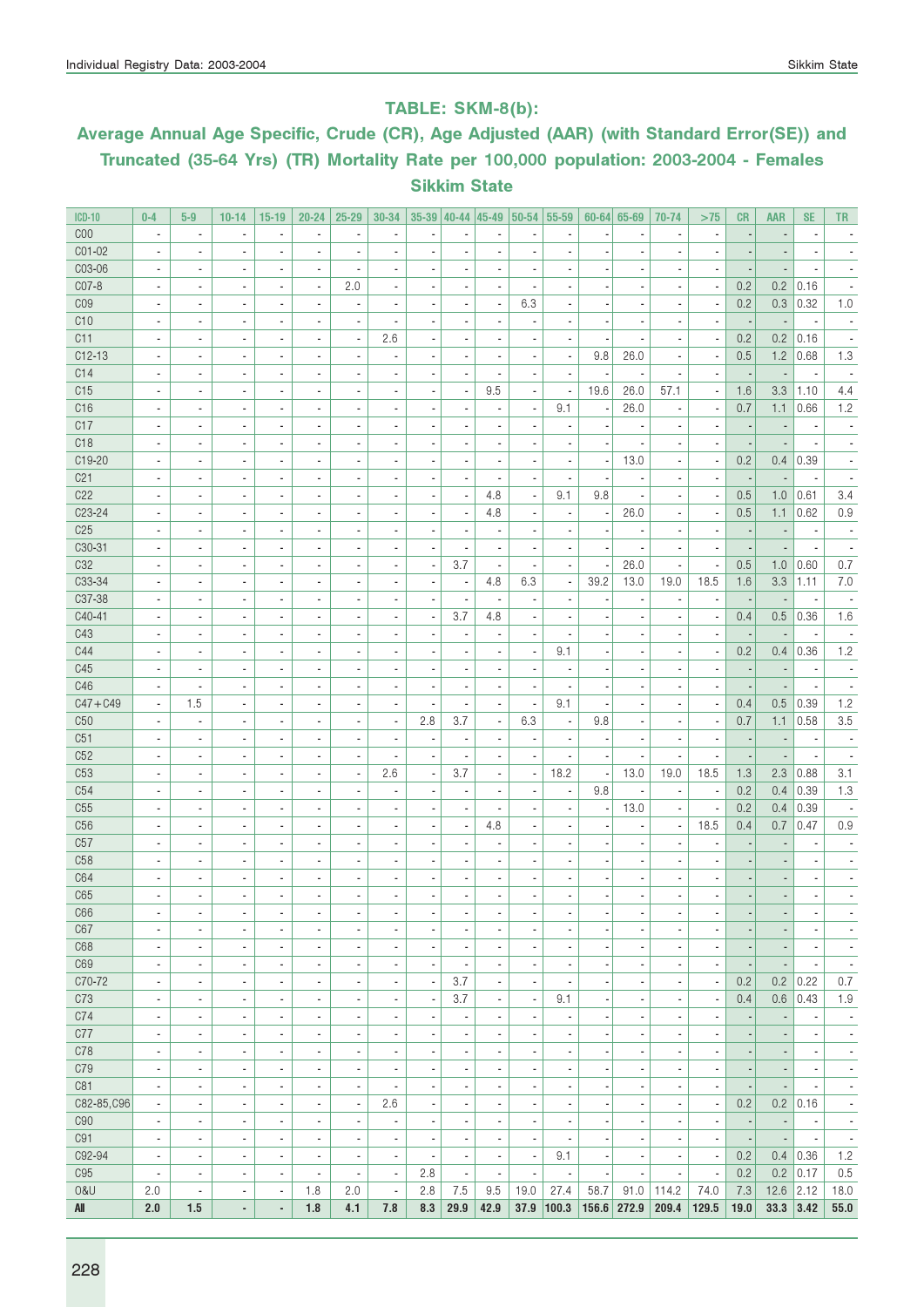# ADDRESSES

Indian Council of Medical Research (Headquarters): V.Ramalingaswami Bhawan, Ansari Nagar, New Delhi – 110 029. Email : icmrhqds@sansad.nic.in

Coordinating Unit of National Cancer Registry Programme: No. 557, 'Srinivasa Nilaya', New BEL Road.  $7^{th}$  Main, Dollars Colony, Bangalore - 560 094. Email : ncrpblr@canceratlasindia.org, ank@blr.vsnl.net.in Website : www.ncrpindia.org, www.canceratlasindia.org

Monitoring Unit of North Eastern Regional Cancer Registry: Regional Medical Research Centre (N.E), Indian Council of Medical Research, P.B.No. 105, Dibrugarh - 786 001. Email: jmahanta@hotmail.Com

#### Cancer Registries

Bangalore (PBCR & HBCR) : Kidwai Memorial Institute of Oncology, Dr. M.H.Marigowda Road, Bangalore – 560 029. Email: kidwai@kar.nic.in; Website: http:\\www.kar.nic.in/kidwai

Barshi (PBCR) : Nargis Dutt Memorial Cancer Hospital, Barshi – 413 401 (Solapur), Maharashtra. Email : spr\_bmnene@sancharnet.in, spr\_bmnenendmch@sancharnet.in

Bhopal (PBCR) : Department of Pathology, Gandhi Medical College, Bhopal – 462 001. Email : athulshrivastava721@yahoo.co.in

Chennai (PBCR & HBCR) : Cancer Institute (WIA), 18, Sardar Patel Road, Chennai- 600020. Email : cancer\_institute\_wia@vsnl.com

Delhi (PBCR) : Institute of Rotary Cancer Hospital, Department of Pathology, All India Institute of Medical Sciences, Ansari Nagar, New Delhi – 110 029.

Mumbai (PBCR) : Indian Cancer Society, 74, Jerbai Wadia Road, Parel, P.O. Box No. 6033, Mumbai – 400 012. Email : bcrics@vsnl.com Website : www.indiancancersociety.org

Mumbai (HBCR) : Tata Memorial Hospital, Parel, Mumbai – 400 012.

Thiruvananthapuram (HBCR) : Regional Cancer Centre, Medical College Campus, Thiruvananthapuram – 695 011. Email : rcctvm@md2.vsnl.net.in.

Dibrugarh District (PBCR & HBCR): Assam Medical College, Dibrugarh – 786 002.(ASSAM). Email : pbcr\_dibrugarh@rediffmail.com

Kamrup Urban District (PBCR): Dr.Bhubaneswar Borooah Cancer Institute, Guwahati -781 006. (ASSAM). Email :dr\_j\_sarma@rediffmail.com

Silchar Town (PBCR): Silchar Medical College, Silchar -788 014 (ASSAM). Email : pbcrsmc@rediffmail.com, pbcrsmc@indiatimes.com

Imphal west District (PBCR) : Regional Institute of Medical Sciences , Imphal – 795 004 (MANIPUR). Email : pathlabs@yahoo.com

Mizoram State (PBCR) : Civil Hospital, Aizawl- – 796 001, Mizoram. Email : ezomawia@hotmail.com

Sikkim State (PBCR) : Sir Thutob Namgyal Memorial Referral Hospital, Gangtok-737 101, Sikkim. Email: slg\_yogi@sancharnet.in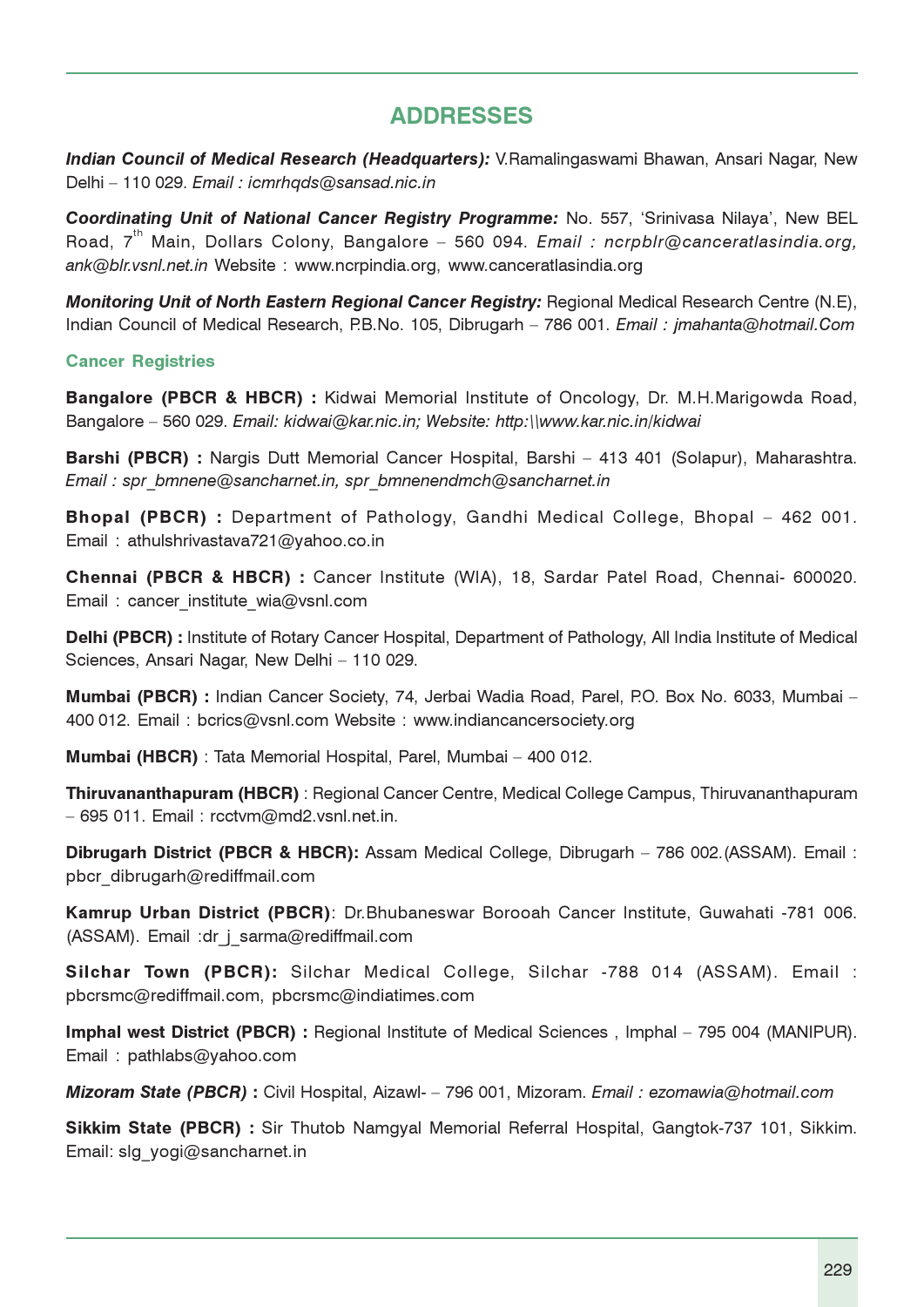#### Steering / Monitoring Committee /Other Members

Dr P.S.S. Sundar Rao (Former Director, Schieffelin Leprosy Research & Training Centre, S.L.R. Sanatorium, Karigiri, Tamil Nadu), No.88, Kuvempu Layout, Gubbi Cross, Kothanur, Bangalore – 560 077. Email : psssrao@tlm\_india.org, psssrao@yahoo.co.in

Dr Usha K. Luthra, Sr. Adviser – Cancer Research – ICMR, J-202 – Somvihar, R.K.Puram, New Delhi – 110 022.

Dr P.C. Gupta, Director, Healis – Sekhsaria Institute of Public Health, 601 Great Eastern Chambers, Plot 28, Sector 11, CBD, Belapur (East), Navi Mumbai – 400 614.

Dr S. Radhakrishna (Former Director IRMS-ICMR, Chennai), D-201 High Rise Apartment, Lower Tank Bund Toad, Gandhinagar, Hyderabad – 500 080. Email : radkrsna@hotmail.com

Dr B.D.Gupta, Chairman, Professor Emeritus, Radiotherapy and Oncology, Dr Vikrant Gupta Memorial Foundation, 223, Sector 15-A, Chandigarh – 160 015.

Prof. N.C.Misra, Professor of Surgery (Oncology), 122, Faizabad Road, Near Indira Bridge, Lucknow – 226 007.

Dr R.N.Visweswara, Prof. of Pathology, Vydehi Institute of Medical Sciences and Research Centre, No.82, EPIP Area, White Filed, Bangalore – 560 066.

Mr.P. Gangadharan, Consultant – Oncology Centre, Amrita Institute of Medical Sciences, Elamakkara P.O., Kochi- 682 026. Email : gangadharanp@aimshospital.org

Dr Kusum Joshi, Prof. & Head of Histopathology, PGIMER, Chandigarh – 160 012.

Chairman of North East Region Project: Prof. R.C. Mahajan, SN Bose INSA Research Professor & Emeritus Professor, Epartment Of Parasitology, Postgraduate Institute of Medical, Education & Research, Chandigarh – 160 012. Email : medinst@pgi.chd.nic.in

Coordinator of Special Cell at Kolkata: Dr M. N. Bandopadhyay, Principal Investigator, Consultant Oncologist, Cancer Centre Welfare Home & Research Institute, Mahatma Gandhi Road, Thakurpukur, Kolkata 700 063. Email : ccwhri@cal2.vsnl.net.in